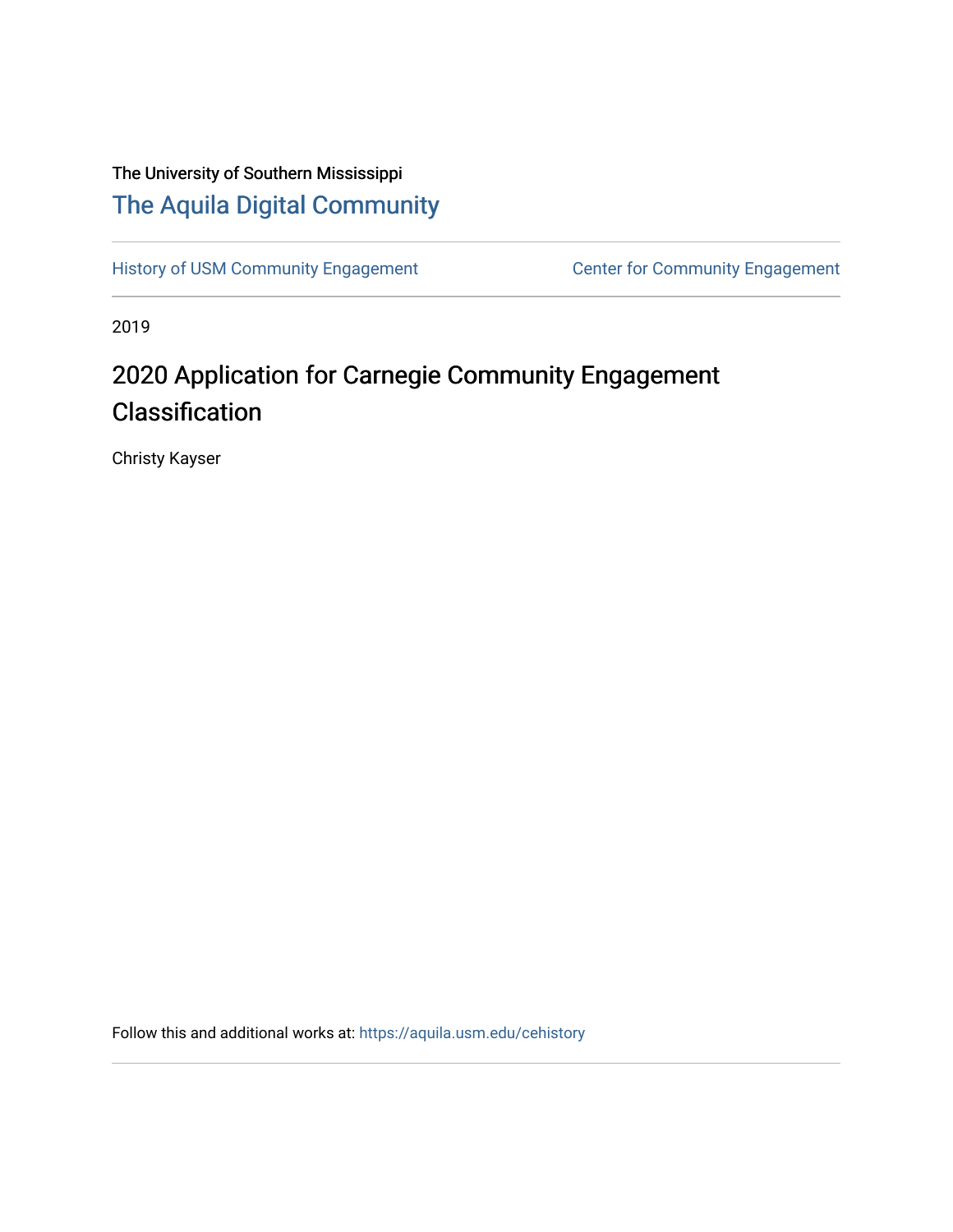Created by Institution on 2/15/2019. Last modified on 4/15/2019.

### Application Deadline

April 15th, 11:59pm EST

### Data Provided

When reporting academic year data, campuses should use data from academic year 2017-2018. For example, the number of community based courses per year should correlate with 2017-2018 data.

When reporting institutional data, be sure to identify the semester and year within which the data was collected. That data should not be older than 2017-2018. For example, if your institution participated in the NASCE, NSSE, or other assessment tools in the fall of 2018-2019, you may use that data in your reporting.

Wherever requested, please provide links to relevant campus web resources in addition to evidence provided in the application. Reviewers may want to examine websites to provide additional clarification of the responses in the application. Reviewers may also ask for a telephone conversation to clarify evidence provided.

### Use of Data

The information you provide will be used to determine your institution's community engagement classification. Only those institutions approved for classification will be identified. At the end of the survey, you will have an opportunity to authorize or prohibit the use of this information for other research purposes.

#### Community Engagement Definition

Community engagement describes the collaboration between institutions of higher education and their larger communities (local, regional/state, national, global) for the mutually beneficial creation and exchange of knowledge and resources in a context of partnership and reciprocity.

The purpose of community engagement is the partnership (of knowledge and resources) between colleges and universities and the public and private sectors to enrich scholarship, research, and creative activity; enhance curriculum, teaching, and learning; prepare educated, engaged citizens; strengthen democratic values and civic responsibility; address critical societal issues; and contribute to the public good.

### Applicant's Contact Information

Please provide the contact information of the individual submitting this application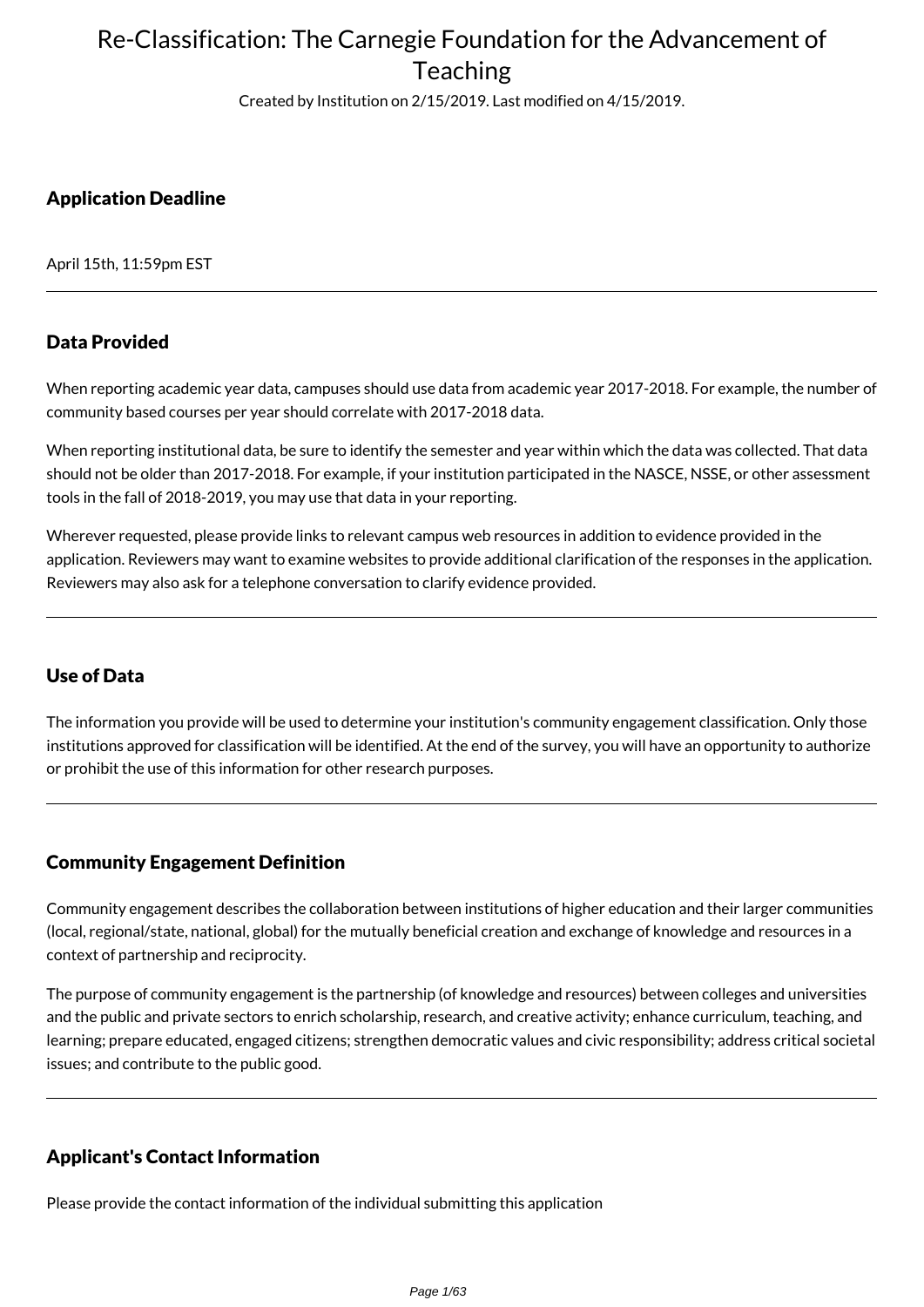Created by Institution on 2/15/2019. Last modified on 4/15/2019.

(for Carnegie foundation use only)

**Title** Director, Center for Community Engagement

**Institution** The University of Southern Mississippi

**Mailing Address 1** 118 College Drive

**Mailing Address 2** Box 5211

**City** Hattiesburg

**State** MS

**Zip Code** 39402

**Phone Number (e.g., 1-123-345-5678)** 601-266-6467

**Full Name of Institution's President/Chancellor** Dr. Rodney D. Bennett

**President/Chancellor's Mailing Address** 118 College Drive, #5001

**President/Chancellor's Email Address** president@usm.edu

### Campus and Community Context

### **A. Campus:**

Provide a description of your campus that will help to provide a context for understanding how community engagement is enacted in a way that fits the culture and mission of the campus. You may want to include descriptors of special type (community college, land grant, medical college, faith-based, etc.), size (undergraduate and graduate FTE), location, unique history and founding, demographics of student population served, and other features that distinguish the institution. You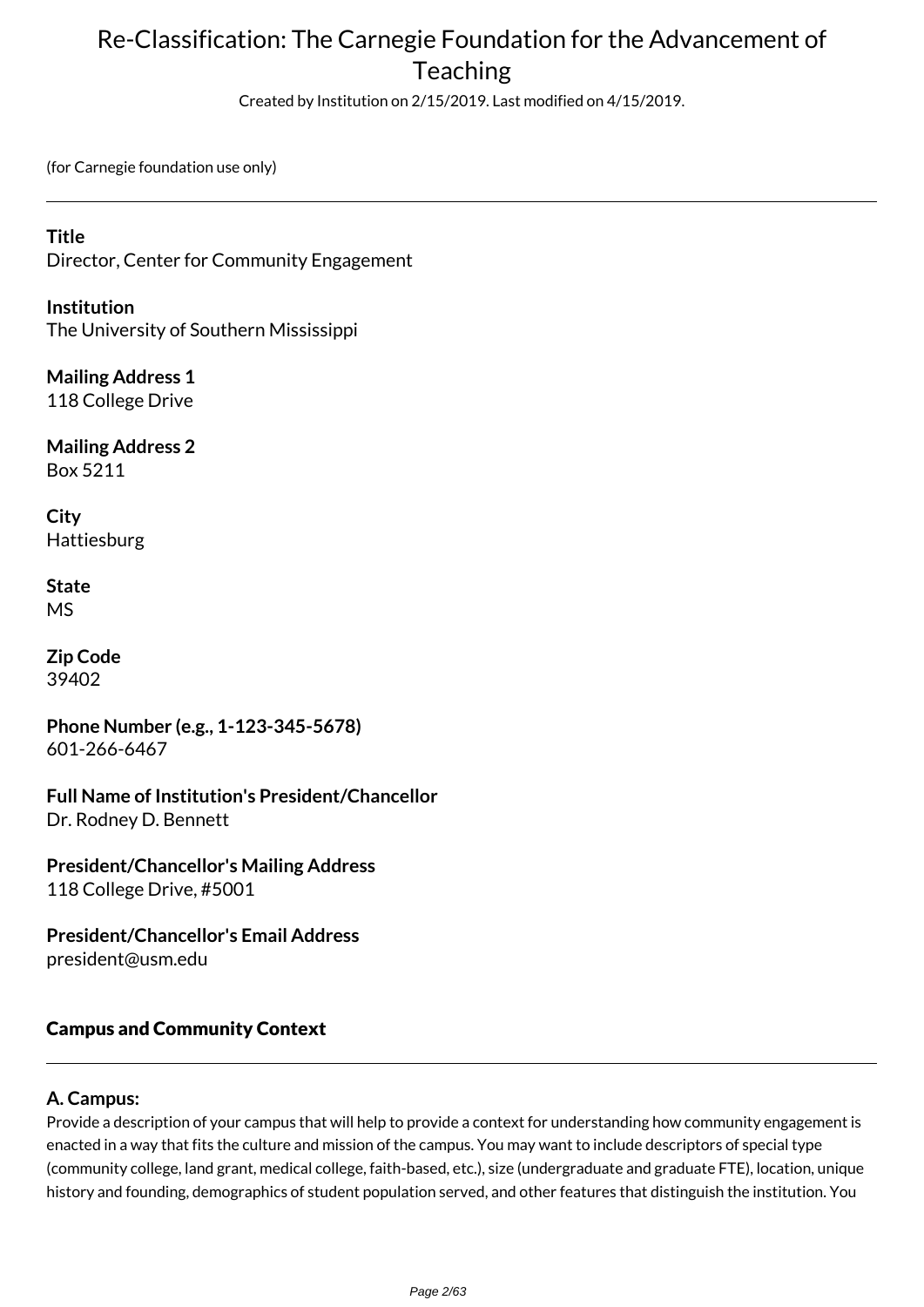Created by Institution on 2/15/2019. Last modified on 4/15/2019.

may want to consult your campus's IPEDS data (https://nces.ed.gov/ipeds/Home/FindYourCollege) and Carnegie Basic Classification data (http://carnegieclassifications.iu.edu/lookup/lookup.php).

According to the USM mission statement, "The University of Southern Mississippi is a community of engaged citizens, operating as a public, student-centered, doctoral-granting research university serving Mississippi, the nation, and the world" (https://www.usm.edu/about/vision/vision-mission-values). As a four-year public university, USM offers bachelor's through doctoral degrees, and its total enrollment is approximately 14,500 students. 47% of USM undergraduate students receive Pell Grants.

USM was founded as the state's first state-supported teachers training school, and was called the State Teachers College until 1940. Due to its origins, USM maintains quality teaching and service to the state as its first priority, even as we transition to a deeper focus on research as a newly designated Research-1 University. USM's Hattiesburg campus is 1.5 hours from the Gulf Coast and its Gulf Park campus is beachfront property. This proximity to the Gulf Coast has led to a natural connection with oceanography and conservation. USM is one of only 10 universities in the country offering a Bachelor's of Science in Ocean Engineering. Graduate programs in Marine Science are housed at NASA's John C Stennis Space Center 75 miles south of Hattiesburg, where USM students and faculty collaborate with NASA, the US Navy, and the National Oceanic and Atmospheric Administration. USM has a Gulf Coast Research Laboratory (https://gcrl.usm.edu/coastal\_sciences/index.php), a Marine Education Center, and five research vessels. USM also has strategic partnerships with many of the surrounding ports.

USM has seen no shortage of natural disasters in recent history. Most significant is Hurricane Katrina in August 2005, which caused significant damage to all USM Gulf Coast sites and forced classes on the Gulf Park campus to be canceled for almost six weeks. Perhaps more significantly, many of our students, faculty, and staff and/or their families lost their homes. This was a defining event for our campus, community, and state, and it was almost impossible for the University and the University community not to be involved in recovery efforts. Then, in February 2013, an EF-4 tornado ripped through the Hattiesburg campus while students were on Mardi Gras break. The USM and Hattiesburg community came together for clean-up, and three years later, when an EF-3 tornado destroyed parts of Hattiesburg and our neighboring William Carey University, USM students loaded up in buses to help with recovery efforts. USM opened its residence halls and academic buildings to William Carey students displaced by the storm. These natural disasters and subsequent recovery efforts have institutionalized the values of reciprocity and gratitude, further breaking down the divide between town and gown and instilling a commitment to "helping our neighbor" in USM's core mission. Specifically, one of USM's core values is now listed as "Community participation that promotes social responsibility and citizenship" (https://www.usm.edu/about/vision/vision-mission-values).

#### **B. Community:**

Provide a description of the community(ies) within which community engagement takes place that will help to provide a context for understanding how community engagement is enacted in a way that fits the culture and history of the partnership community(ies). You may want to include descriptors of special type (rural, urban, conservative, liberal, etc.), size (population), economic health, unique history, demographics of community population served/employed, and other features that distinguish the institution and community(ies). For local communities, you may want to consult your census data.

USM is located in South Mississippi, with a campus in Hattiesburg, MS and a much smaller campus in Long Beach, MS. As mentioned above, we also have three marine/coastal centers located nearby. Hattiesburg is known as the "Hub City" - 90 miles from metropolitan centers in Biloxi, Jackson, Mobile, and New Orleans. USM's student population is strongly regional - in 2018,11,035 students were from Mississippi, 978 from Louisiana, and 638 from Alabama. While many student service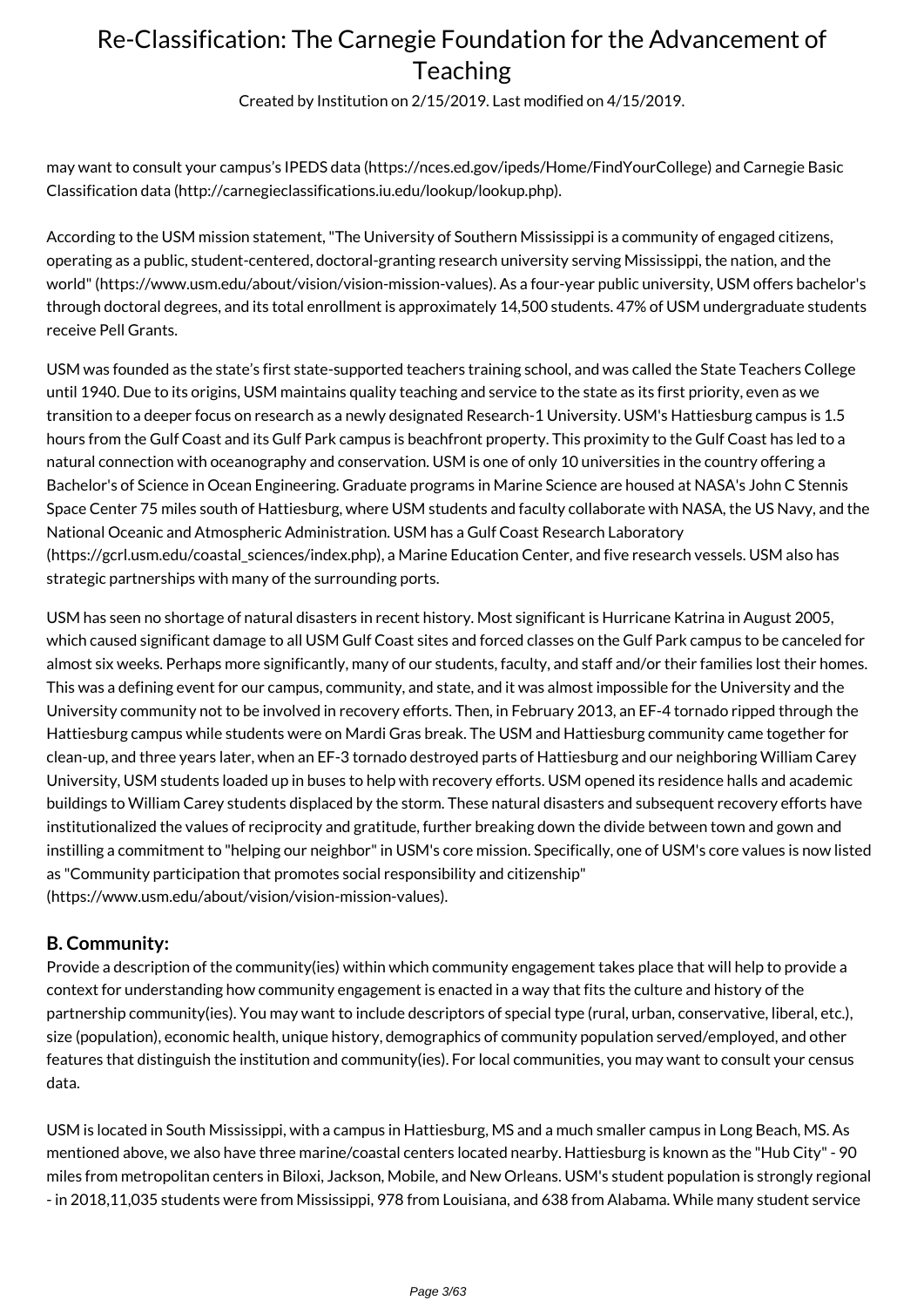Created by Institution on 2/15/2019. Last modified on 4/15/2019.

hours occur in students' own hometowns on the weekends or school breaks, much of the community engagement described in this application occurs in Hattiesburg (pop. 46,375) and its more rural surrounding communities (referred to as the "Pine Belt," pop. 145,000).

Although Hattiesburg is bordered by several affluent "suburbs," the need inside the city limits is great. In Forrest County, where Hattiesburg is located, the poverty rate is 22.7%, compared to the US average of 12.3%. Hattiesburg Public School District received a D rating in 2017-18 from the MS Department of Education. 21.8% of Hattiesburg's population is food insecure. Fortunately, there is a very strong network of community organizations determined to serve and make life better for Hattiesburg's population, and the University is a key part of that network. Local organizations have formed several coalitions to address overall challenges, and USM has representation on every single one, including the Pine Belt Nonprofit Network, the Mayor's Health Council, and the Pine Belt Coalition on Homelessness.

Hattiesburg's economy largely relies on three industries: healthcare, education, and military. The area has two major hospitals and over 300 medical providers. It is also home to Camp Shelby, the largest state-owned National Guard training facility in the United States, which employs 2,300 personnel and hosts hundreds of soldiers from all over the country, Finally, we have two major universities, two residential community colleges, and eight primary and secondary education districts. These industries are extremely relevant to the outreach that is common at USM: the city provides ample opportunities for health-related community engagement and has shown a high demand for veteran services for its significant military presence.

Many social services around Hattiesburg are faith-based and/or associated with churches; this fits well with USM's student population, since the Pew Research Center's 2014 Religious Landscape Survey reports that 83% of MS residents identify as Christian and 74% say religion is "very important" to them. Since 75% of USM students hail from MS, there is ample opportunity for civic engagement through campus faith-based organizations.

Hattiesburg has a proud history of civic engagement. Hattiesburg served as the largest Freedom Summer area during the 1964 voter registration drive that took place all over the state of Mississippi. In Hattiesburg, there were 3,000 local participants and 675 children enrolled in Freedom School students in seven area African-American churches.

http://hburgfreedomtrail.org/wp-content/uploads/2019/01/MOBILE-Freedom-Summer-Brochure.pdf https://www.census.gov/quickfacts/fact/table/forrestcountymississippi,US/IPE120217 http://map.feedingamerica.org/county/2016/child/mississippi/county/forrest https://msrc.mdek12.org/ReportCard/?EntityID=1820-000&SchoolYear=2017

## Foundational Indicators

Complete all questions in this section.

#### A. President/Chancellor's Leadership Statement

#### **A.1 Provide a letter from the President/Chancellor or Provost (Vice President for Academic Affairs) that:**

• Indicates their perception of where community engagement fits into their leadership of the institution,

Describes community engagement's relationship to the institution's core identity, strategic direction, and practices,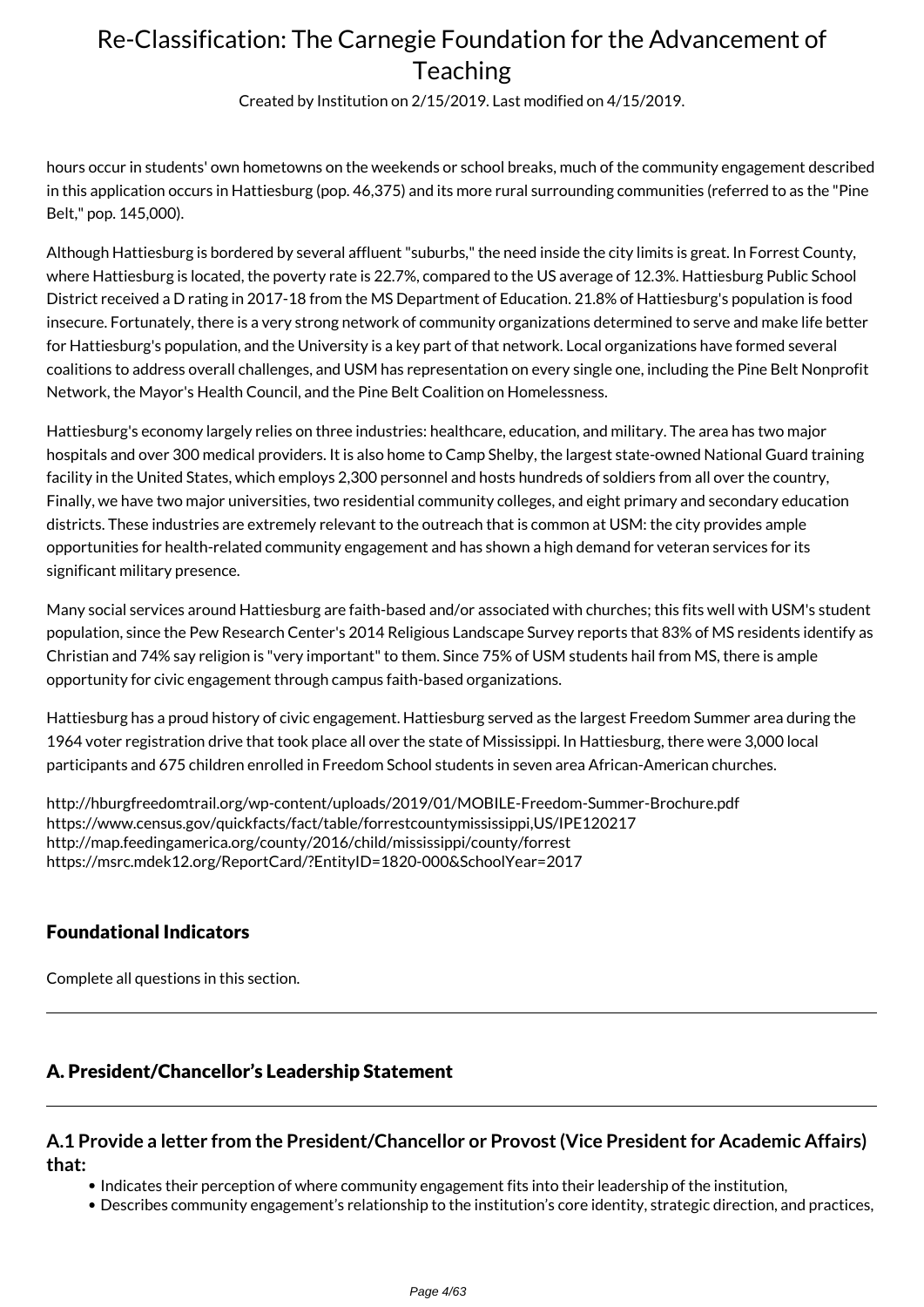Created by Institution on 2/15/2019. Last modified on 4/15/2019.

and

Discusses how engagement is institutionalized for sustainability in the institution.

Please EITHER copy and paste the text of the letter in the following textbox OR upload a PDF copy of the letter below:

--empty--

## **A.1.1 Upload the letter from the President/Chancellor or Provost (Vice President for Academic Affairs)**

[President Bennett Letter of Support.pdf](https://www.givepulse.com/document/download?key=dc572bfa01b00dac06fb859fe0c42703)

A.2 In addition to the letter, provide evidence of recent statements of affirmation of community engagement. In the grid below, provide excerpts from the relevant documents and a web link to the full document if it exists.

### **A.2.1**

Annual addresses/speeches:

The following speech excerpts were collected and provided for this application by USM's Office of the President. Remarks are attributed to President Rodney D. Bennett, USM's current President.

2013 – Remarks to several community organizations: "We as an institution will be focused on student success and institutional excellence in 11 key areas ... 8. Public Service and Outreach – find ways to partner with the local and state communities in mutually beneficial projects" ... "Our goal as an institution is to be as helpful and as supportive and as engaged a partner as we can be in fulfilling that critical component in how Greater Hattiesburg will be more attractive to business and industry."

2014-2019 – President Bennett always includes the theme of paying it forward in speeches to young audiences: "Each of you have an invaluable gift that not all people receive – the ability and means to seek higher education. As a result, I encourage you to maximize your time here – to work hard, to play hard, and to finish strong – so that you can go out into the world and use your education and experiences to make our communities better."

2017 – Remarks at the President's Summit on Community Engagement – "As a public research university, USM is committed to service as one of our core values. We work hard to bolster economic and community partnerships across the Pine Belt, the Mississippi Gulf Coast, and our state as a whole. Our work in this area is built on a strong foundation of collaboration..."

2018 State of the University address: "Since the establishment of universities, every generation has faced its share of challenges. It is our role to be leaders in navigating these challenges, for our own University, our own state, and our own country. It is our hope as a University community that these conversations continue in a thoughtful, progressive, and inclusive manner as the country as a whole works toward resolution, together."

2018 remarks to the Petal Area Chamber of Commerce "...we take very seriously our role in not only providing high quality education and research opportunities for individuals across our state and beyond, but also in ensuring we meet the needs of individuals in our local communities." "We embrace our role in the community as leading the way for culture, arts, and athletic activities, which we believe not only contribute to our economic impact, but also go a long way in advancing the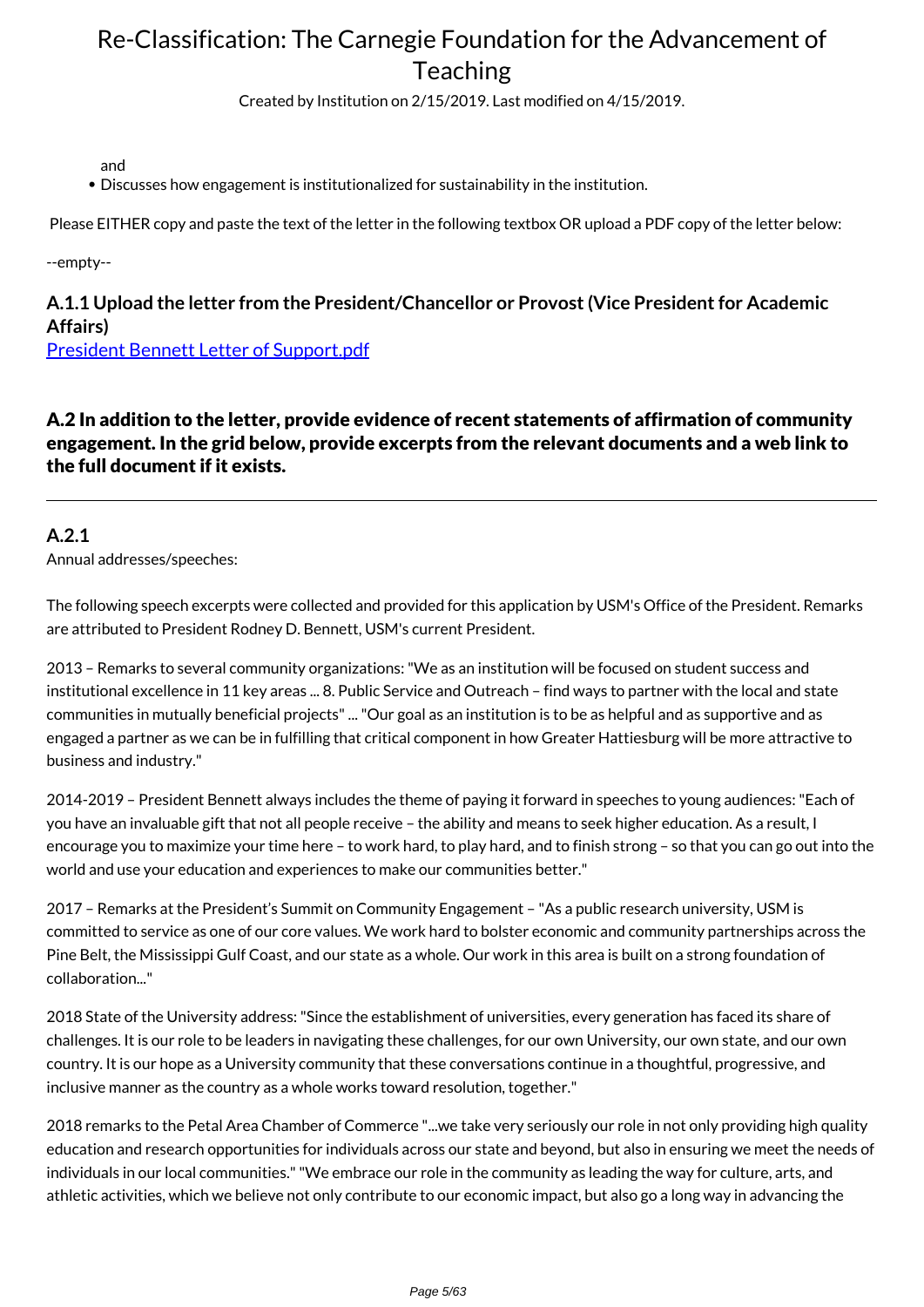Created by Institution on 2/15/2019. Last modified on 4/15/2019.

quality of life we enjoy across the Pine Belt and our surrounding communities. And that's really important."

### **A.2.1.1 Web Link (if available)**

not available

#### **A.2.2**

Published editorials:

none

## **A.2.2.1 Web Link (if available)**

none

#### **A.2.3**

Campus publications:

Each year the President's Office creates a print piece with the President's Vision that can be distributed. They are not online, but since President Bennett became USM's President in 2013, his vision has always included the following as one of six key areas:

5. Bolster Economic and Community Partnerships

- Expand engagement opportunities
- Nurture mutually beneficial relationships
- Enhance economic development throughout the academy

#### **A.2.3.1 Web Link (if available)**

https://www.usm.edu/president/presidents-vision

#### **A.2.4**

Other:

Quotes from university leadership printed in news articles:

Economic Impact news.usm.edu/article/independent-study-reveals-university-southernmississippi-s-6033-million-annual-economic-imp

Southern Miss to Lead Gulf Oyster Restoration through Oyster Aquaculture news.usm.edu/article/southern-miss-lead-gulf-oyster-restoration-throughoyster-aquaculture

USM's Graham Named Chairman of Governor's Ocean Task Force news.usm.edu/article/usm-s-graham-named-chairman-governor-s-ocean-taskforce

State of Mississippi awarded \$20 million to establish Center for Emergent Molecular Optoelectronics news.usm.edu/article/state-mississippi-awarded-20-million-establish-centeremergent-molecular-optoelectronics

Mississippi Freedom Trail Memorializes Clyde Kennard with Marker at USM news.usm.edu/article/mississippi-freedom-trail-memorializes-clyde-kennardmarker-usm

New Program to Address State Teacher Shortage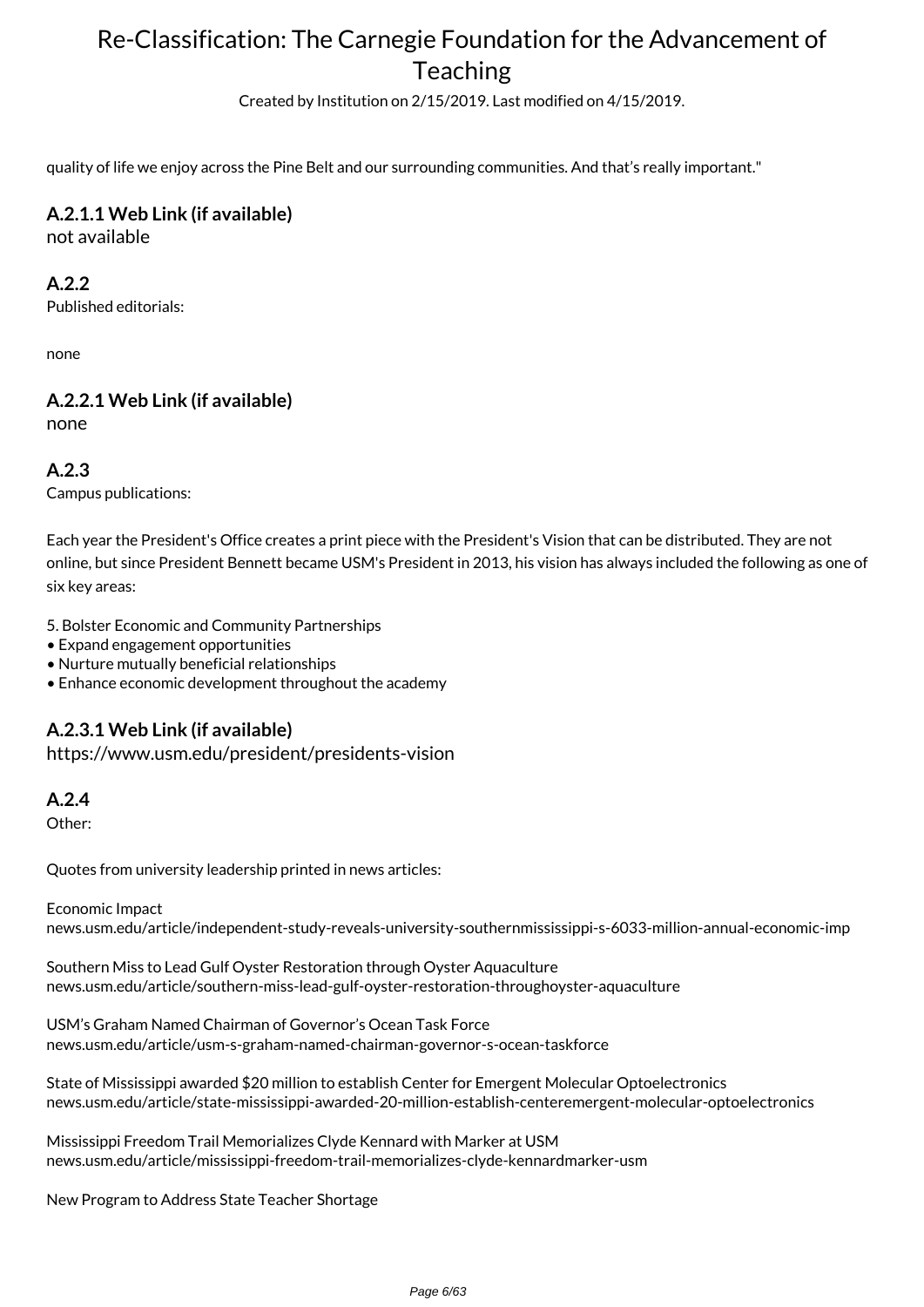Created by Institution on 2/15/2019. Last modified on 4/15/2019.

http://news.usm.edu/article/usm-mgccc-introduce-new-teacher-educationpathway-program-address-teacher-shortagemississip

Officials hold groundbreaking for The District at Midtown www.hattiesburgamerican.com/story/news/local/2017/03/23/officials-holdgroundbreaking-district-midtown/99524150/

William Carey Tornado Assistance https://www.hattiesburgamerican.com/story/news/education/wcu/2017/07/18/tornado-recovery-william-careyuniversity-we-feel-very-fortunate/472274001/ news.usm.edu/article/university-southern-mississippi-president-awardedhonorary-degree-william-carey-university

Popular Eaglepalooza Set for Return to Downtown Hattiesburg in 2018 news.usm.edu/article/popular-eaglepalooza-set-return-downtownhattiesburg-2018

Formation of School of Ocean Science and Technology (now School of Ocean Science and Engineering) https://news.usm.edu/article/southern-miss-announces-new-school-oceanscience-and-technology

Port of Gulfport Celebrates Groundbreaking/Ribbon-Cutting for Marine Research Center https://news.usm.edu/article/usm-port-gulfport-celebrate-ribbon-cuttingceremony-new-122-million-marine-researchcenter

Point Sur Acquisition https://news.usm.edu/article/university-southern-mississippi-enhancesresearch-efforts-purchase-point-sur-vessel

USM, U.S. Army Engineer Research and Development Center Sign Education Partnership Agreement news.usm.edu/article/usm-us-army-engineer-research-and-developmentcenter-sign-education-partnership-agreement

Southern Miss to Receive \$1 million Toward Seaweed Research news.usm.edu/article/southern-miss-receive-1-million-toward-seaweedresearch

## **A.2.4.1 Web Link (if available)**

N/A

### B. Institutional Identity and Culture:

**B.1.1 Does the campus have an institution-wide definition of community engagement (or of other related terminology, e.g., civic engagement, public engagement, public service, etc.)?** Yes

### **B.1.1.1 Please identify the document or website where the institution-wide definition of community engagement appears and provide the definition:**

USM institutionalized a campus-wide definition of service-learning (terminology related to community engagement) in 2017: "Service-learning is a "course-based, credit bearing educational experience in which students participate in an organized service activity that meets identified community needs, and reflect on the service activity in such a way as to gain further understanding of course content, a broader appreciation of the discipline, and an enhanced sense of personal values and civic responsibility" (Bringle and Hatcher, 1995, p. 112). https://www.usm.edu/center-community-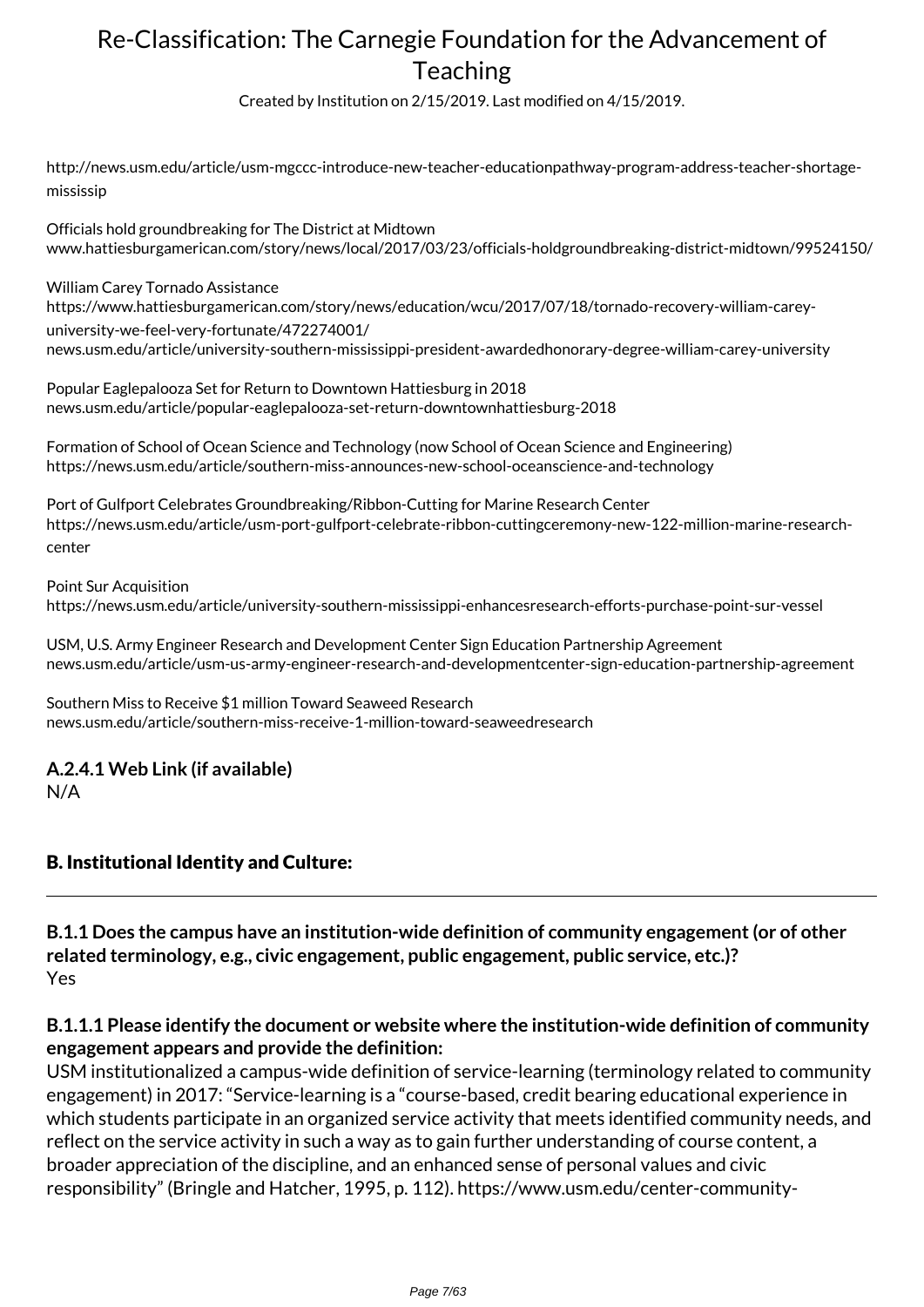Created by Institution on 2/15/2019. Last modified on 4/15/2019.

engagement/about-usm-service-learning

### B.1.2 How is community engagement currently specified as a priority in the institution's mission, vision statement, strategic plan, and accreditation/reaffirmation documents? Provide excerpts from the relevant documents and a web link to the full document if it exists.

#### **B.1.2.1**

Mission or vision statement:

#### MISSION

The University of Southern Mississippi is a community of ENGAGED CITIZENS ... serving Mississippi, the nation, and the world. The University is dedicated to scholarship and learning, integrating students at all levels in the creation and application of knowledge through excellence in teaching, research, creative activities, OUTREACH, and SERVICE.

#### VALUES

The mission of the institution is supported by the following values: 3. An inclusive community that embraces the diversity of people and ideas 8. Community participation that promotes social responsibility and citizenship

#### **B.1.2.1.1 Web Link (if available)**

https://www.usm.edu/about/vision/vision-mission-values

#### **B.1.2.2**

Strategic plan:

In 2014, President Bennett provided the following broad areas to guide the work of the University's Strategic Planning Council.

- 1. Student success
- 2. Teaching and research excellence
- 3. PUBLIC AND COMMUNITY ENGAGEMENT
- 4. Enrollment strategies
- 5. Support of employees and human capital
- 6. Diversity
- 7. Emerging themes

From this, the Strategic Planning Council was charged with developing appropriate institutional strategic priorities and initiatives. Eight institutional strategic priorities were developed. Two are relevant to community engagement:

#### INSTITUTIONAL STRATEGIC GOALS

- 4. Strengthen economic and community partnerships
- 6. Promote a culture of inclusiveness of people and ideas

These strategic priorities and initiatives serve as the roadmap in the institutional planning process for the development of specific goals at the college, department and administrative unit level.

## **B.1.2.2.1 Web Link (if available)**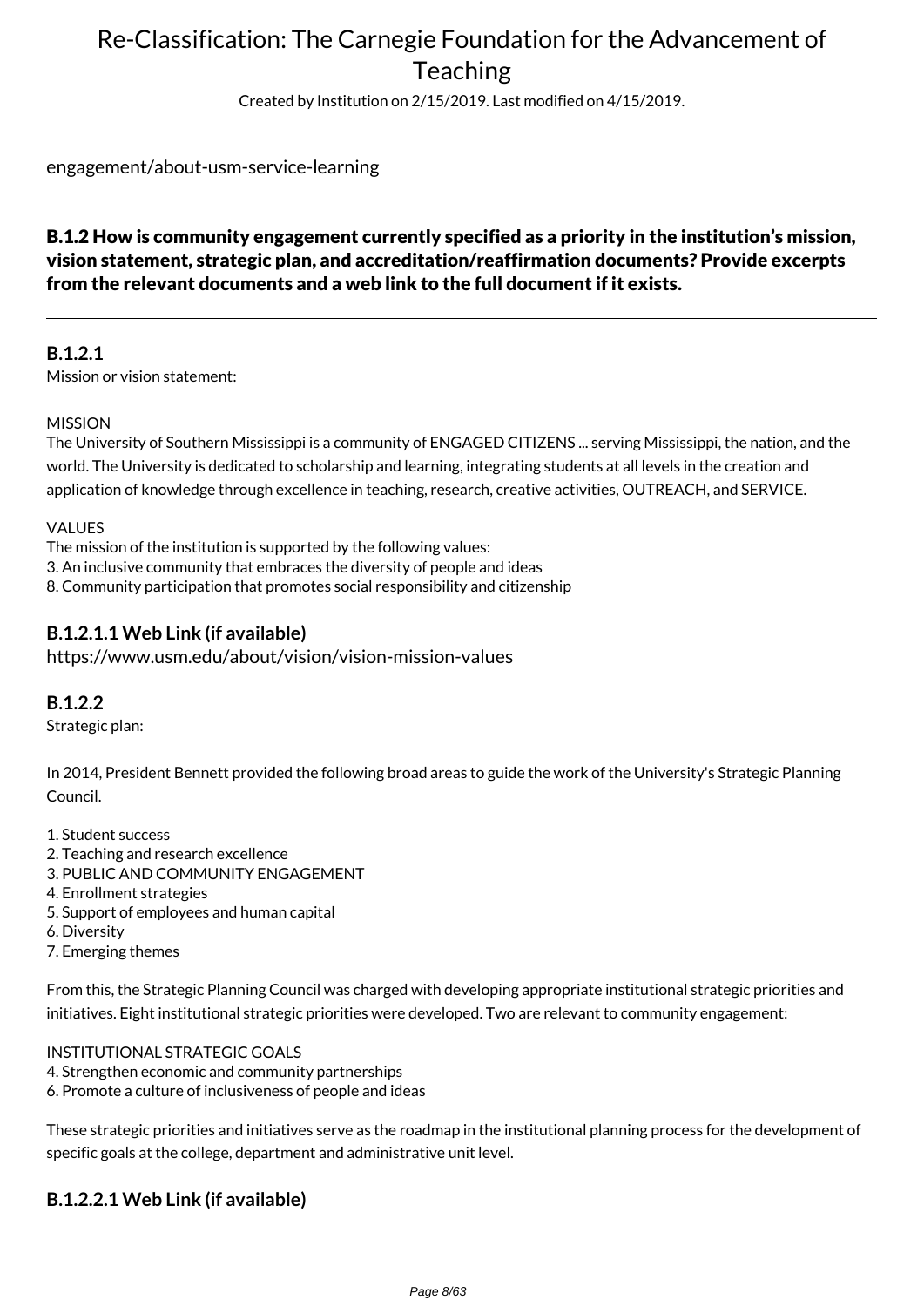Created by Institution on 2/15/2019. Last modified on 4/15/2019.

https://www.usm.edu/about/vision/vision-mission-values; https://www.usm.edu/president/strategicplanning-council

### **B.1.2.3**

Accreditation/reaffirmation document/QEP:

The University of Southern Mississippi has designed Eagles Engaged: Enhancing Gateway and Pathway Experiences as its Quality Enhancement Plan based on an institutional process drawing from broad-based involvement and evidence of need. In keeping with the University vision "to be a model student-centered public research university that prepares students to thrive in a global society," the mission of Eagles Engaged is to improve student success at two critical stages: gateways and pathways. Specifically, gateways are defined as historically difficult, high-enrollment courses foundational to the general education curriculum or to a major. Pathways, for the purposes of this QEP, are significant experiences connected to a student's post-graduation goals, such as internships, research, SERVICE-LEARNING, or other fieldwork.

#### **B.1.2.3.1 Web Link (if available)**

http://sacscoc.org/pdf/2016trackbqeps/University\_of\_Southern\_Mississippi\_QEP\_Executive\_Summar y.pdf

### **B.1.2.4**

Other:

none

### **B.1.2.4.1 Web Link (if available)**

none

#### **B.2.1**

Briefly discuss any significant changes in mission, planning, organizational structure, personnel, resource allocation, etc. related to community engagement etc., since the last classification:

Many significant changes have occurred for USM's community engagement office since the last classification, which is detailed in the response to C.1.1. However, there have also been changes related to broader community engagement initiatives across the institution.

First, the new Quality Enhancement Program took effect in 2015, with two focus areas, one of which was increasing opportunities for pathway experiences, "significant experiences connected to a student's post-graduation goals, such as internships, research, service learning, or other fieldwork." Therefore, USM has seen increased focus and support from the Provost's office, deans, and departments chairs for service-learning and other community-based learning opportunities. In 2018, the USM's Provost Office began requiring annual reports from Schools on their incorporation of High Impact Practices, including service-learning.

Several large initiatives have occurred since our last classification. In 2016, USM acquired the Aqua Green oyster larvae hatchery in Perkinston, MS with financial assistance from the BP oil spill settlement and the Mississippi legislature. USM's Gulf Coast Research Laboratory oversees the hatchery, which positively benefits the Coast economy and ecology by putting quality oysters back into the gulf ecosystem, replenishing reefs, stabilizing shorelines and providing quality oysters for the seafood industry. In 2018, USM's new Marine Education Center (MEC) was opened. Through its broad array of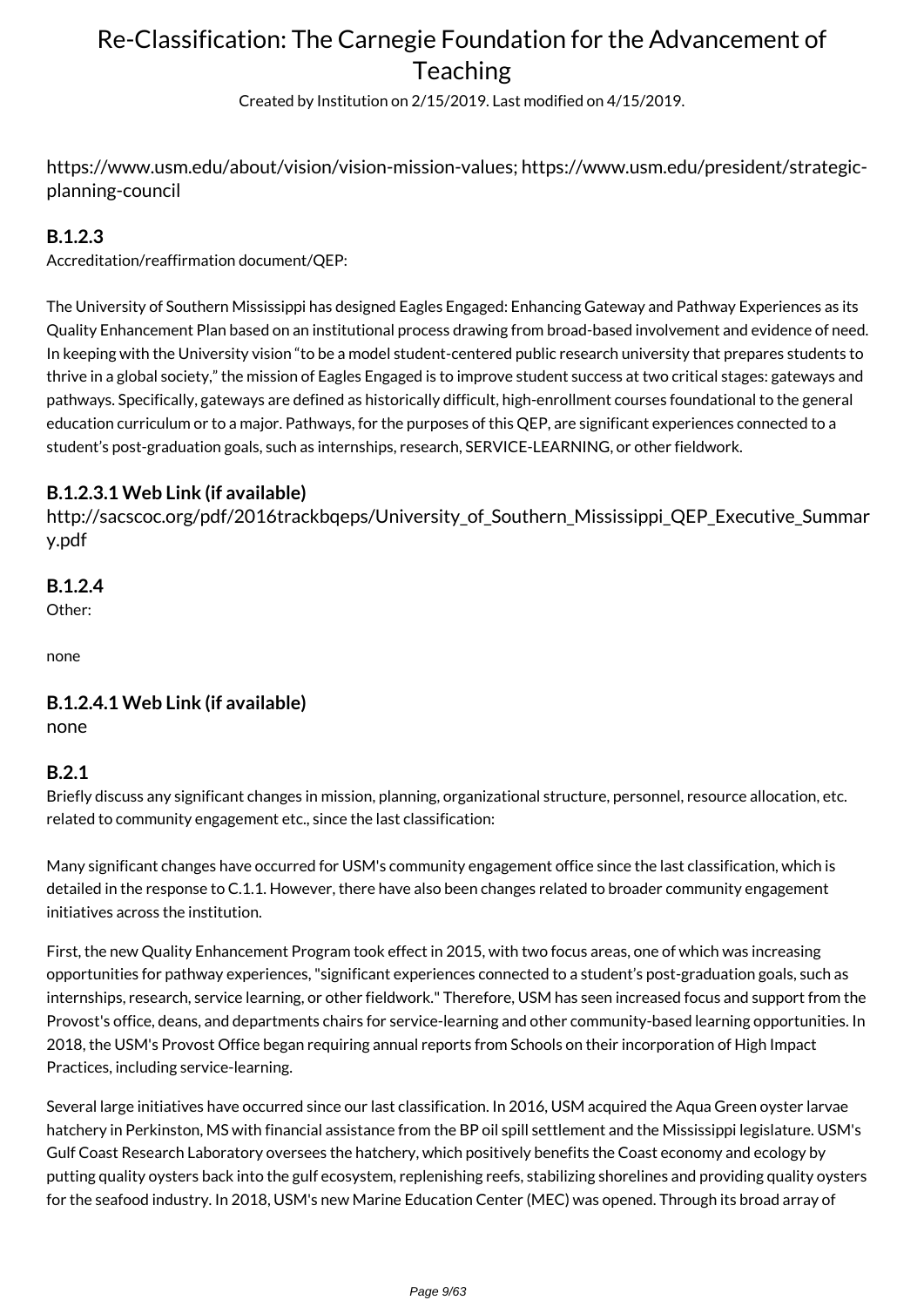Created by Institution on 2/15/2019. Last modified on 4/15/2019.

programs, the MEC offers both students and the public an understanding of how the Gulf of Mexico affects daily life and provides a science-based understanding of ecosystem health.

In 2014 the Center for Military Veterans, Service Members and Families was established. There are four full-time employees on the Hattiesburg campus and one half-time employee at the Gulf Coast campus in Long Beach, MS. Since its inception the Center has consistently served over 1000 veterans, service members or family members each semester by providing such services as certification for veterans' benefits, VA referral for counseling and medical benefits, and peer to peer transition assistance.

Mid Town Hattiesburg may be the best example of state, federal, local government/public university/private citizen/business collaboration in the history of our area. The idea was borne from USM's master facilities planning committee, which was sensitive to how the USM campus interfaced with its contiguous neighbors, particularly an area between campus and the Forrest General Hospital-Hattiesburg Clinic complex. USM co-hosted three separate Charrettes with the City of Hattiesburg and Forrest County, through which emerged an overlay/redevelopment district soon to be known as Mid Town Hattiesburg. City, County, University employees and other citizens who attended the Charette sessions became the Steering Committee. As excitement for Mid Town grew, other entities joined the planning process, such as the state planning commission, Forrest General Hospital, Hattiesburg Clinic, HUB Development, Mississippi Power, BancorpSouth, Area Development Partnership and the U.S. Dept. of Housing and Urban Development. A USM senior staff person led the implementation team and USM raised/contributed \$150,000.00 for the 50-50 match required by the HUD's Sustainable Community Challenge Grant Program. The District at Midtown is now a key city attraction with amenities for Hattiesburg residents, visitors, and USM students alike.

#### **B.3.1**

Specify changes in executive leadership since classification and the implications of those changes for community engagement:

Over the past three years, our institution has undergone a university-wide reorganization, which has included a major overhaul of executive leadership. The implications of these changes have been positive for community engagement on campus, since an inordinate number of our faculty fellows alumni now occupy administrative positions. These new layers of administration have been influential in contributing to the culture of civic responsibility across campus, as evidenced by the changes in the university tenure and promotion guidelines (see below) and the focus of our most recent QEP (see above). Many of our service-learning practitioners serve as advocates for community-engaged work all across campus; for example, Dr. Ann Marie Kinnell is now the Director of the School of Interdisciplinary Studies; Dr. Charkarra Anderson-Lewis is now the Associate Dean of the School of Health Professionals; Dr. Wendy Atkins-Sayre is now the Associate Director of the School of Communication; Dr. Jennifer Lemacks is now the Associate Director of the School of Kinesiology and Nutrition; Dr. Laura Richard is now the Associate Director of the School of Social Work; Dr. Joyce Inman is the Director of Composition; Dr. Laura Stengrim is the Director of the Speaking Center; Dr. Eric Tribunella is now the Senior Associate Dean of the College of Arts & Sciences; Dr. Carmen Carracelas-Juncal is now the Director of the Office of Study Abroad; Dr. Sherita Johnson and Dr. Cheryl Jenkins are, respectively, Director and Associate Director of the Center for Black Studies; Dr. Nicolle Jordan is Director of Women and Gender Studies; and Dr. Amy Miller is now the Vice-Provost for Academic Affairs. All of these Faculty Fellows Alumni have used their institutional positions to support service-learning research and practice and contributed to the creation of our culture of community-engaged scholars and learners.

#### C. Institutional Commitment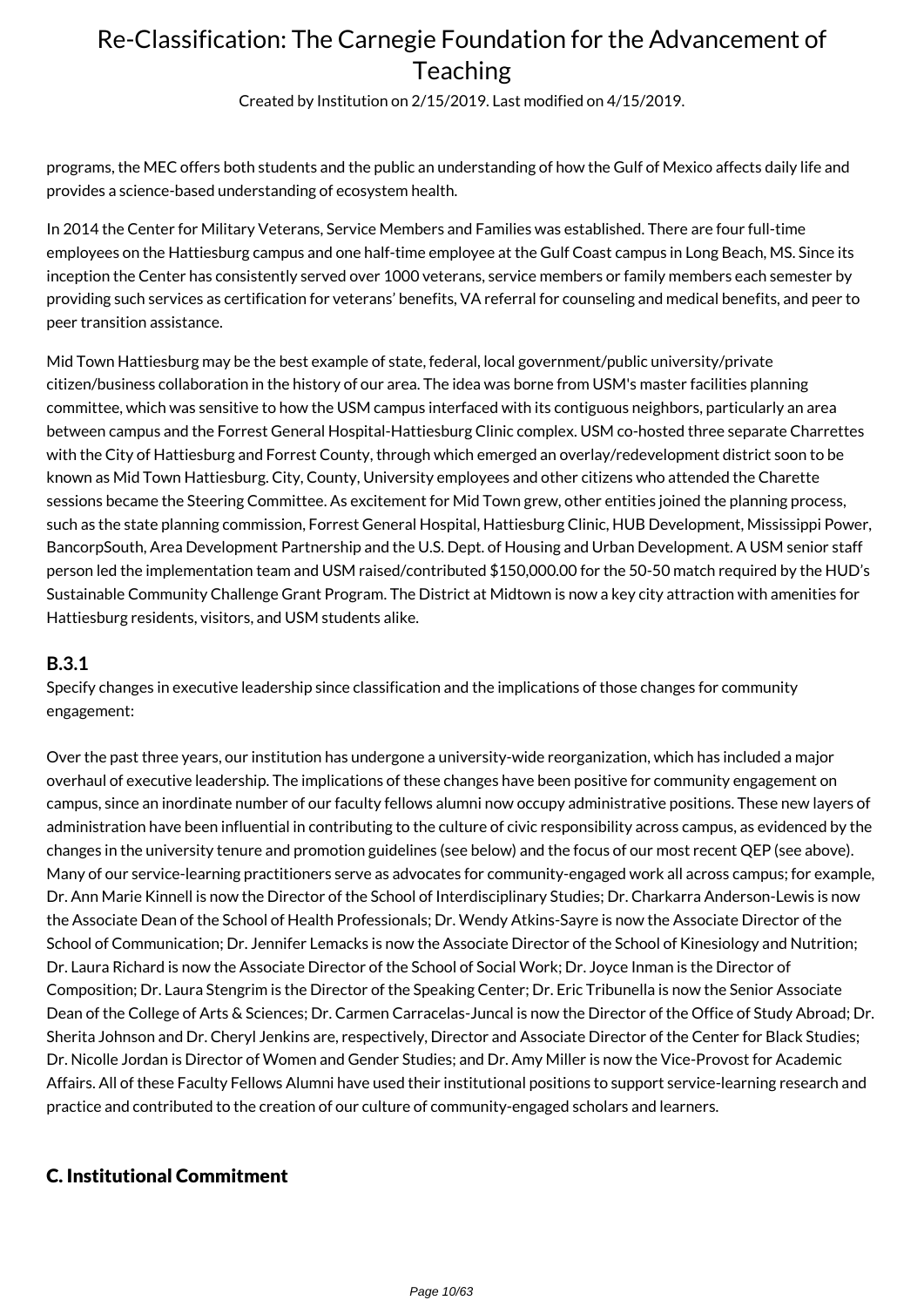Created by Institution on 2/15/2019. Last modified on 4/15/2019.

#### Infrastructure

#### **C.1.1**

As evidence for your earlier classification, you provided a description of the campus-wide coordinating infrastructure (center, office, etc.) to support and advance community engagement and you reported how it is staffed, how it is funded, and its reporting line.

For re-classification, describe what has changed, if anything, with this infrastructure, its mission, staffing, funding, and reporting since the last classification. If the campus has more than one center coordinating community engagement, describe each center, staffing, and purpose and indicate how the multiple centers interact with one another to advance institutional community engagement. Provide relevant links that support the narrative.

In 2012, the Office of Community Service-Learning (OCSL) adopted the title of Center for Community and Civic Engagement (CCCE) – a name that was more reflective of the actual duties of the OCSL, which had expanded past servicelearning to include volunteer initiatives. This also brought Campus Link AmeriCorps under the Center umbrella, with \$300K in grant funding, a project director, program manager, and 80 AmeriCorps members responsible for tutoring 4th-8th grade students around the area. The transition from OCSL to CCCE pulled the department out from under the umbrella of Union and Programs and formed a new direct reporting line to the Associate Vice President of Student Affairs. Funding for the Center continued from Union & Programs, but this separation allowed CCCE staff a clearer focus on community engagement without extra responsibilities to Union and Programs. A new CCCE director in 2014 has since steered the Center toward more intentional relationships with students as opposed to an overabundance of events and programming. In 2016, CCCE received a \$100,000 endowment to enhance learning and teaching through service; the endowment generates nearly \$2500 in funding every year and is a public endorsement of the Center's mission (https://www.usm.edu/center-community-engagement/conville-engagement-fund-excellence). In 2017, the Center dropped "Civic" from its title for simplicity. A new Vice President of Student Affairs took over in spring 2018, and talks are currently underway to create a new "Assistant Vice President of Student Engagement" who will oversee CCE and other student engagement initiatives. This transition and recognition of the "student engagement" aspect of the Center's activities supports its increased focus since 2014 on developing students into civic leaders. CCE is staffed by a director, program manager, 2 staff who manage AmeriCorps, 2 graduate assistants, and several student workers called Eagle Service Ambassadors who respond to inquiries from the student body regarding volunteer opportunities. The Center employs 80 AmeriCorps members and 30 community-work study students. Although CCE activities are primarily funded through Student Affairs, funding for the Faculty Seminar in Service-Learning seminar is provided by the Office of the Provost (https://www.usm.edu/center-community-engagement/faculty-fellows-service-learning-seminar). The seminar is led by a Service-Learning Faculty Liaison, a full-time associate professor. Faculty participating in the seminar receive either a course release or stipend to develop and teach a service-learning class. The faculty liaison also plans professional development programming throughout the school year for service-learning faculty, which is promoted through the Center for Faculty Development. CCE oversees a Service-Learning Course Designation committee, a group of faculty who review and approve applications to certify classes as service-learning (https://www.usm.edu/center-community-engagement/usm-policydesignating-service-learning-classes). CCE is the main coordinator of community engagement on campus but has collaborative relationships with other offices that promote community engagement. CCE identifies meaningful service opportunities for students with the Luckyday Citizenship Scholarship program, a living-learning community that requires students to do 20 hours of service each semester (https://www.usm.edu/luckyday/service). The CCE also partners with the Office of Pathway Experiences (https://www.usm.edu/pathways/about-center) to promote internships with nonprofit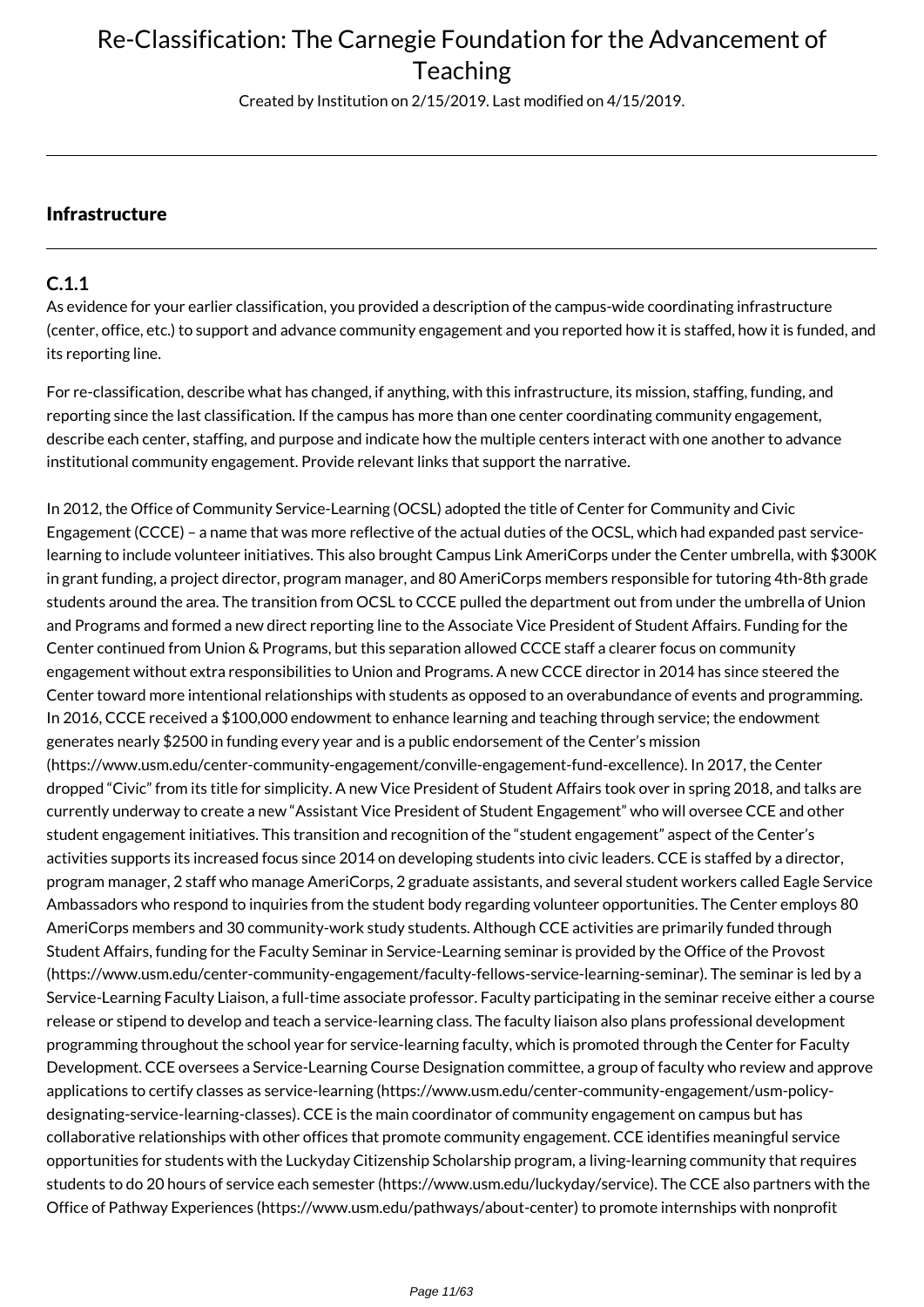Created by Institution on 2/15/2019. Last modified on 4/15/2019.

organizations.

### Funding

#### **C.2.1**

As evidence provided for your earlier classification, you described internal budgetary allocations dedicated to supporting institutional engagement with community.

For re-classification, describe what has changed, if anything, with the internal budgetary allocations since the last classification.

The Vice President of Student Affairs still supports the Center for Community Engagement (at last classification it was called the Office of Community Service Learning) and the budget has increased from \$98,679 to \$123,650. The Provost's Office, rather than Student Affairs as in the past, supports the Faculty Seminar in Service-Learning through a \$22,000 budget. USM no longer employs Mississippi Campus Compact staff (Mississippi Campus Compact no longer exists) but provides other support that was not mentioned during the last classification. Since 2015, the Vice President of Research has provided a \$10,000 cash match for the Campus Link AmeriCorps program which provides tutors for 4th-8th graders. In 2015, USM's Student Government Association and Student Affairs partnered on an initiative to raise student fees in 2015 to support a student activity fee; in 2018, these student activity fees began to support Alternative Service Break trips and the Leadership Experience Certificate (an academic certificate with a civic leadership focus). It's expected that about \$50,000 in student activity fees will be used in 2019-20 to support community engagement activities.

USM's Center for Military Veterans, Service Members, and Families was established since the last classification and receives \$272,234 in internal funding. The Center exists to care for military veterans (and their families) who pursue higher education. It provides scholarships, workshops, and support services, while also assisting veterans and their family members enter the workforce.

### **C.2.2**

As evidence provided for your earlier classification, you described external budgetary allocations dedicated to supporting institutional engagement with community.

For re-classification, describe what has changed, if anything, with the external budgetary allocations since the last classification.

Institutional engagement is supported through various external budgetary allocations. Since the last classification, the Office of Community Service-Learning (OCSL) became the Center for Community Engagement (CCE) and has served as the volunteer and service-learning hub for the university for the past 27 years. The CCE maintains its mission to coordinate meaningful and mutually beneficial community engagement experiences to address university and community needs, effect positive social change, and cultivate active citizen leaders. While the Mississippi chapter of Campus Compact is no longer active at this time, the CCE continues to house externally funded projects that promote volunteerism and service learning: First, the CCE has the Campus Link AmeriCorps Program, which focuses on improving the academic ability and high school preparedness of fourth through eighth-grade students in Mississippi. Campus Link AmeriCorps has 80 service member opportunities for the 2018-2019 service year and is funded through Volunteer Mississippi, formally known as the Mississippi Commission for Volunteer Services. Second, the CCE has the REACH program, in which USM students eligible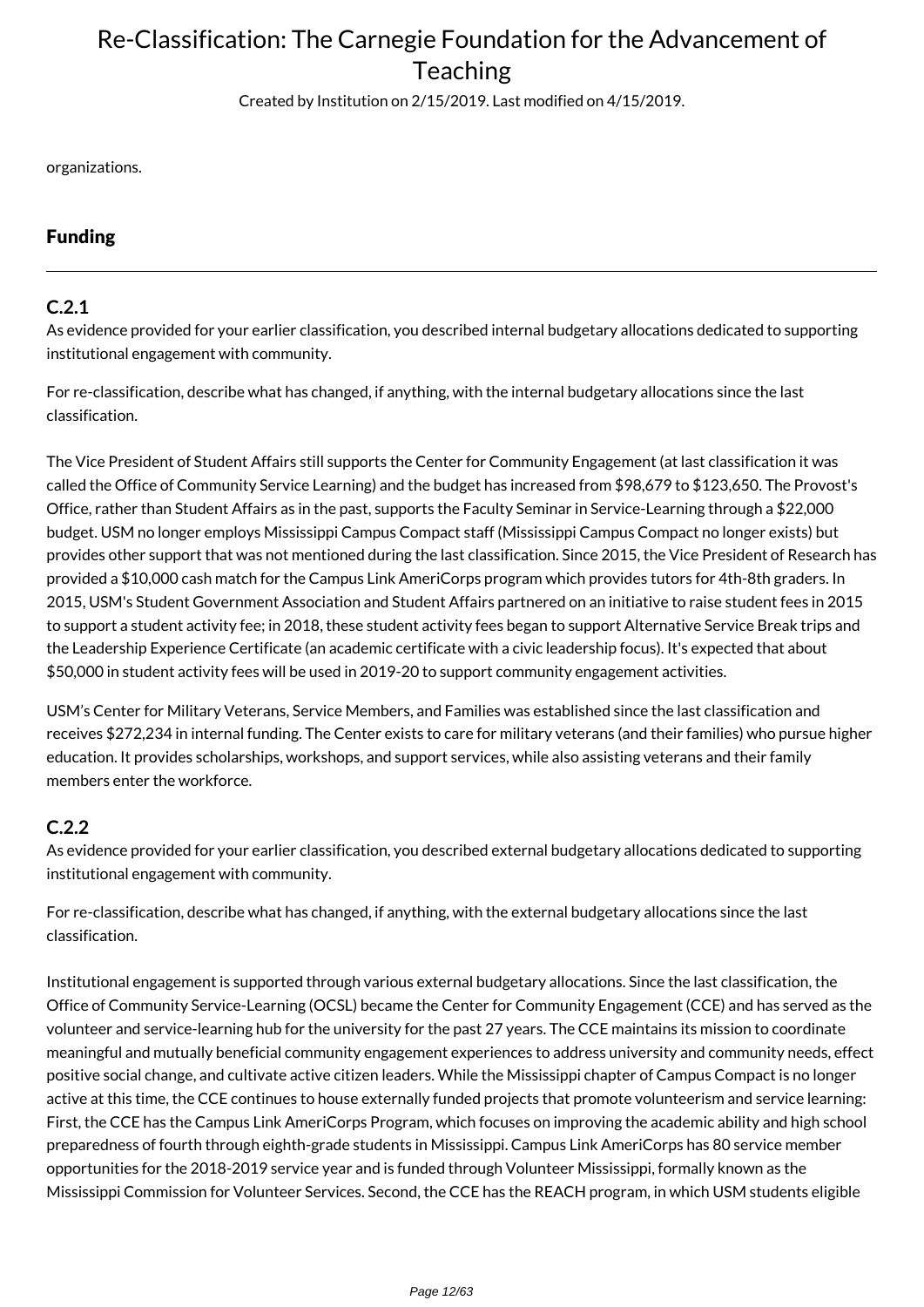Created by Institution on 2/15/2019. Last modified on 4/15/2019.

for federal financial aid are placed at community sites and schools to meet various community needs.

Other examples of external budgetary allocations dedicated to supporting institutional engagement with the community include the: 1) Institute for Disability Studies (IDS) TRIAD Service AmeriCorps Program, an inclusive service program also funded through Volunteer Mississippi, that is in its seventh year of existence with 31 members that provide health education to middle and high school students with disabilities; 2) IDS' Transition of Teens to Adult Living Program, funded through a contract with the Mississippi Department of Rehabilitation Services, is in its second year of operation and provides pre-employment training to hundreds of students with disabilities ages 14 – 20 and paid internships for 30 students each summer; 3) Dubard School for Language Disorders, a clinical division of the School of Speech and Hearing Sciences for over 57 years, receives funding through the Mississippi Department of Education and United Way to serve approximately 80 students each year from age three to 13 years who have a variety of severe language-speech disorders; 4) Mississippi Person Centered Practices Initiative (MS-PCPI), a partnership between the Mississippi Division of Medicaid and The University of Southern Mississippi's School of Social Work, that trains professionals from Home & Community Based Medicaid Waiver programs on person centered thinking and person centered plan facilitation to assist them in supporting persons with disabilities and older adults in Mississippi.

USM has also received numerous federal grants to facilitate community engagement, which are detailed below in question 6.4 on Broader Impacts.

#### **C.2.3**

As evidence provided for your earlier classification, you described fundraising directed to supporting community engagement.

For re-classification, describe what has changed, if anything, with fundraising activities since the last classification.

The Southern Miss Foundation continues to actively seek and direct funds to community engagement. Since the first application, the Foundation has continued to fundraise and maintain its nine funds of accounts that engage the surrounding community, while also adding new programs. These programs include 1) public lectures (e.g., Richard McCarthy Lecture Series on War and Society); 2) disability services (e.g., Institute for Disability Studies/Project SOAR – Sports Opportunities for Adaptive Recreation); 3) outreach in the performing and visual arts (e.g., Partner for the Arts, a community alliance between the Pine Belt Community and the arts program at Southern Miss and the Joe Paul Student Theater which is open to the public); 4) civic education (e.g., the Luckyday Citizenship Scholar Program for high school students with outstanding leadership skills and community involvement); 5) economic development (e.g., The Trent Lott National Center for Economic Development and Entrepreneurship); 6) public service centers (e.g., a public transportation route through Hub City transit connecting the USM campus with the surrounding community; 7) study abroad programs (e.g., the Terry Harper Study Abroad Scholarship Endowment and 30 study abroad programs in 20 countries); 8) library services (e.g., The Fay B. Kaigler Children's Book Festival involving participants from over 45 states) ; 9) retirement outreach (e.g., the Osher Lifelong Learning Institute).

#### **C.2.4**

As evidence provided for your earlier classification, you described ways in which the institution invest its financial resources externally in the community for purposes of community engagement and community development? Describe the source of funding, the percentage of campus budget or dollar amount, and how it is used. Provide relevant links related to the results of the investments, if available.

USM provides \$64,410 for a director to run The Osher Lifelong Learning Institute, which is located just off the west side of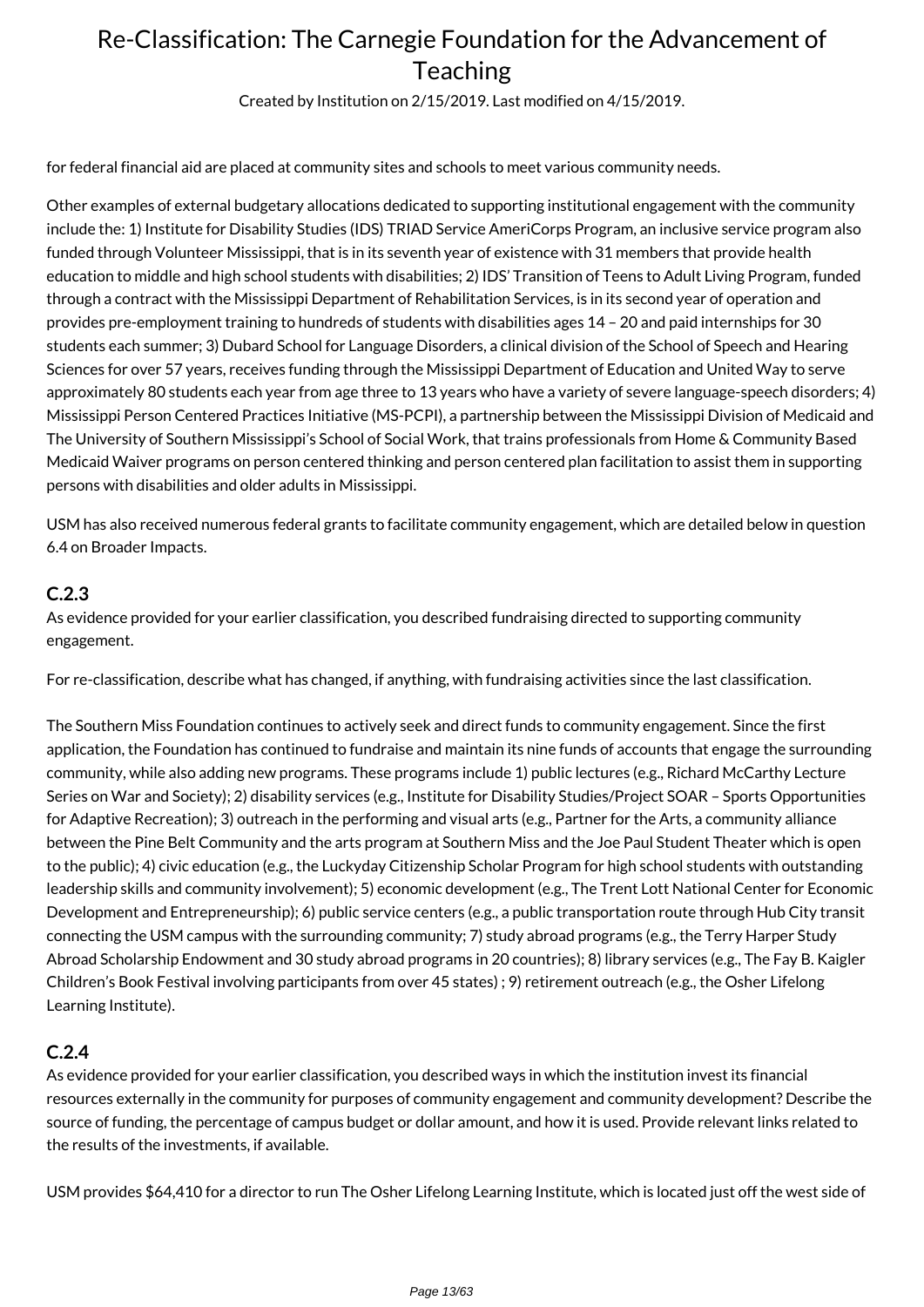Created by Institution on 2/15/2019. Last modified on 4/15/2019.

the Hattiesburg campus and offers adults innovative and enriching programs in an inclusive educational environment.

USM provides the Dubard School for Language Disorders with \$375,000 each year. The Dubard School was established in 1962 and was designed to serve students with severe language-speech disorders, including developmental aphasia and childhood apraxia of speech, deafness and hearing impairments, as well as those with the written language disorder of dyslexia. Guidance and counseling for parents and families of the children also are provided.

USM provides the housing (in-kind support) for the Shafer Center for Crisis Intervention, a non-profit organization dedicated to serving victims of sexual assault and co-victims of homicide and suicide.

The Gulf Coast Research Lab receives \$7,965,081 in funding from USM state appropriations. This includes the Thad Cochran Marine Aquaculture Center, (budget \$2,130,259) which supports marine aquaculture and fisheries research and has a Visitor's Center. It also includes the Marine Education Center (MEC; budget \$264,452) which is the GCRL's education and outreach arm. The MEC educates citizens on on the coastal ecosystems of the north-central Gulf of Mexico.

McCain Library & Archives preserves documents on southern history and heritage and receives \$551,555 in USM funding and is located on the USM campus. It contains rare book and Mississippiana holdings - nearly 38,000 titles covering the history and culture of Mississippi. It also contains approximately 800 archival collections focusing on the Civil War, political papers, Mississippi industries, local organizations, military history and civil rights. It also includes the de Grummond Children's Literature Collection, which was founded in 1966 and focuses on American and British children's literature from more than 1,300 authors and illustrators, as well as 180,000+ published books dating from 1530 to the present. The de Grummond Collection also administers the Ezra Jack Keats award in conjunction with the Keats Foundation and cosponsors the annual national Fay B. Kaigler Children's Book Festival with USM's School of Library and Information Science. The de Grummond Collection's portion of the McCain Library budget is \$111,170.

The Lake Thoreau Environmental Center is an environmental education and research facility centered around an area lake. This property was donated to the University in 2000 with the intention that it be utilized as a nature preserve for scientific, educational and aesthetic purposes. The Center is home to many educational and recreational activities for all ages and is a critical site for environmental research for USM. The Department of Biological Sciences manages the property and provides funding for a director (salary \$65,148).

#### **C.2.5**

Do the business operations of the campus as an anchor institution, align with local economic and community development agendas through hiring, purchasing, and procurement in a way that contributes to an institutional commitment to community engagement?

No

#### **C.2.5.a**

Please describe business operation practices tied to the local community:

As a public university, we are a state agency, so we are contractually obligated for most purchasing and procurement operations.

### Tracking, Monitoring, and Assessment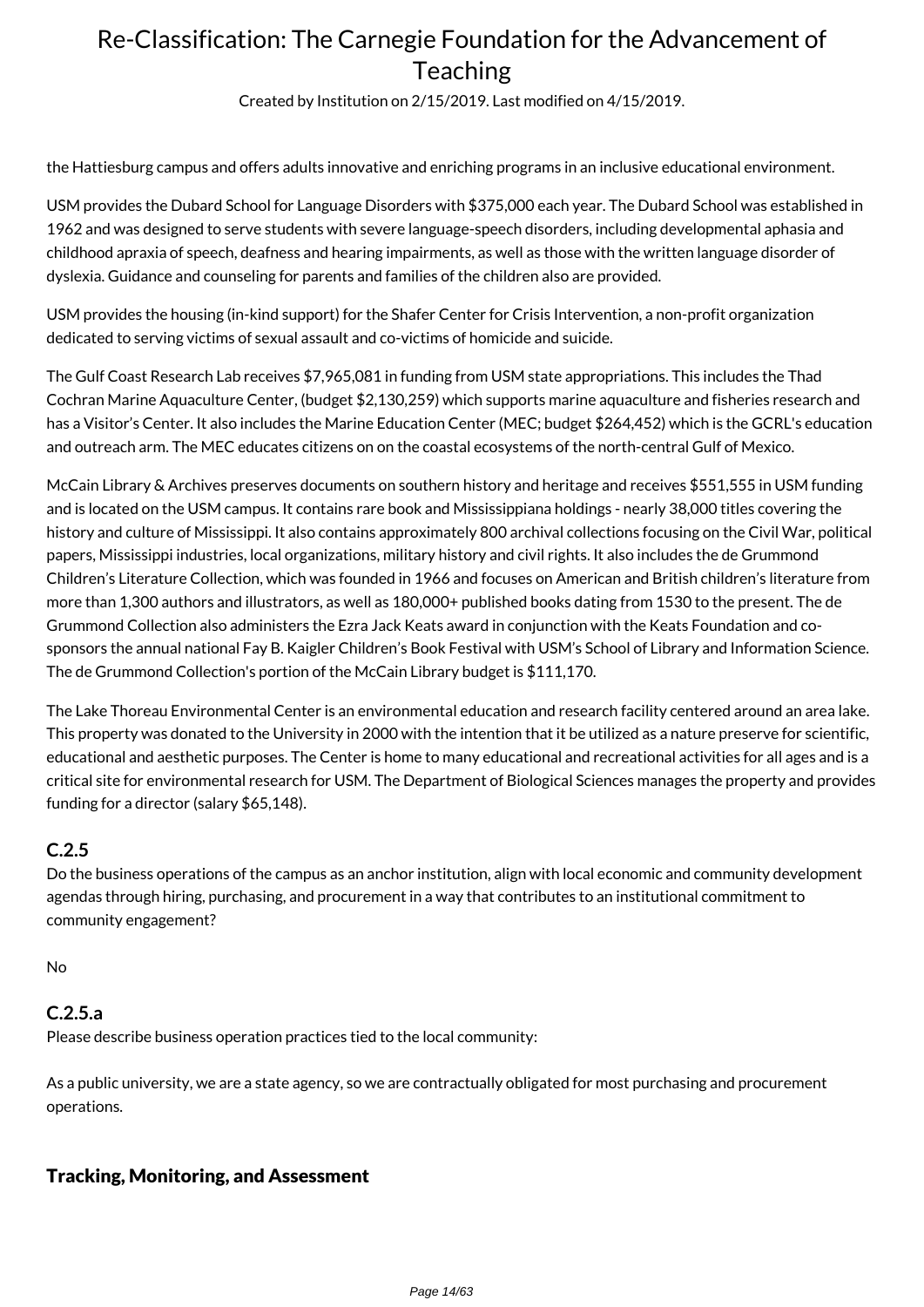Created by Institution on 2/15/2019. Last modified on 4/15/2019.

3 . Provide narratives addressing the following:

### **3.1**

How does the institution maintain systematic campus-wide tracking or documentation mechanisms to record and/or track engagement with the community? Who is responsible for gathering data, how are the data managed, how often is it gathered, and how are the data used? What changes are apparent in this data since the last classification? What tracking or documentation mechanisms does the campus still need to develop? Provide relevant web links.

The Center for Community Engagement is responsible for collecting information regarding service-learning classes, campus/community partnerships, and volunteer hours. USM has had difficulty finding an online platform to track this information campus-wide, and several systems have been adopted without luck. Most frequently, information regarding service hours is collected continuously and directly from students via an online form. Additionally, at the end of each semester, CCE contacts every department with significant community engagement activities to collect its number of service hours and description of activities.

CCE maintains USM's list of service-learning classes, a process made simpler with the Dec. 2017 adoption of an official "SL" designation process. Through this process, faculty or departments may apply for a class to receive the SL designation; if approved, the class may be indicated with the "SL" attribute in the class information management system (https://www.usm.edu/center-community-engagement/usm-policy-designating-service-learning-classes). Having a designated class also allows faculty access to opportunities offered by the CCE. The Provost has recently introduced a new funding formula based on high-impact practices, and departments may use designated SL classes as evidence of using highimpact practice. Additionally, CCE plan to use the list of designated classes to better analyze the impact of service-learning classes on students. In Summer of 2018, service-learning data was used to analyze the impact of service-learning on retention.

Currently we do not track philanthropy, community-engaged research (only anecdotally), or nonprofit internships.

Data collected is recorded in CCE records, but is also shared with the Division of Student Affairs and University Assessment Committee. For the past several years, our University Communications department has written a news release regarding this information. The number of hours is not necessarily used to measure success; more important to the CCE is the nature of service activities. One year ago, CCE began the Meaningful Service campaign, cultivating an awareness of long-term service and commitment (https://www.usm.edu/center-community-engagement/meaningful-service). The Center's own assessment plan uses service data to track the effectiveness of this message. For example, one measure of success is the number of hours served by the same person at one site. Over the last few years, the number of continuous service hours has increased.

Data from 2017-18 shows that service as a whole has increased in prevalence since USM's 2010 Carnegie application, although only slightly. Service hours increased by 10,000 hours, the number of faculty teaching community-engaged courses increased by 11, and the number of service-learning classes increased by 14.

USM needs a better online and automatic tracking mechanism for service. We have recently contracted with Presence, an online student engagement platform, that offers the capacity for students to track their own hours on their profiles. As of this application, 15% of the student body is using the platform. Increased usage will provide the University an easier and perhaps more comprehensive way to analyze service data.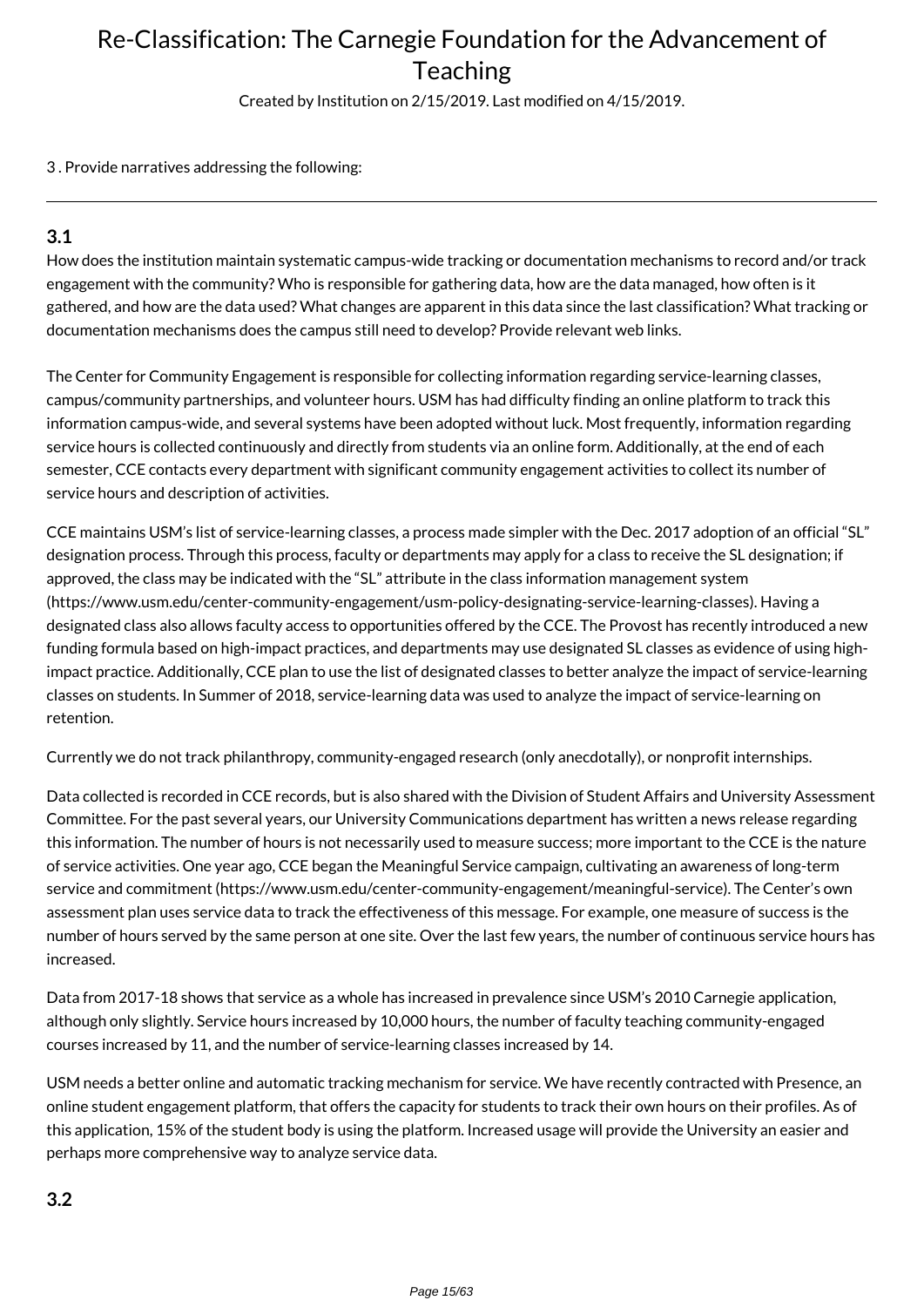Created by Institution on 2/15/2019. Last modified on 4/15/2019.

Describe the mechanisms used for systematic campus-wide assessment and measurement of the outcomes and impacts of institutional engagement. Who is responsible for gathering data, how are the data managed, how often is it gathered, and how are data used? What assessment and measurement mechanisms does the campus still need to develop? Provide relevant web links.

Each summer, approximately 150 community partners are surveyed for feedback on their experiences with USM over the past year. This survey is conducted by USM's Center for Community Engagement (CCE) each year via a survey tool – respondents have the option to remain anonymous or they can identify who they are. Data has heavily influenced campus service activity each year, as evidenced by the following examples: 1. Feedback of "more consistent volunteers needed" resulted in the Meaningful Service campaign, which emphasizes consistent service through messages on student service logs, CCE brochures, and the CCE website (https://www.usm.edu/center-community-engagement/meaningful-service). CCE also shares this message during presentations to scholarship students who are required to do service and to student organizations registered through USM's Leadership and Student Involvement department. A survey comment of "Consider creating a handout or website tool on 'how to be a successful community service volunteer' that all service-learning instructors can access for their students" resulted in the development of a "Tips for Service-Learning" document that is shared with USM service-learning professors and posted online (https://www.usm.edu/center-communityengagement/best-practices-service-learning-projects). The comment "It would be great if we could post a list of our needs that service-learning and capstone instructors could reference as they plan for the upcoming semester" has resulted in an email that goes out to USM faculty shortly before the semester with community partners' requests for assistance.

Student outcomes are measured through surveys implemented after campus-wide service projects – projects that include a large number of students from diverse areas of campus and occur about three times a year. Outcomes are also measured when students submit hours via the campus-wide service hour reporting form. CCE manages both of these processes through online forms; the hour reporting form is always active and post-surveys are distributed by email after campus-wide projects. These surveys use questions to determine if students are gaining a commitment to civic engagement as a result of their service activities. For example, the reporting form asks how the service experience impacted their perception on their role in the community and asks what more they can do to benefit the community.

Currently, there is no systematic campus-wide assessment of the outcomes and impacts of community engagement on faculty. There is also no systematic campus-wide assessment of service-learning impacts for students. In Fall 2014, Center staff and the Service-Learning Faculty Liaison began discussing the importance of assessing service-learning classes with the Office of Institutional Effectiveness. At that time, there was no process in place to designate service-learning classes, and that was identified as a necessary first step before classes could be assessed. The new "SL" Designation policy was introduced in Spring 2018. With USM's long history of service-learning without institutional infrastructure, faculty are still adapting to the formal process of designation. Assessment will be introduced once the designation policy is wellestablished.

#### **3.3**

What are the current findings from the mechanisms used for systematic campus-wide assessment and measurement: and how are these different from the findings since the last classification?

Additional outcomes are listed below in questions 3.5-3.8, however, a comparison of current findings from last classification's findings show:

The National Survey of Student Engagement asks students "In your experience at your institution during the current school year, about how often have you participated in a community-based project (e.g. service-learning) as part of a regular course.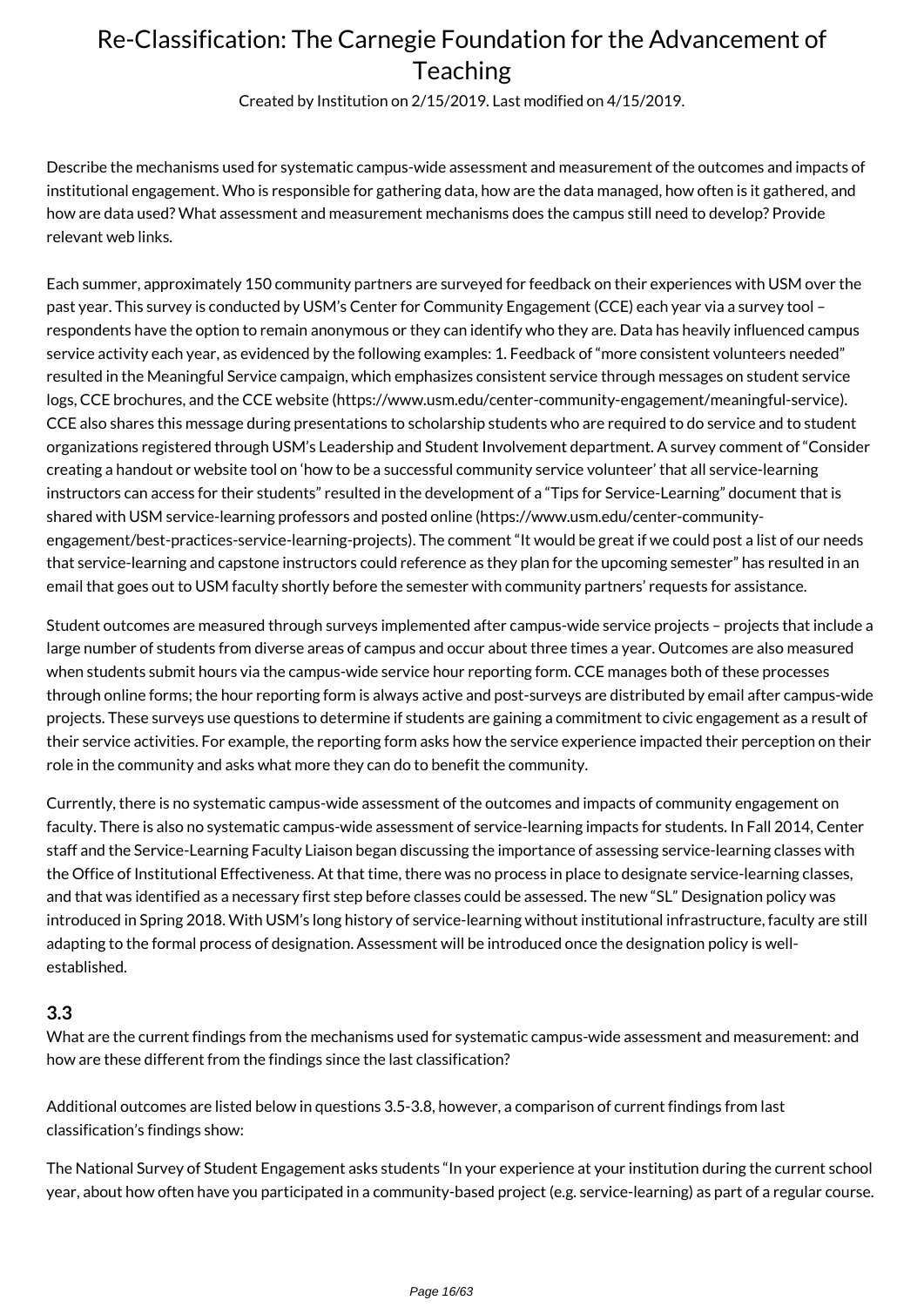Created by Institution on 2/15/2019. Last modified on 4/15/2019.

The question was answered on a four interval scale where 1= never and 4 = very often. In 2009 (as reported for the last classification), first year students' mean response was 1.70 and seniors' was 1.72. Both of these scores were higher than the three comparison groups' scores. When the NSSE was last administered in 2016, scoring for this question was different with a three interval scale 1= none, 2= some and 3 = most. Of first-year students, 55% reporting they participated in at least "some" community-based projects. For seniors, the percentages were even higher, with 65% of students reporting they participated in at least "some" community-based projects. Both of these scores were higher than the 3 comparison groups. Additionally, 56% of seniors reported that their experience at USM contributed "very much" or "quite a bit" to them being an "informed and active citizen." Fifty-nine (59%) of seniors and 48% of first-year students reported that "very often" or "often" in the past school year, they connected their learning to societal problems or issues.

The faculty impact that USM reported in 2010 centered on the number of faculty (74) that had participated in the Faculty Seminar on Service-Learning, a semester-long program in which faculty meet weekly to discuss best practices and modify a course to include service-learning. As of this application, 114 faculty have graduated from the seminar. In comparing 2010 application numbers to data from academic year 2017-18, the number of community-engaged classes per year has increased by 14 and faculty increased by 11. The number of students has increased by 295.

The 2010 classification outlined numerous recognitions the University had received as a result of their institutional focus on community engagement. USM continued to be listed on the President's Community Service Honor Roll every year while it was in existence. Staff of USM's Center for Community Engagement have been recognized as leaders in the field, with two of its directors (Josh Duplantis, 2012 and Christy Arrazattee, 2018) receiving the Outstanding Practitioner of Service-Learning award at the Gulf-South Summit on Service-Learning.

#### **3.4**

Are there mechanisms for defining and measuring quality of community engagement built into any of the data collection or as a complementary process?

Yes

### **3.4.a - Describe the definition and mechanisms for determining quality of the community engagement. How is quality determined?**

Community partners have expressed the desire for consistent volunteers rather than volunteers who show up only once. Due to this preference, "continuous service hours" are considered a measure of quality community engagement. Hours reported by students who served at the same location over at least a semester are considered continuous service. These hours are calculated separately to indicate a higher quality service hour. Moreover, classes are not considered service-learning unless they meet USM's established criteria of high-quality service-learning; therefore information is only collected on these classes. Additionally, the survey to community partners asks if any of the followings challenges were faced during campus-community collaborations: demands on staff time; conflicting information from activity organizers; little contact/interaction with faculty (for course-related collaboration); project time period insufficient; number of students inappropriate for project; students not well prepared; students did not perform as expected. These results allow CCE to troubleshoot with specific faculty, student organizations, or event organizers.

#### **3.5**

#### Outcomes and **Impacts on students**

Describe one key finding from current data and indicate how you arrived at this finding: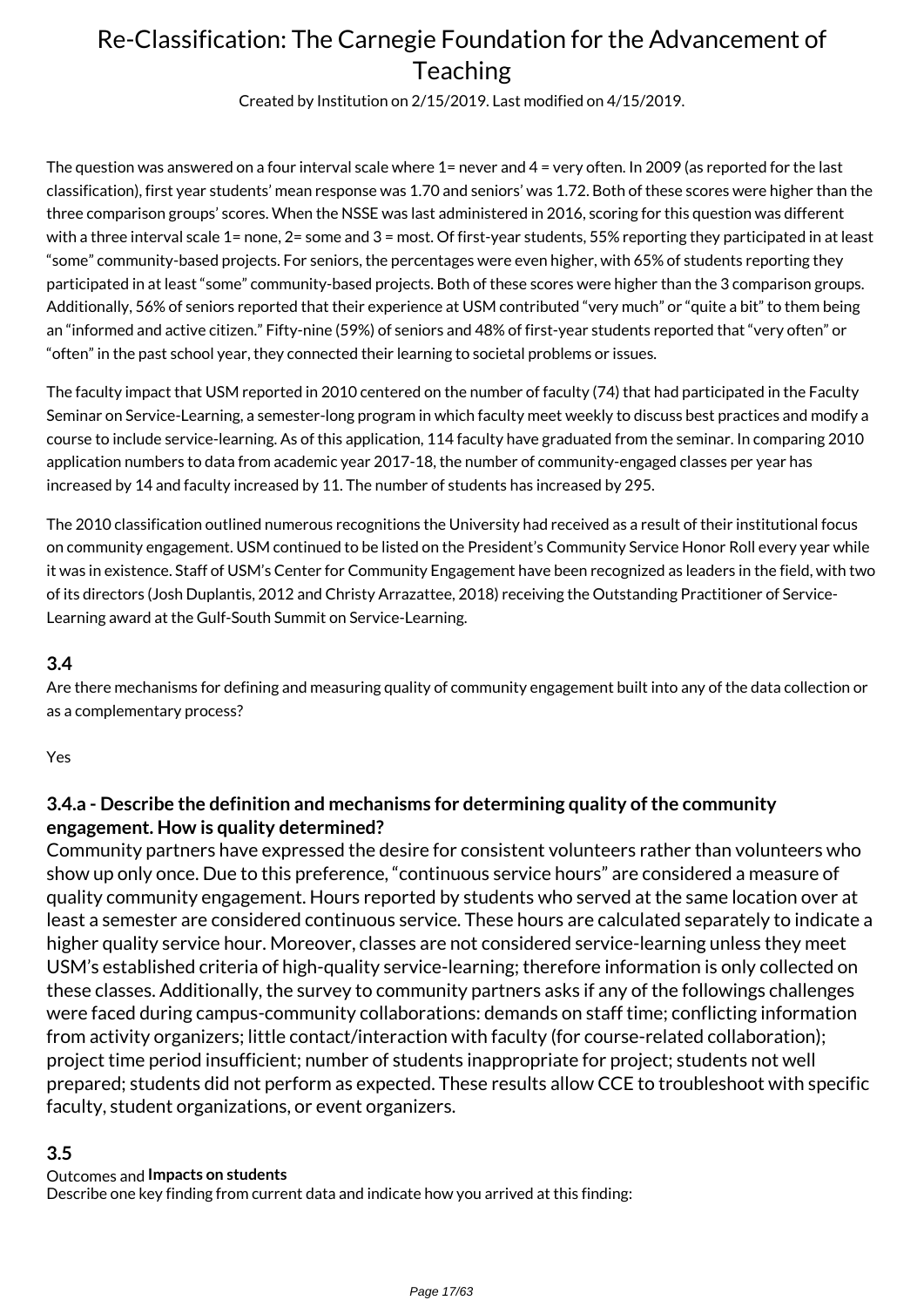Created by Institution on 2/15/2019. Last modified on 4/15/2019.

In Fall 2017, students who participated in campus-wide service projects (large-scale events open to the entire campus, hosted by the Center for Community Engagement, with transportation provided) took the same event survey. Students were asked their level of agreement with the statement "As a result of this experience, I have a better understanding of the community where I served." 82% of respondents agreed or strongly agreed. Students were also asked if they made a connection with someone new as a result of the service activity. 79% of respondents agreed or strongly agreed.

### **3.6**

#### Outcomes and **Impacts on faculty**

Describe one key finding from current data and indicate how you arrived at this finding:

A 2019 survey of faculty showed that of faculty who reported incorporating community engagement into their teaching, research, service or creative activities (n=339),

30% believed that "better class examples or activities" was the biggest impact of their engagement 26% believed that"more experience in the discipline" was the biggest impact of their engagement 32% believed that "greater awareness of the community" was the biggest impact of their engagement

### **3.7**

#### Outcomes and **Impacts on community**

Describe one key finding from current data and indicate how you arrived at this finding:

Through the annual community partner survey distributed at the end of each school year, partners reported the following positive outcomes from their work with USM (percentage is percentage of partners that agreed or strongly agreed): Completion of projects (100%); Opportunity to work with students (100%); Increased organizational resources (91%); Opportunity to educate students (91%); Enhanced ability to meet mission (82%); Increased USM students' sense of civic responsibility (73%); Access to university technology, resources, and/or expertise (27%); Identification of new staff (27%); Increased funding opportunities (27%); New products, services, materials generated (18%).

#### **3.8**

#### Outcomes **Impacts on institution**

Describe one key finding from current data and indicate how you arrived at this finding:

In 2017, USM's Office of Institutional Research conducted an analysis of how enrollment in service-learning classes had impacted student retention in the previous three years. Their study included 672 freshmen who have taken at least one service-learning class over the academic years 2014 – 2017. Of these first year students, 649 students, or 96%, were retained, compared to the average freshmen retention over that same time of 73%. The data also showed that for freshmen, participation in just one service-learning class had a statistically significant relationship with first-year retention in the colleges of Arts and Letters, Business, Science, and Ed Psych (the Colleges of Nursing and Health do not offer servicelearning classes to freshmen).

#### **3.9**

In the past 5 years, has your campus undertaken any campus-wide assessment of community engagement aimed at advancing institutional community engagement?

No

### **3.9.a - Describe what was the nature of the assessment, when was it done, and what did you learn from it.**

This application will be helpful in beginning the conversation about how to better institutionalize community engagement. Community engagement is still occurring in pockets around the university, but as the Center for Community Engagement gains more resources, it will be more possible to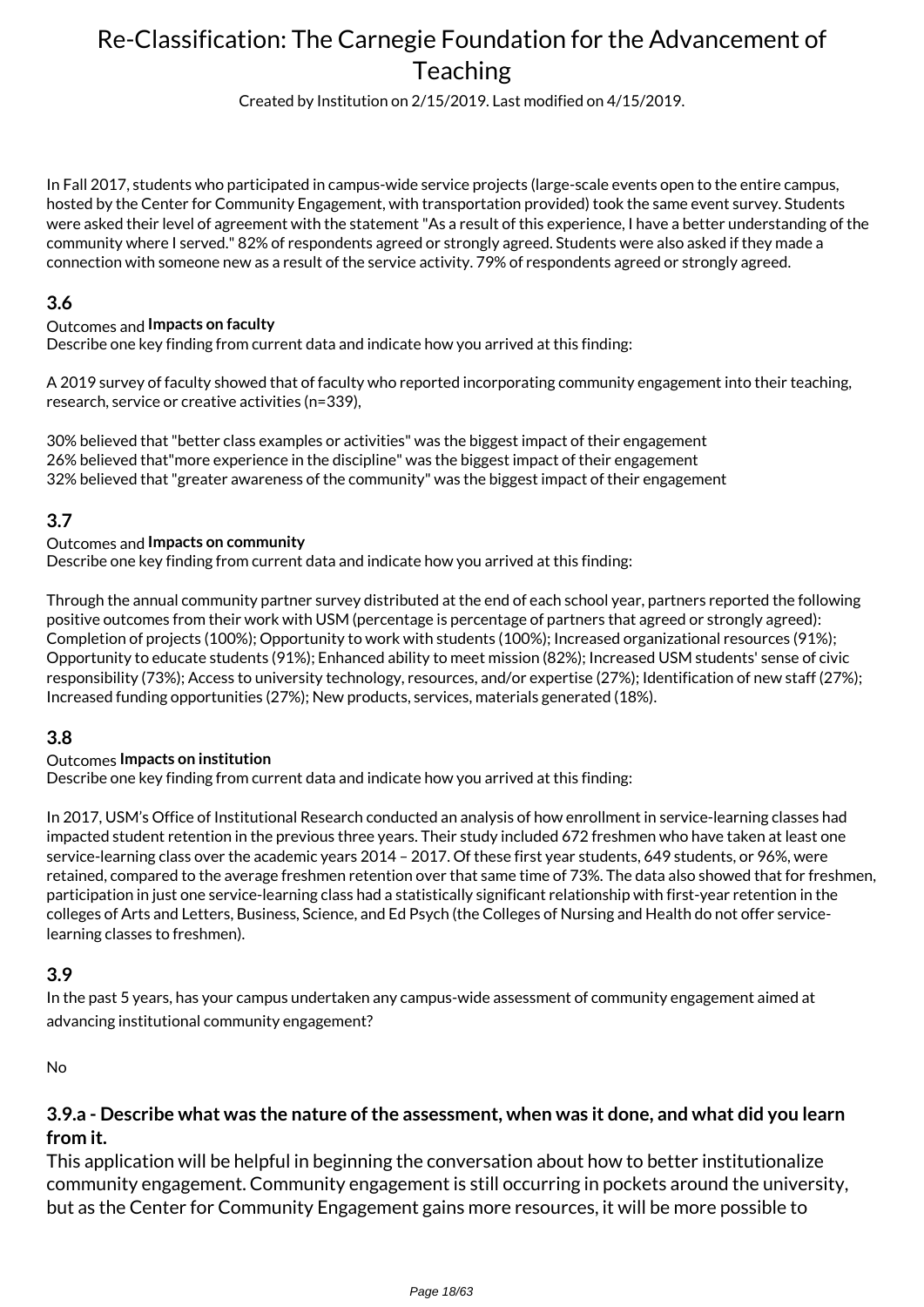Created by Institution on 2/15/2019. Last modified on 4/15/2019.

centralize and provide support for community engagement efforts. The Office of Institutional Research has expressed their willingness to work with the CCE on campus-wide assessment when that time comes. This past spring (2019), the Center for Faculty Development distributed a survey to all faculty asking about a) how they incorporate community engagement into their teaching, scholarly research, creative activities, and service b) how they feel community engagement impacts their research, teaching, service, and creative activities. An understanding of the prevalence of faculty community engagement and sentiment will help advocate for better institutionalization. Also, since 2017, CCE has assessed the civic learning of students involved in CCE programs. In 2019-20, these same assessments of civic learning will be extended to students outside of the CCE, including Southern Style (USM ambassadors), Eagle Connection (USM tour guides), Luckyday freshman, Student Involvement Ambassadors, and SGA Freshman Associates. This sets an early precedent for an eventual campuswide civic learning outcome.

### Professional Development

#### **4.1**

As evidence provided for your earlier classification, you described the ways the institution offers professional development support for faculty in any employment status (tenured/tenure track, full time non-tenure track, and part time faculty), staff, and/or community partners who are involved with campus-community engagement.

For re-classification, describe what has changed, if anything, with professional development for community engagement. How have the content, program, approaches, or audience for professional development changed since the last Carnegie classification? What have been the results?:

Our semester-long seminar for faculty to learn about the best practices of service-learning - called The Service-Learning Faculty Fellows program - has continued to graduate faculty (114 graduates now). There have been changes since the last classification; for example, funding for the program used to be shared between the Office of the Provost and Student Affairs; funding now comes solely from the Office of the Provost. With increasing demands on faculty time, the incentive funding has become more flexible; departments who provide faculty with a course release still can receive a stipend (\$2400) but some departments won't release their faculty. In this case, funds can also be distributed directly to a faculty member or put into a savings account for travel or project supplies. In 2015, the long-time Service-Learning Faculty Liaison who used to run the seminar retired and a new associate professor took over. At this time, there was also a recently-hired director of the Center for Community Engagement, and the two made changes to the seminar's curriculum. Previous iterations of the seminar required faculty participants to participate in their own service-learning project throughout the semester; faculty now are instead required to meet with a partner over the semester in order to develop a partnership. The previous seminar did not have a huge focus on community partnerships; today's seminar dedicates two sessions to community partnership. This change has been very important for the state of community engagement at the institution – historically, our faculty have participated in transactional partnerships, with a new partner each semester. If their teaching assignment changed, they were unable to reimagine how to partner with the same organization. With our new emphasis on transformational and responsible community partnerships, many of our faculty are continuing to partner with the same organization semester after semester and we are seeing more sustainability and consistency with the faculty we train. Other changes: we added an extra session to cover reflection and created a session where "alumni" of the seminar visit and share their community-engaged research. Another significant change to the seminar is that we now accept instructors into the program. Early in the seminar's conception, the belief was that the key to institutionalization was training tenure-track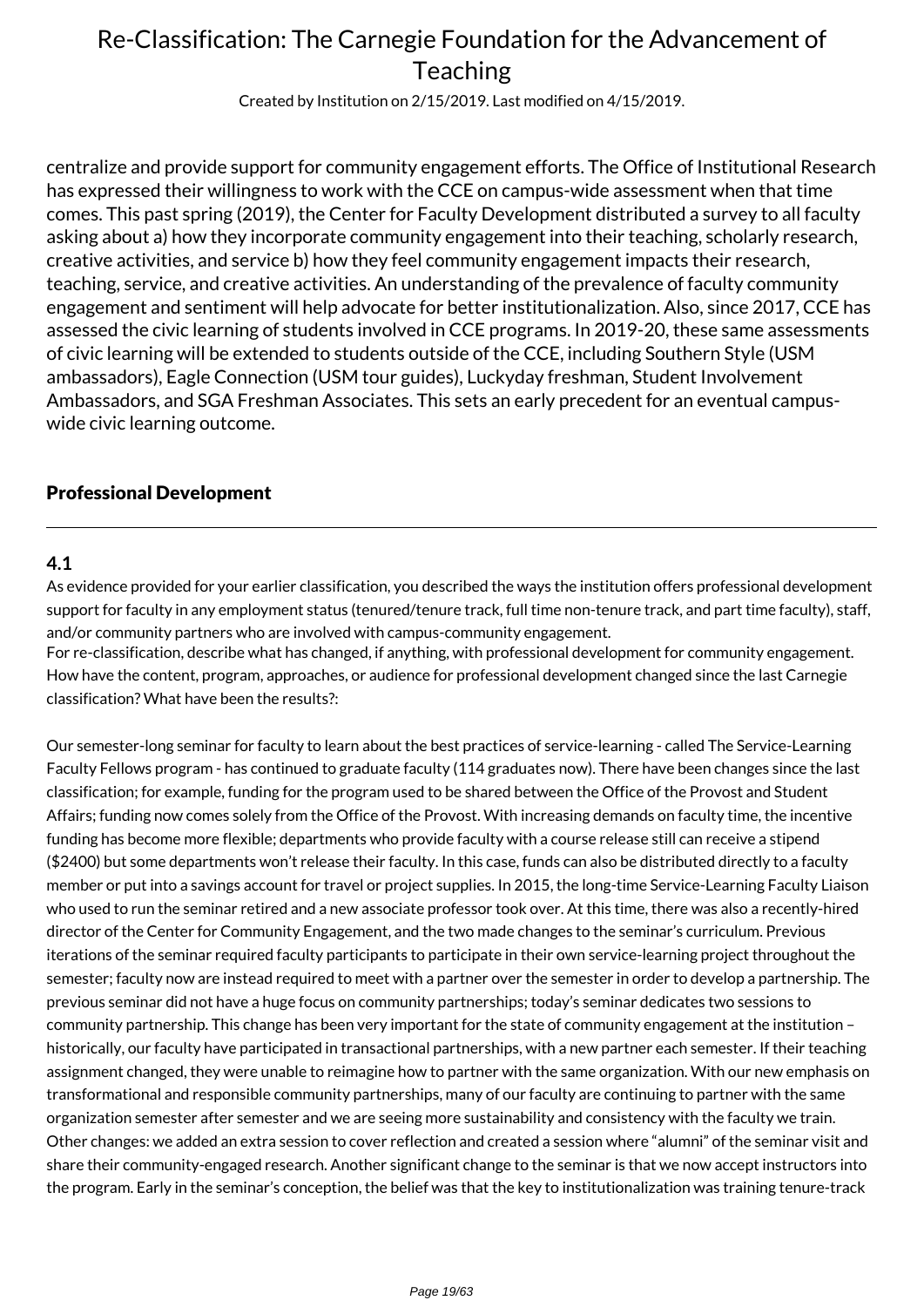Created by Institution on 2/15/2019. Last modified on 4/15/2019.

faculty, however many, many have left the university, while the instructors have stayed. Outside of the seminar, the CCE and Service-Learning Faculty Liaison now offer a professional development workshop on a special topic in service-learning and/or community engagement every fall semester. Our professional development series has included: a Faculty Pedagogy Workshop on Digital Technology and Service-Learning; a Faculty Research Colloquium focused on Ways to Connect Service-Learning and Research; and the USM President's Community Engagement Summit (which occurred twice, in successive years), focused on ways to enhance community engaged learning. At the time of this application, the CCE is in conversations with USM's newly established Center for Faculty Development in regards to how the CFD can assist in expanding professional development opportunities for community-engaged (not just service-learning) faculty.

### 4.2

In the context of your institution's engagement support services and goals, indicate which of the following services and opportunities are provided specifically for community engagement by checking the appropriate boxes.

| <b>Employment Status</b>                                                          | Tenured or   | Full-time non-tenure | Part time  | <b>Professional staff</b> |
|-----------------------------------------------------------------------------------|--------------|----------------------|------------|---------------------------|
|                                                                                   | tenure track | track                |            |                           |
| Professional development programs                                                 | Yes          | Yes                  |            | Yes                       |
| Facilitation of partnerships                                                      | Yes          | Yes                  | Yes        | Yes.                      |
| Student teaching assistants                                                       |              |                      |            |                           |
| Planning/design stipends                                                          | Yes          | Yes                  | <b>Yes</b> | Yes                       |
| Support for student transportation                                                |              |                      |            |                           |
| Eligibility for institutional awards                                              | Yes          | Yes                  | Yes        | <b>Yes</b>                |
| Inclusion of community engagement in<br>evaluation criteria                       | Yes          | <b>Yes</b>           |            |                           |
| Program grants                                                                    | <b>Yes</b>   | <b>Yes</b>           | Yes        | <b>Yes</b>                |
| Participation on campus councils or committees<br>related to community engagement | Yes          | Yes                  | Yes        | <b>Yes</b>                |
| Research, conference, or travel support                                           | Yes          | Yes                  | <b>Yes</b> | Yes                       |
|                                                                                   |              |                      |            |                           |
| Other                                                                             |              |                      |            |                           |

**G.2.1 If Yes to "Other": Please describe other support or services:** --empty--

### Faculty Roles and Rewards

**5.1 Does the institution have search/recruitment policies or practices designed specifically to encourage the hiring of faculty in any employment status (tenured/tenure track, full time nontenure track, and part time faculty) and staff with expertise in and commitment to community engagement?**

No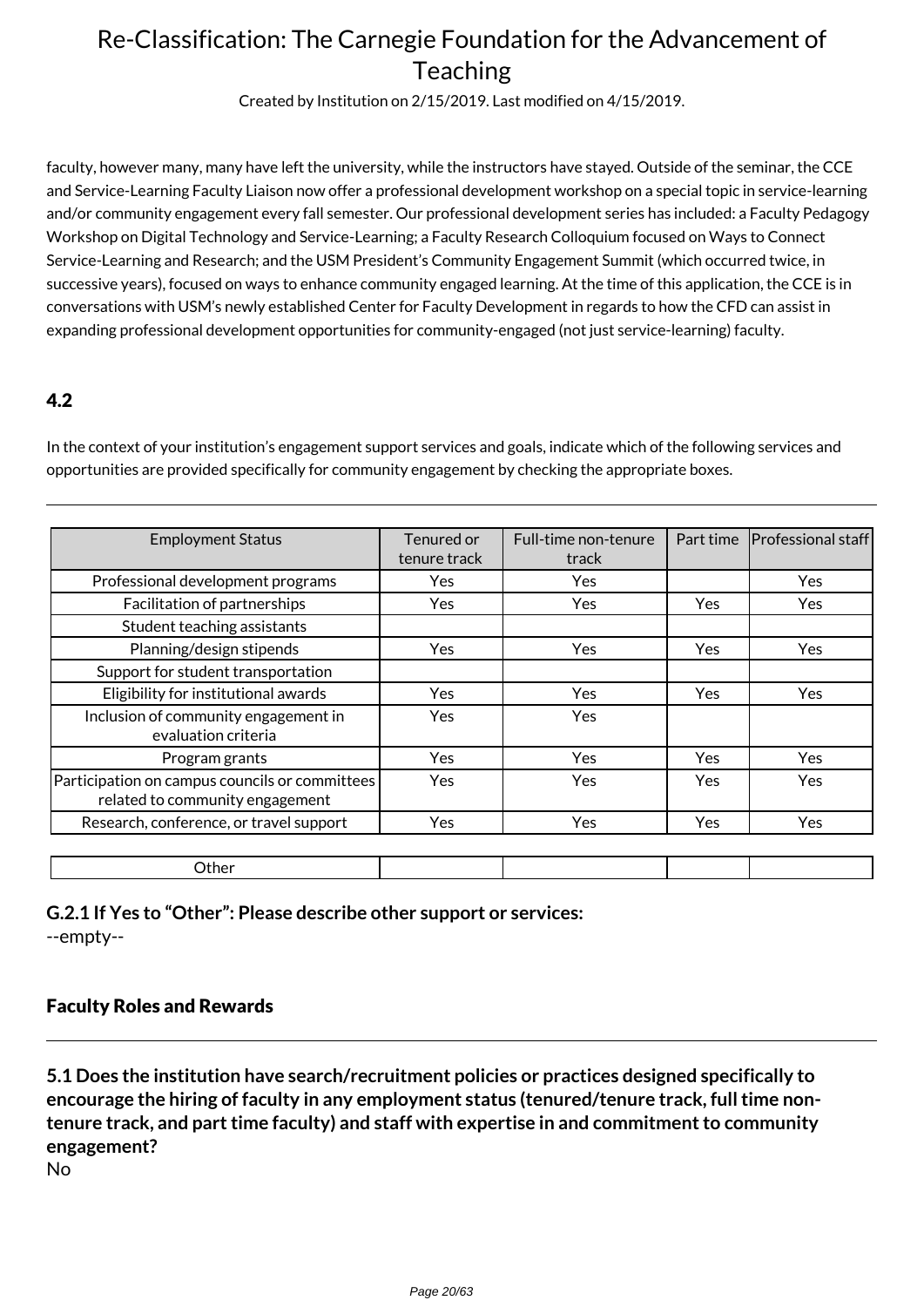Created by Institution on 2/15/2019. Last modified on 4/15/2019.

### **5.1.a Describe these specific search/recruitment policies or practices and provide quotes from position descriptions:**

In 2017, Southern Miss began the process of a massive reorganization; as part of this, the Provost convened a University-wide Committee on Academic Structure & Evaluation, charged with redesigning evaluative documents and processes for annual evaluation, tenure, and promotion. The committee developed a set of recommendations for new, university-wide evaluation standards to be used as a template for all disciplines across campus as they each draft new, discipline-specific annual review procedures. The committee's recommendation specifically includes service-learning as an example of the types of activities that could demonstrate excellence in teaching, signifying teaching that is above average. The inclusion of specific language supporting and rewarding service-learning in the university's general example of appropriate evaluation standards for annual review, promotion, and tenure is a huge step forward for our institution. The creation of these general, university-wide standards is vitally important because individual disciplines will soon begin revising their own annual review, tenure & promotion guidelines according to this model. In fact, the School of Humanities, which is the largest school on the Southern Miss campus, has already drafted their annual review, tenure & promotion guidelines and included language that specifically rewarded "service-learning" at four different places in its new governance document: "service-learning" is specifically named as a way to demonstrate teaching that exceeds expectations in the standards for both tenure-track faculty and teaching-track faculty; moreover, participation in the "service-learning seminar" as a professional development activity is specifically listed as a way to demonstrate a commitment to pedagogical development that exceeds expectations in the standards for both tenure-track faculty and teachingtrack faculty as well.

The inclusion of service-learning among our university's evaluative criteria demonstrates an institutional commitment to service-learning that is attractive to potential faculty recruits. When prospective faculty members inquire about institutional support for service-learning, we can point to the university's standards, which now recognize and reward service-learning in faculty evaluation. For example, in English (one of the largest programs on campus), the faculty have run more than a dozen new faculty searches over just the past 3 years; on numerous occasions, prospective recruits have inquired about institutional support for service-learning. The institution further supports faculty recruitment in service-learning through the Faculty Liaison for Service-Learning, which is a position designed to recruit new faculty members into the practice of academic service-learning. Through instruction in the Faculty Service-Learning Seminar, the Faculty Liaison helps to create a culture of community-engaged faculty members and recruits new practitioners every year. These faculty recruits then go on to influence the structure and values of their respective disciplines; for example, several of our seminar graduates in the Department of Communications have since redesigned their curriculum to require that their capstone course (a course required of all graduating seniors in their major) is now taught as a service-learning course. This culture of community engagement influences the goals and priorities of individual departments: the inclusion of service-learning as a curricular requirement has now made the recruitment of faculty with expertise in and commitment to community engagement a priority.

### **5.2**

In the period since your successful classification, what, if anything, has changed in terms of institutional policies for promotion (and tenure at tenure-granting campuses) that specifically review, evaluate, and reward faculty scholarly work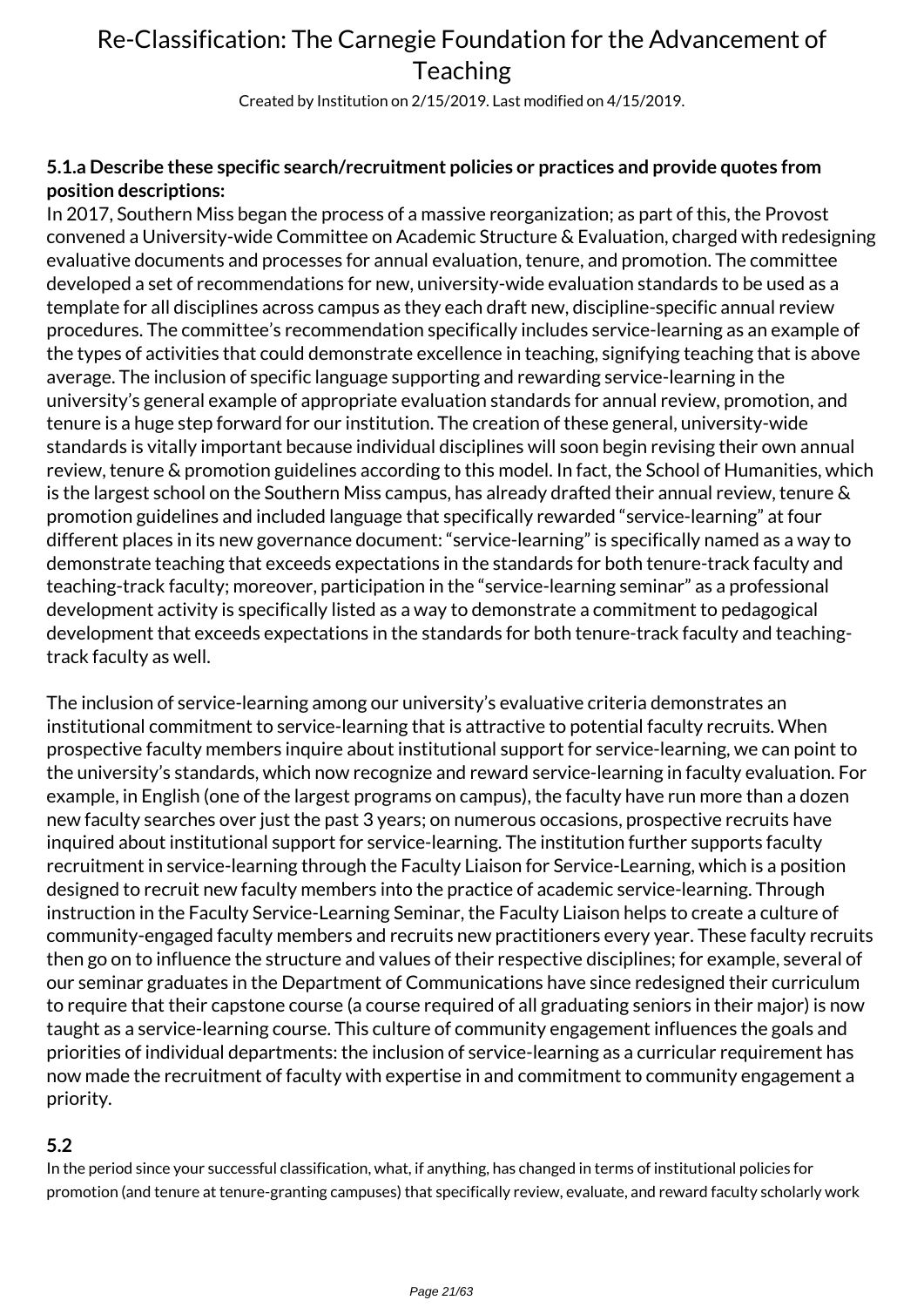Created by Institution on 2/15/2019. Last modified on 4/15/2019.

that uses community-engaged approaches and methods? If there are separate policies for tenured/tenure track, full time non-tenure track, and part time faculty, please describe them as well.

Our policies for promotion do not specify the content of scholarly work; instead, we typically review the quality of a publication's placement (in a peer-reviewed journal versus a book chapter, as a monograph versus an edited collection, or in consideration of the quality of the press) as opposed to its subject (i.e., service-learning, historical biography, ethnography, etc.). As such, service-learning is not specifically listed as a classification on our promotion documents governing faculty scholarly work because no content-based classifications for research are listed on those documents. Nevertheless, any community-engaged scholarly work that meets the standards for quality publications (i.e., work that appears in peerreviewed, highly ranked journals, or in critical collections released by reputable presses, for example) is recognized and rewarded in our review and evaluation process. Currently, therefore, service-learning scholarship does count toward promotion and tenure, subject to the same evaluation standards as any other disciplinary research area.

What has changed at Southern Miss since our last classification is the culture: over the past ten years, a widespread acceptance of service-learning research as one of our routinely acceptable areas of disciplinary inquiry has developed, and service-learning practice has become institutionalized and rewarded via our tenure and promotion criteria (see above). Faculty scholarly work, in particular, is institutionally rewarded at Southern Miss in a variety of ways: 1) In the evaluation of research productivity for faculty promotion, service-learning research is on par with any other research classification in any discipline, and is reviewed according to the quality of the press and the rigor of its review process; 2) Our institution funds an annual service-learning seminar (described above), a portion of which is devoted to research. This seminar trains faculty members according to best practices in the discipline, enabling them to review community-engaged scholarship according to rigorous disciplinary standards. 3) We have created a faculty research database, a new development within the past four years, which archives and showcases faculty models in community-engaged research. This research database showcases peer-reviewed community-engaged scholarship from both nationally renowned scholars and our own practitioners, and serves to model standards for exemplary research in the field. 4) In 2015, due to a generous endowment from a retired faculty practitioner, we established the Conville Service-Learning Development Award, a competitive grant awarded to Southern Miss service-learning faculty who advance service-learning. Amid the criteria for the award, faculty who are "conducting or developing community-engaged or service-learning research" are specifically eligible to apply. 5) To acknowledge faculty innovation, we also present an annual Service-Learning Faculty Award, which can recognize either teaching innovation or research achievements in service-learning.

### **5.3**

If current policies do not specifically review, evaluate and reward community engagement, describe the work in progress to revise policies specifically for tenured/tenure track, full time non-tenure track, and part time faculty promotion to ensure a full and fair review and assessment of faculty scholarly work that uses community-engaged approaches and methods.

While we do have institutional structures in place to reward community engagement (see above), the Faculty Liaison for Service-Learning, along with the Director of the Center for Community Engagement, has also worked hard to continue to train new faculty members in the practice of community engagement and encourage those faculty members via our community of Faculty Fellows scholars and alumni. We have a Faculty Fellows listserv, on which alumni of the faculty seminar communicate, trouble-shoot ideas, and participate in discussions related to the discipline of academic servicelearning. We have also created a series of events designed to build community among service-learning scholars, which we have offered these events for more than four years now. Events have included team building events such as participation in a Ropes Course, and an annual faculty day of Giving (usually scheduled around the Thanksgiving holiday), in which faculty participate in a day of service (past events have included participating in a Habitat for Humanity Build and preparing Thanksgiving dinner for local soup kitchen.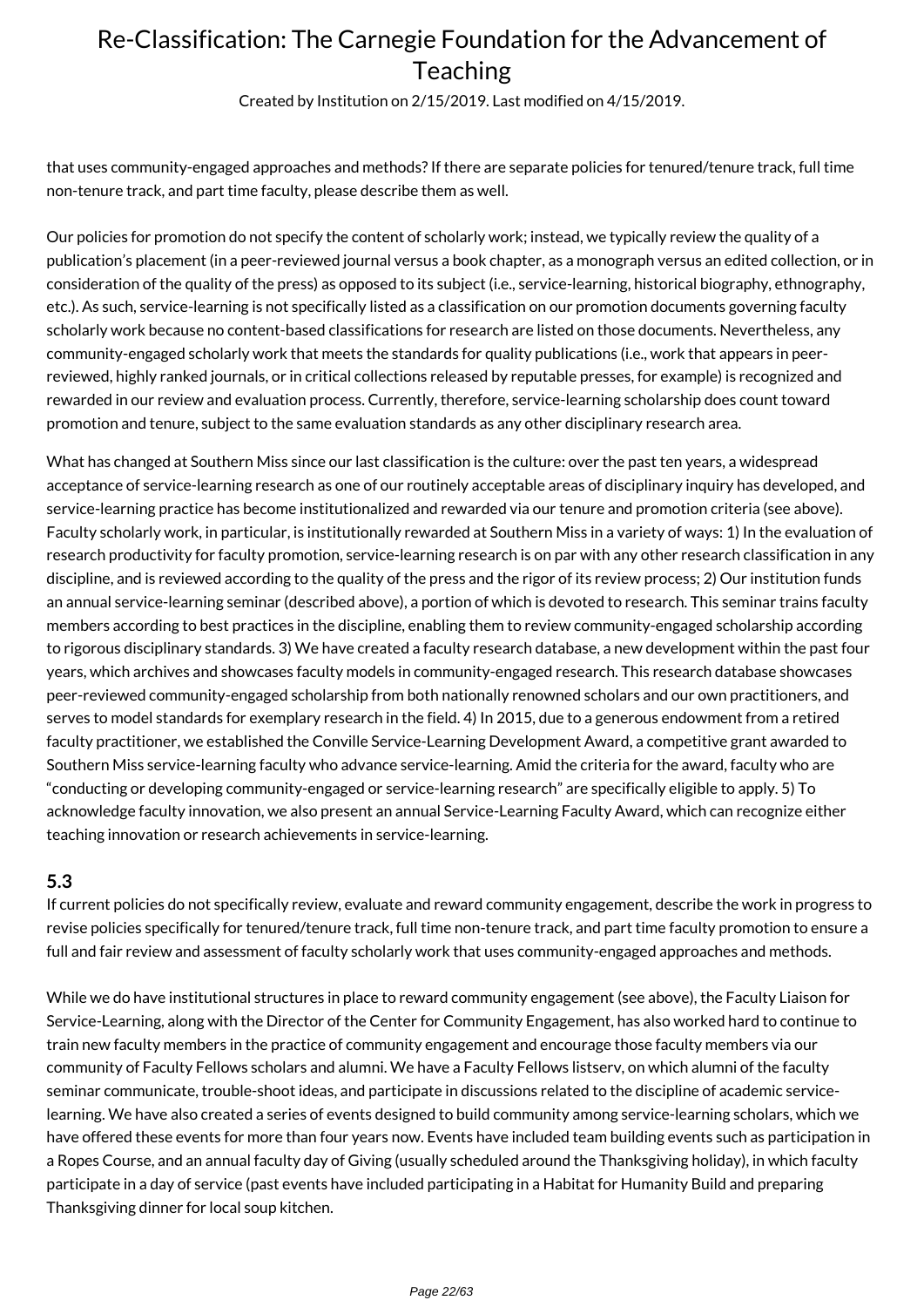Created by Institution on 2/15/2019. Last modified on 4/15/2019.

### **5.4**

Since your previous classification, have there been any changes in the institution-wide definition of faculty scholarly work that uses community-engaged approaches and methods?

No

### **5.4.a**

Describe and identify the policy or other document where this appears and provide the definition.

We do not have an institution-wide definition of faculty scholarly work that uses community-engaged approaches and methods.

### 5.5.1 Institutional Level

Please provide link(s) to text of current policies which describes how community-engaged approaches are conceptualized and evaluated in faculty promotion and tenure (at tenure granting institutions) review and reward processes or a narrative describing how these policies and processes are implemented. Provide links to policies specifically for tenured/tenure track, full time non-tenure track, and part time faculty.

# **5.5 a Community engagement is rewarded as a form of teaching**

Yes

**5.5 a Teaching**

Provide link or descriptive text

Page 23 https://www.usm.edu/sites/default/files/groups/office-provost/pdf/initiative\_1\_complete.pdf

#### **5.5 b Community engagement is rewarded as a form of research** No

#### **5.5 b Research**

Provide link or descriptive text

--empty--

## **5.5 c Community engagement is rewarded as a form of service**

Yes

### **5.5 c Service**

Provide link or descriptive text

Page 26 https://www.usm.edu/sites/default/files/groups/office-provost/pdf/initiative\_1\_complete.pdf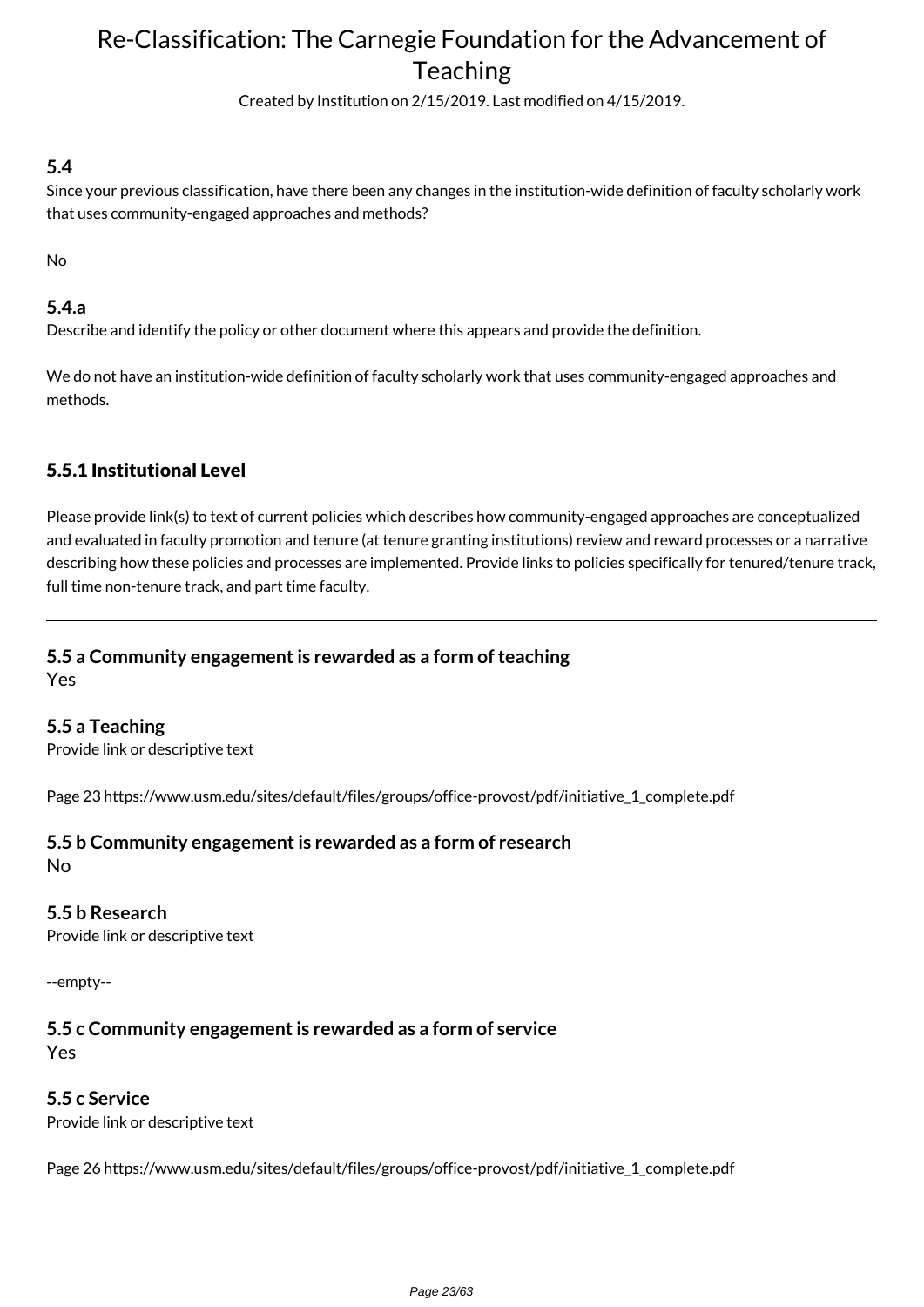Created by Institution on 2/15/2019. Last modified on 4/15/2019.

### 5.5.2 School/Division

#### **5.5.2 a Community engagement is rewarded as a form of teaching** Yes

#### **5.5.2 a**

Provide link or descriptive text

Because of the massive reorganization that just took place, newly formed schools and colleges are currently in the process of drafting their annual review documents. The College of Social Science and Global Studies has began drafting new annual evaluations documents and their draft lists service-learning as a pedagogical method that should be taken into account when assessing time spent on teaching and quality of teaching. The School of Humanities, which is the largest school on the Southern Miss campus, also recently drafted their annual review, tenure & promotion guidelines and included language that specifically rewards "service-learning" at four different places in its new governance document: "service-learning" is specifically named as a way to demonstrate teaching that exceeds expectations in the standards for both tenure-track faculty and teaching-track faculty; moreover, participation in the "service-learning seminar" is specifically listed as a way to demonstrate teaching that exceeds expectations in the standards for both tenure-track faculty and teaching-track faculty as well.

### **5.5.2 b Community engagement is rewarded as a form of research**

No

#### **5.5.2 b**

Provide link or descriptive text

--empty--

## **5.5.2 c Community engagement is rewarded as a form of service**

Yes

## **5.5.2 c**

Provide link or descriptive text

College of Nursing – All departments in the college use the same criteria. Regardless of track, community engagement is an evaluation category for personnel.

Ratings

Excellent- Provides leadership guidance and direction to community organizations Good - Provides leadership guidance and direction to a community organization Satisfactory- Consistently engages in community service Needs improvement - Engages in occasional community service events Unsatisfactory - Does not engage in community service

https://www.usm.edu/sites/default/files/groups/office-provost/pdf/con\_tenure\_track.pdf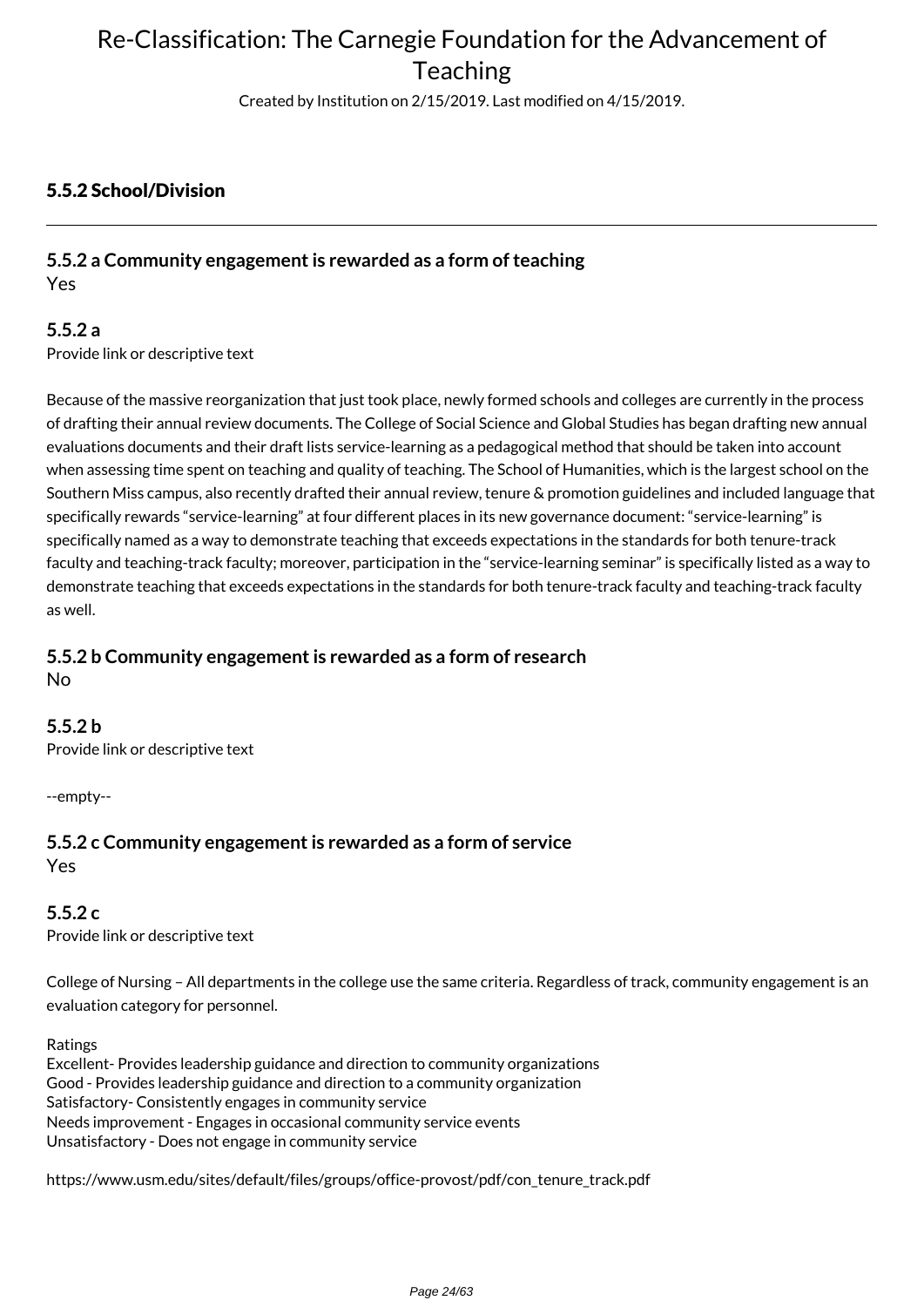Created by Institution on 2/15/2019. Last modified on 4/15/2019.

### 5.5.3 Department

### **5.5.3 a Teaching**

Community engagement is rewarded as a form of teaching

Yes

**5.5.3 a** Provide link or descriptive text

Anthropology and Sociology

https://www.usm.edu/sites/default/files/groups/office-provost/pdf/anthropology\_sociology\_-\_evaluation\_of\_teaching.pdf

Good (Exceeds Expectations)

A faculty member's teaching shall be deemed "good" if the faculty member documents activities in at least one of the following categories:

Course Maintenance: As it is understood that a course does not require significant revision each time it is taught, the continued use of innovative or time intensive teaching materials or techniques, e.g. service learning, labs, significant assignments, or continued significant updating of pedagogical materials may be included in this section

#### **5.5.3 b Community engagement is rewarded as a form of research** No

**5.5.3 b** Provide link or descriptive text

--empty--

**5.5.3 c Community engagement is rewarded as a form of service** Yes

**5.5.3 c** Provide link or descriptive text

Again, academic units are currently in the process of revising their guidelines. The current tenure and promotion guidelines for the Department of Child and Family Studies reward community engagement and the director of the School of Child and Families Studies indicated to the preparers of this application that the importance of community engagement will be even more explicit in the next evaluation document. Their current guides state that service may include "service-based instruction" or "service to society"

"A faculty endeavor may be regarded as service to society for purposes of promotion and tenure if the following conditions are met: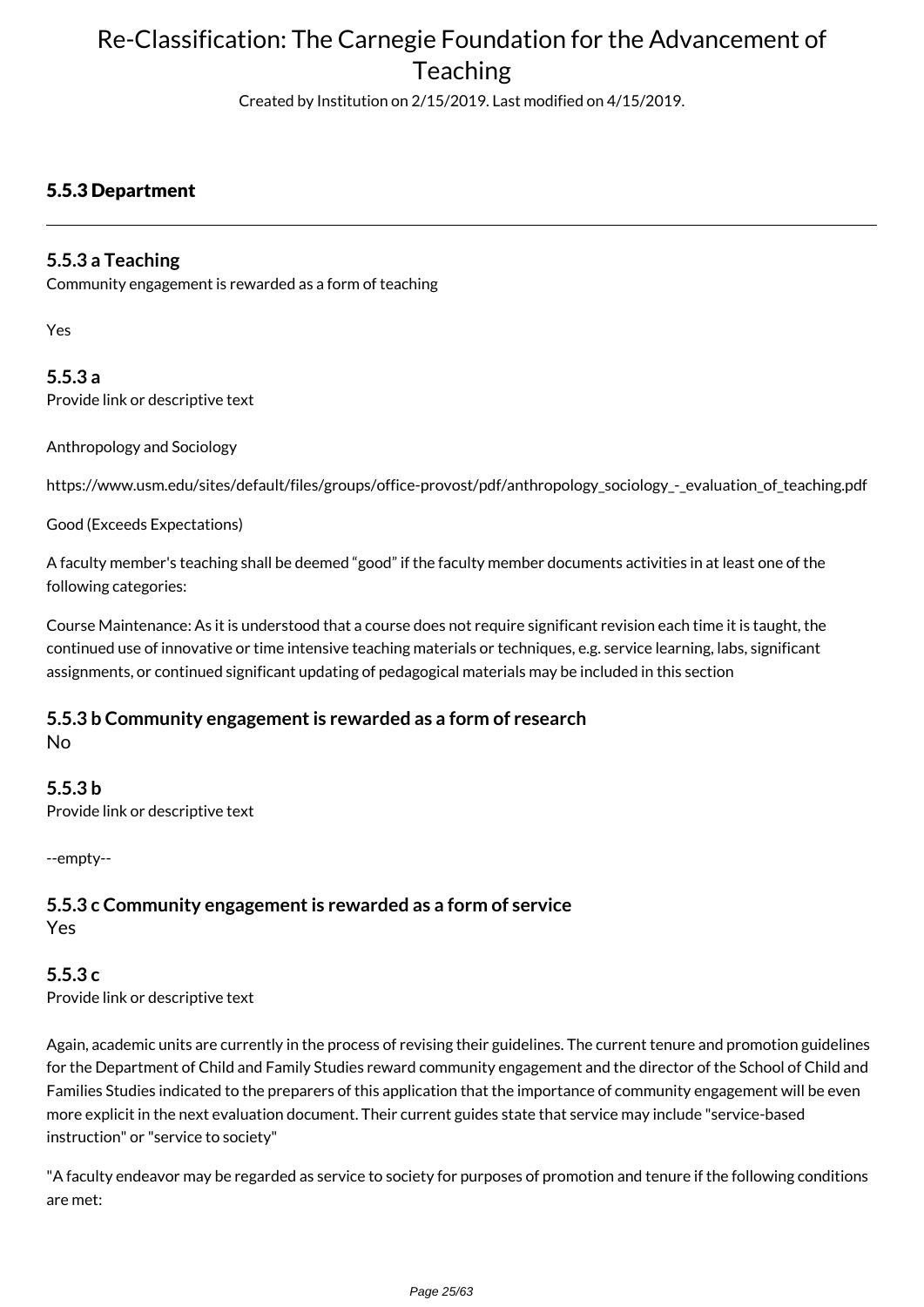Created by Institution on 2/15/2019. Last modified on 4/15/2019.

1. There is the utilization of the faculty member's academic and professional expertise.

2. There is a direct application of knowledge to, and a substantive link with, significant human needs and societal problems, issues or concerns.

3. The ultimate purpose is for the public or common good.

4. New knowledge is generated for the discipline and/or the audience or clientele.

5. There is a clear relationship between the program/activities and the department's mission."

https://www.usm.edu/sites/default/files/groups/office-provost/pdf/cep-

cfs tenure\_and\_promotion\_document\_2011\_signed\_by\_dean.pdf

#### **5.5**

Provide narrative describing the implementation of these policies and processes:

It appears from the instructions above in 5.5.1 that we are either supposed to provide links OR provide a narrative. We chose to provide links, therefore we are leaving this box blank, but if we are mistaken please let us know.

### **5.6**

If there are **college/school and/or department level policies** for promotion (and tenure at tenure-granting campuses) that specifically reward faculty scholarly work that uses community-engaged approaches and methods, describe the policies, and indicate whether they are for tenured/tenure track, full time non-tenure track, and part time faculty in reappointment or promotion considerations.

Academic units are currently in the process of revising their guidelines, but as of now, USM does not have college/school and/or department level policies for promotion and tenure that specifically reward faculty scholarly work that uses community-engaged approaches and methods.

## **5.7**

List the colleges/schools and/or departments.

N/A

#### **5.8**

What percent of total colleges/schools and/or departments at the institution is represented by the list above?

--empty--

#### **5.9**

Please cite three examples of college/school and/or department-level policies, taken directly from policy documents, that specifically reward faculty scholarly work using community-engaged approaches and methods; if there are policies specifically for tenured/tenure track, full time non-tenure track, and part time faculty, please cite one example.

#### N/A

#### **5.10**

Please describe any professional development offerings that your institution provides for faculty and administration to facilitate consistency in approaches to the documentation, review, and evaluation of community-engaged scholarly work as an aspect of promotion and tenure (at tenure granting institutions) processes.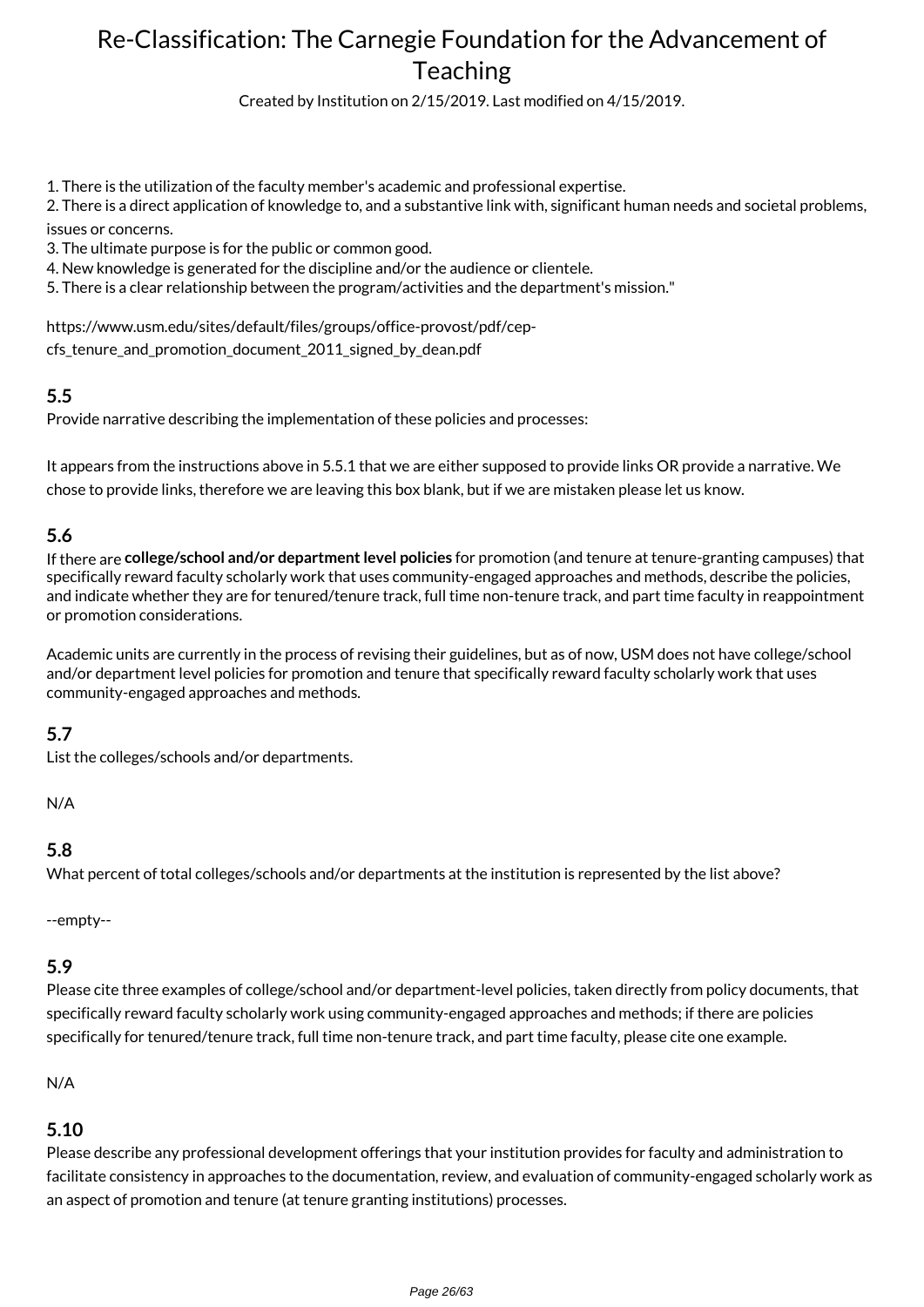Created by Institution on 2/15/2019. Last modified on 4/15/2019.

Our institution offers several professional development opportunities designed to train faculty and administration in best practices for service-learning research, in order to ensure consistency in the review of community-engaged scholarly work. These professional development opportunities include:

1) An annual Faculty Seminar in Service-Learning, a semester-long professional development seminar funded by the Office of the Provost, which trains faculty members in best practices in service-learning pedagogy, research, and practice. A portion of the seminar is devoted to research and includes readings and discussions on best practices for ethical servicelearning research; examples of community-engaged scholarship from our own faculty ranks as well as from nationally renowned scholars; and presentations on community-engaged scholarship from current faculty service-learning practitioners.

2) For the past three years, the Center for Community Engagement has offered funding to faculty members interested in presenting research at the Gulf-South Summit on Service-Learning and Community Engagement, a national conference and wonderful opportunity for networking and professional development.

3) For the past two years we have encouraged faculty to attend the IUPUI Research Academy, a workshop designed to develop research skills and methods in service-learning, and have had faculty in attendance now for two years consecutively.

4) In the past four years, we have developed a new professional development program, designed to complement our existing faculty seminar in service-learning: while the seminar is offered every spring semester, we now offer a professional development workshop on a special topic in service-learning and/or community engagement every fall semester. Our professional development series has included: a Faculty Pedagogy Workshop on Digital Technology and Service-Learning; a Faculty Research Colloquium focused on Ways to Connect Teaching and Research; and the USM President's Community Engagement Summit (which occurred twice, in successive years), focused on ways to enhance community engaged learning.

5) In the past year, the Director of the Center for Community Engagement has conducted a workshop for administrators at the Provost's Council, in order to better familiarize them with the discipline of academic service-learning. The workshop helped to familiarize new administrators with the discipline of academic service-learning and reinforce the idea of community-engaged work as institutionally valuable. The workshop also served to better prepare new administrators for recognizing community-engaged scholarly work as a disciplinary specialty on par with any other field of academic inquiry.

### Categories of Community Engagement

### A. Curricular Engagement

Curricular Engagement describes the teaching, learning, and scholarship that engages faculty, students, and community in mutually beneficial and respectful collaboration. Their interactions address community identified needs, deepen students' civic and academic learning, enhance community well-being, and enrich the scholarship of the institution.

The questions in this section use the term "community-engaged courses" to denote academically based communityengaged courses. Your campus may use another term such as service-learning, academic service learning, community-based learning, public service courses, etc.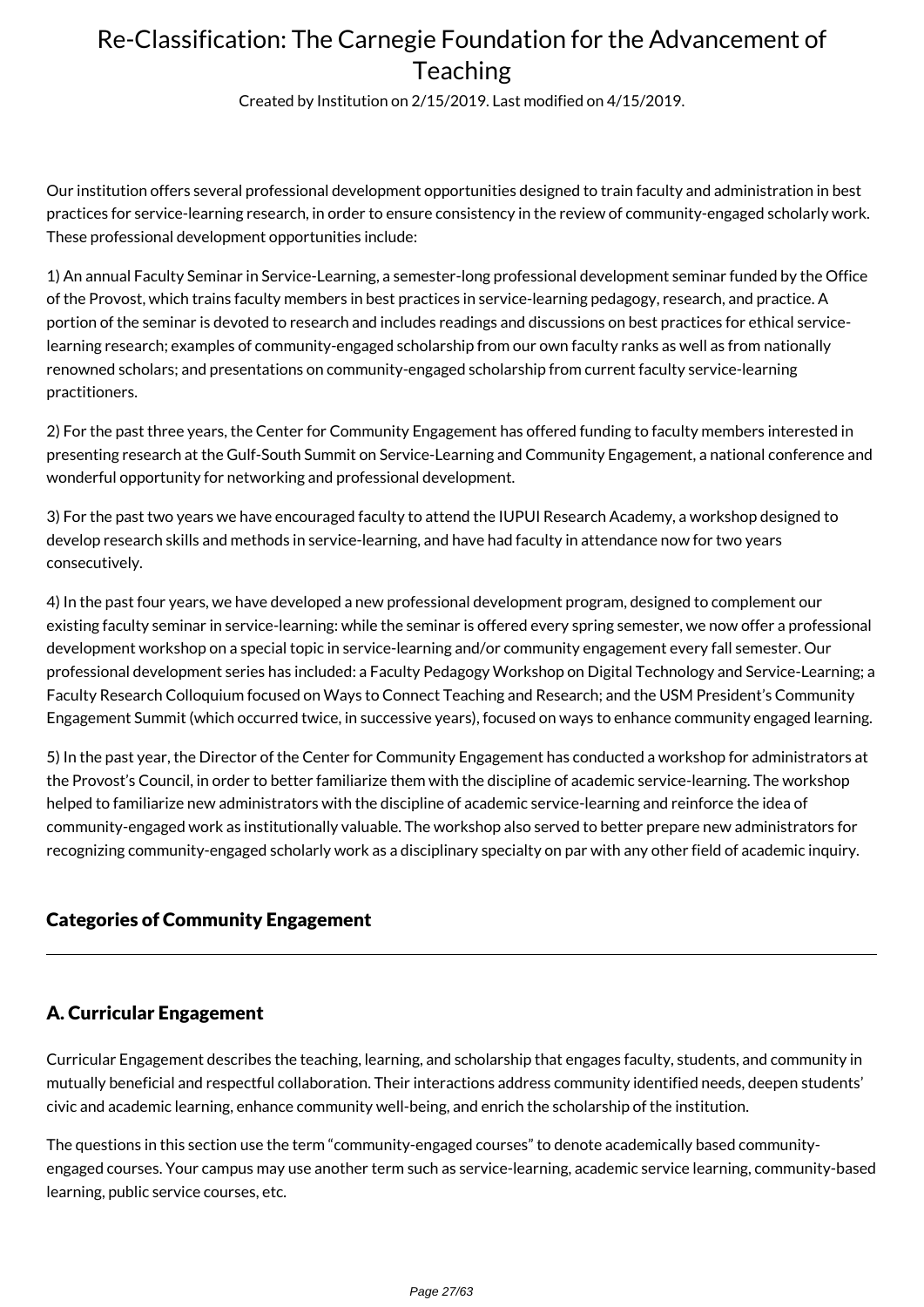Created by Institution on 2/15/2019. Last modified on 4/15/2019.

### A.1 Teaching and Learning

As evidence provided for your earlier classification, you described an institution-wide definition community engaged courses used on campus.

### **A.1.1**

For re-classification, describe what has changed, if anything, with the definition of community engaged courses and explain the purpose of the revisions.

Since our first classification, we have developed a new process for identifying and approving community-engaged courses as part of our campus curriculum, described below. As part of this process for "designating" service-learning courses, we have established a new set of criteria to define service-learning courses institution-wide. The criteria, listed on the website of the Center for Community Engagement, are as follows:

Criteria for service-learning

- service supports the attainment of one or more academic course objectives
- service addresses a community-identified (local, regional, global) need
- learning involves structured student reflection on the service experience and its relation to course goals and/or the academic discipline
- learning involves reciprocity between course and community that has the potential to result in students' enhanced sense of personal values and civic responsibility
- service contribution is a minimum of 15 hours, which may consist of planning a project, producing a product, or serving at a site

By design, the criteria for USM service-learning classes align closely with the definition of service-learning proposed by Robert Bringle & Julie Hatcher, who define it is a "course-based, credit bearing educational experience in which students participate in an organized service activity that meets identified community needs, and reflect on the service activity in such a way as to gain further understanding of course content, a broader appreciation of the discipline, and an enhanced sense of personal values and civic responsibility" (Bringle and Hatcher, 1995, p. 112).

While maintaining the spirit of our original definition, these new criterion constitute a codified, institutional definition (approved by various university committees including Academic Council) as opposed to a more informal, general definition. The new criteria help to institutionalize service-learning on our campus. See: https://www.usm.edu/center-communityengagement/usm-policy-designating-service-learning-classes.

#### **A.1.2**

If there is a process for identifying or approving a community engaged course as part of a campus curriculum, explain the process; if there have been changes in that process since the last application, please explain the changes.

In 2018, Southern Miss created an official service-learning designation, which distinguishes approved courses with the "SL" course attribute. This is the first such designation at our institution—and another big step forward for service-learning at Southern Miss. Because the designation is university-wide, it had to be approved by numerous academic committees, and created in conjunction with the Registrar; indeed, the approval itself reflects the strong institutional support of service-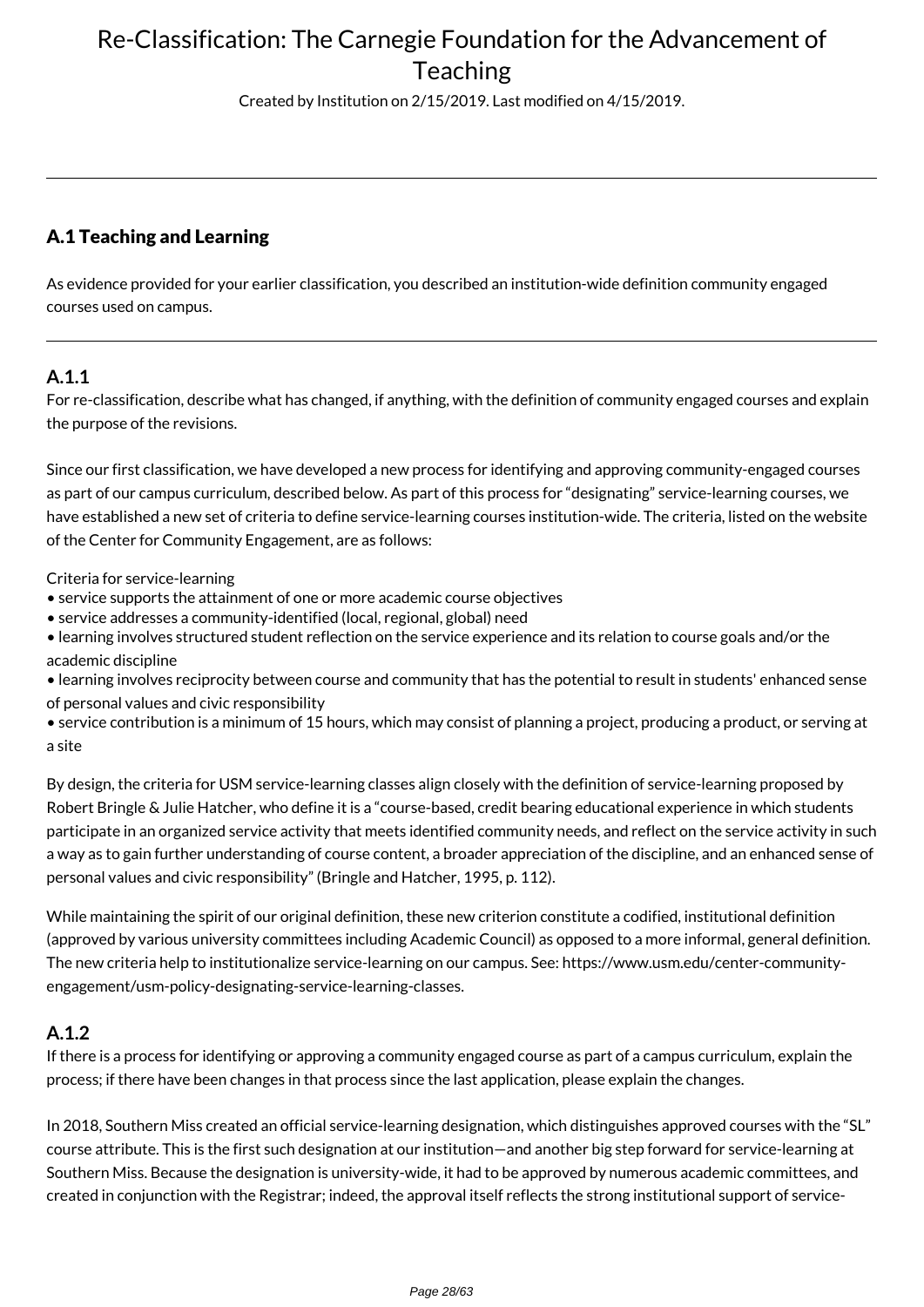Created by Institution on 2/15/2019. Last modified on 4/15/2019.

learning at Southern Miss. The designation was almost 4 years in the making: it is the culmination of over two years of preparation plus two years of implementation, and is a brand new practice at Southern Miss since the last Carnegie classification.

The process for designating a class includes a faculty application that screens for best practices in service-learning pedagogy, which is reviewed by an appointed committee of experienced service-learning faculty practitioners. Once a course is approved, the registrar attaches the "SL" course attribute to the specific course section. If a course is not approved, we provide an instructive rationale and work with the applicant to nourish a better understanding of the requirements for service-learning. The designation gives us the opportunity to mentor faculty to encourage best practices in service-learning, it allows us greater efficiency in tracking and assessing service-learning courses, and it also helps students identify which courses engage in service-learning.

## A.1.3

Fill in the tables below using:

- data from the most recent academic year (2017-18)
- data based on undergraduate FTE
- Percentage = when asked use decimal input, e.g., don't use .9 or .2, use instead 90% or 20%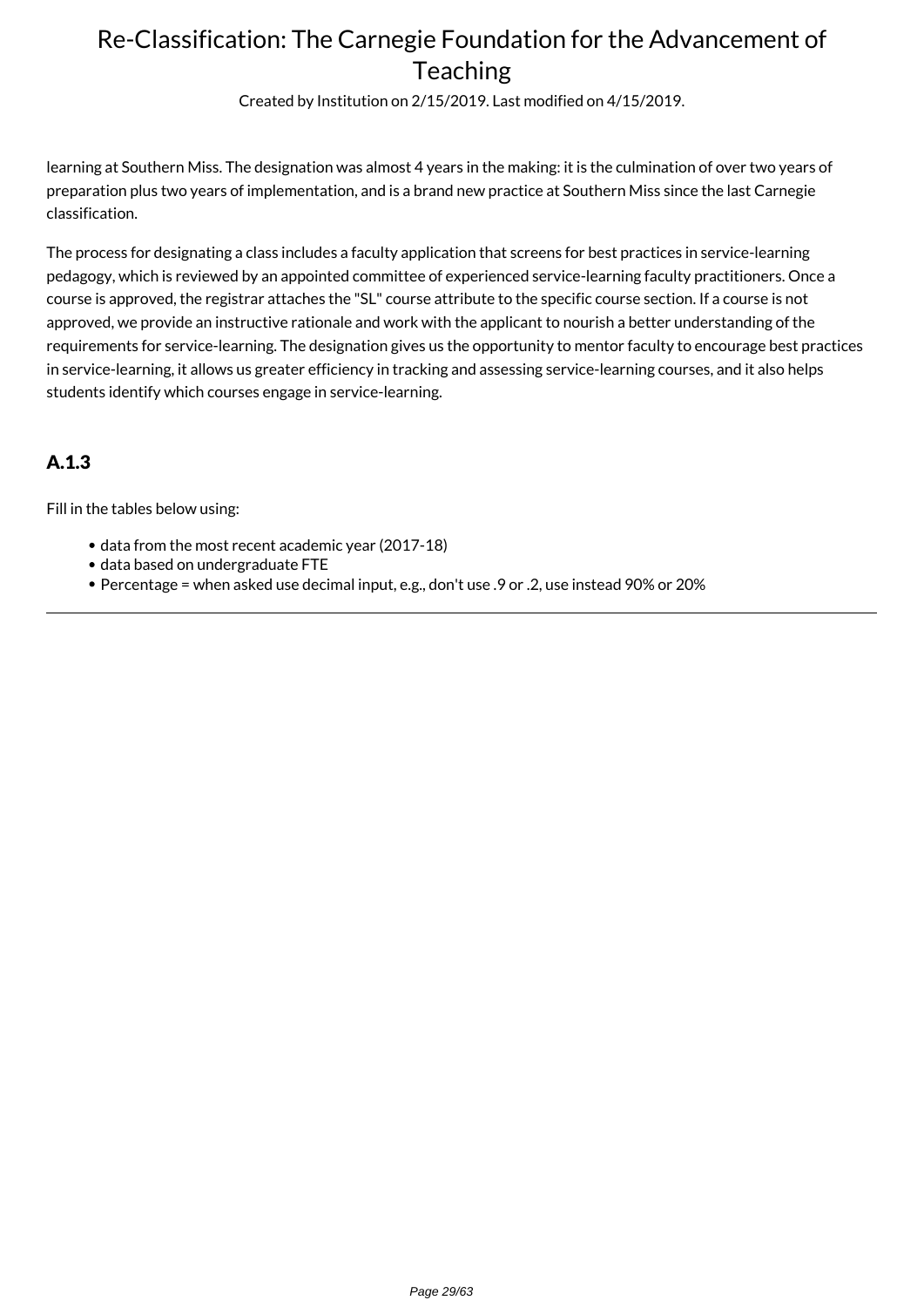Created by Institution on 2/15/2019. Last modified on 4/15/2019.

| Number of community<br>engaged courses                                                      | Change in number of<br>courses since last<br>application                                     | Percentage of total courses        | Percent change in courses<br>since last application                                              |
|---------------------------------------------------------------------------------------------|----------------------------------------------------------------------------------------------|------------------------------------|--------------------------------------------------------------------------------------------------|
| 42                                                                                          | $+14$                                                                                        | 9%                                 | 50%                                                                                              |
| Number of departments<br>represented by community-<br>engaged courses                       | Change in number of<br>departments since last<br>application                                 | Percentage of total<br>departments | Percent change in<br>departments since last<br>application.                                      |
| 19                                                                                          | +4                                                                                           | 43%                                | 27%                                                                                              |
| Number of faculty who<br>taught community engaged<br>courses                                | Change in number of faculty<br>since the last application                                    | Percentage of total faculty        | Percent change in number<br>of faculty since last<br>application                                 |
| 33                                                                                          | $+11$                                                                                        | 4%                                 | 50%                                                                                              |
| Number of tenured and<br>tenure-track faculty who<br>taught community engaged<br>courses    | Change in number of<br>tenured and tenure-track<br>faculty since the last<br>application     | Percentage of total faculty        | Percent change in number<br>of tenured and tenure-track<br>faculty since last application        |
| 21                                                                                          | No records available for<br>comparison                                                       | 2%                                 | N/A                                                                                              |
| Number of full-time, non<br>tenure-track faculty who<br>taught community engaged<br>courses | Change in number of full-<br>time, non tenure-track<br>faculty since the last<br>application | Percentage of total faculty        | Percent change in number<br>of full-time, non tenure-<br>track faculty since last<br>application |
| 5                                                                                           | No records available for<br>comparison                                                       | .5%                                | N/A                                                                                              |
| Number of part-time faculty<br>who taught community<br>engaged courses                      | Change in number of part-<br>time faculty since the last<br>application                      | Percentage of total faculty        | Percent change in number<br>of part-time faculty since<br>last application                       |
| 7                                                                                           | No records available for<br>comparison                                                       | .7%                                | N/A                                                                                              |
| Number of students<br>participating in community<br>engaged courses                         | Change in number of<br>students since last<br>application                                    | Percentage of total students       | Percent change since last<br>application.                                                        |
| 1239                                                                                        | $+295$                                                                                       | 9%                                 | 31%                                                                                              |

## **1.4**

Provide a description of how the data above is gathered and used (how it is compiled, who gathers it, how often, how it is used, etc.). Provide relevant links.

The Center for Community Engagement is responsible for gathering the above data. Data is collected at the end of each semester, although faculty who teach community-engaged classes are contacted prior to each semester to determine if they will be teaching the class and if it is service-learning or simply community-engaged. A small number of the classes counted in the figures above are classes that don't quite meet the criteria for service-learning but do engage with the community in collaborative and mutually beneficial ways. For example, students enrolled in science education classes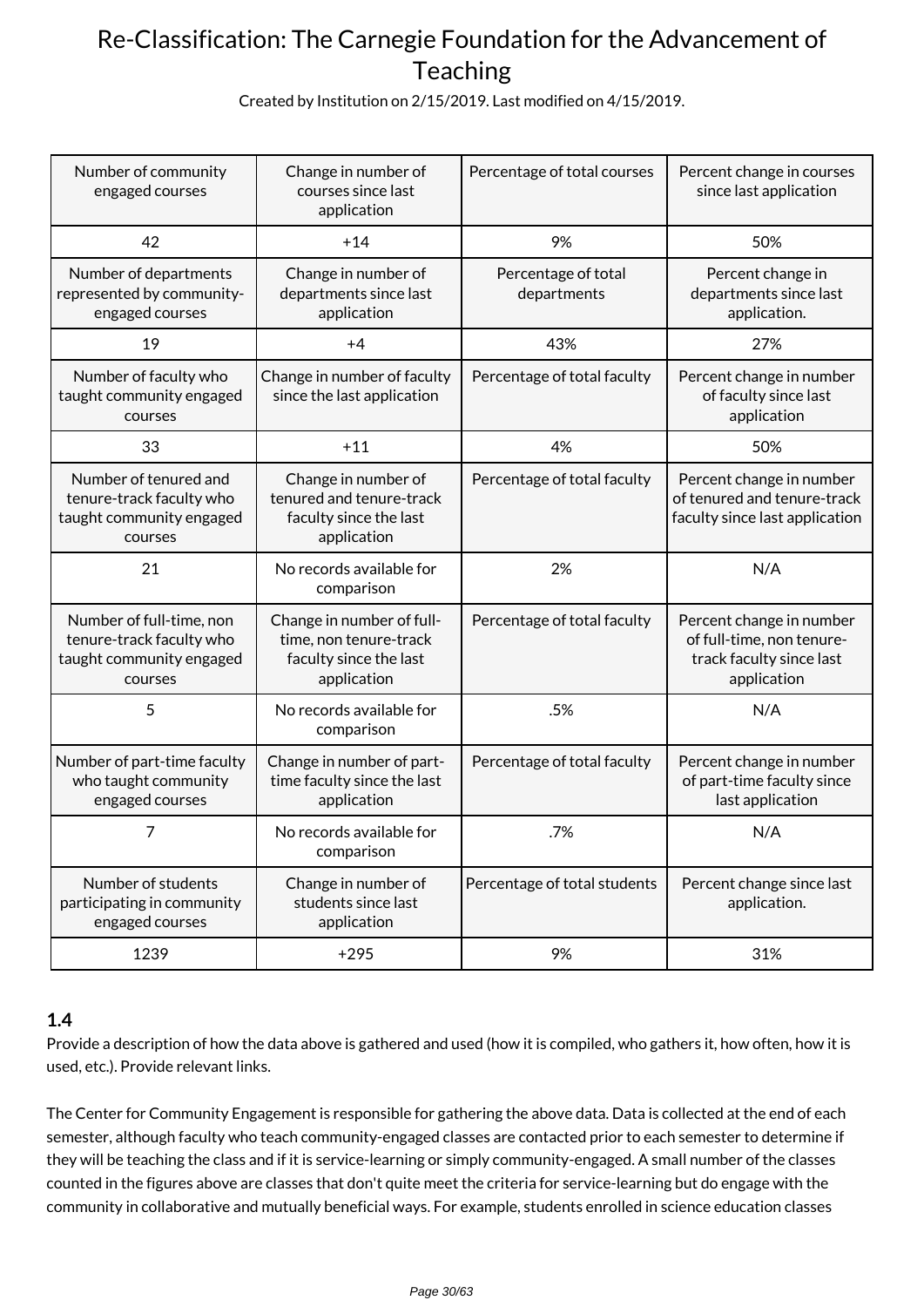Created by Institution on 2/15/2019. Last modified on 4/15/2019.

volunteer at and help host state-wide science fairs and robotics expos, but it is not consistently spread throughout the semester in such a way as to be counted as service-learning. Contacting faculty each semester also allows the CCE to identify community partnerships and to see if there is the need for any interventions, such as a faculty member who needs some course assistance, or a department that may need some education/advocacy, or even small mini-grants to support a project. These beginning and end-of-semester points of contact constitute one of the ways that CCE maintains regular communication with the community-engaged faculty community. CCE also disseminates campus-wide notices and advertisements regarding how to designate a SL class so that faculty or administrators not yet familiar with the CCE office can solicit information or apply for a "SL" designation for a course.

Communicating with faculty also allows us to identify service-learning classes that need to be approved for the servicelearning designation so that they can be indicated with an "Service-Learning" attribute on our data management system (or identify classes that might need to have the designation removed). Anyone can use this designation to produce a query that provides a list of all "SL" classes and the instructor of record. Students looking for "SL" classes can see the Course Attribute when searching the schedule of classes.

Data collection allows us to track the trajectory of community-engaged classes by comparing historical records that CCE preserves dating back to Spring 2010. CCE reports these numbers to University administrators every year and the Office of University Communications distributes the data in an annual press release about service that details the prevalence of community-engaged courses.

The Undergraduate Bulletin contains information about individual departments:

http://catalog.usm.edu/content.php?catoid=17&navoid=967. USM's 2017-18 IPEDS data contains information about number of instructional staff with specific status such as tenured, full-time, eg. USM's Common Data Set is developed by the Office of Institutional Research and contains information about FTE.

#### **1.5**

As evidence requested for your earlier classification, you were asked whether you have institutional (campus-wide) learning outcomes for students' curricular engagement with community.

For re-classification, describe what has changed, if anything, regarding assessment of institutional learning outcomes associated with curricular engagement. What are the outcomes, how are these outcomes assessed, and what are the results of the assessment? Provide relevant links.

At the time of our earlier classification, the paragraph introducing our learning outcomes expressed a general commitment to engaging with communities as responsible citizens. Since that time, the university has revised its outcomes, which are drafted broadly enough to encapsulate a variety of disciplines across campus. Among the current list of institutional learning outcomes for the General Education Curriculum at Southern Miss, the outcome that most closely relates to servicelearning is # 12: "Students will recognize the effects of diversity among individuals or within/among groups/social systems." In addition to this more general outcome, several discipline-specific outcomes also encourage the service-learning context, which puts theory into practice, such as #6, #11, and #14, respectively: "demonstrate[ing] the ability to work with real world situations involving fundamental math concepts," "identify[ing] theories of human behavior, social development, human decision-making, and group/social processes and apply theories and methodologies to real world situations and current issues and concerns," and "us[ing] appropriate strategies to speak to speak effectively in professional, social, or personal contexts." Finally, although the remaining learning outcomes are specific to disciplinary content, such as "writ[ing] a coherent analytical essay," "differentiat[ing] the basic concepts in a discipline of science," and "employ[ing] the scientific method," to name just a few, any service-learning course that meets our institutional criteria for designation will "involve structured student reflection on the service experience and its relation to course goals and/or the academic discipline."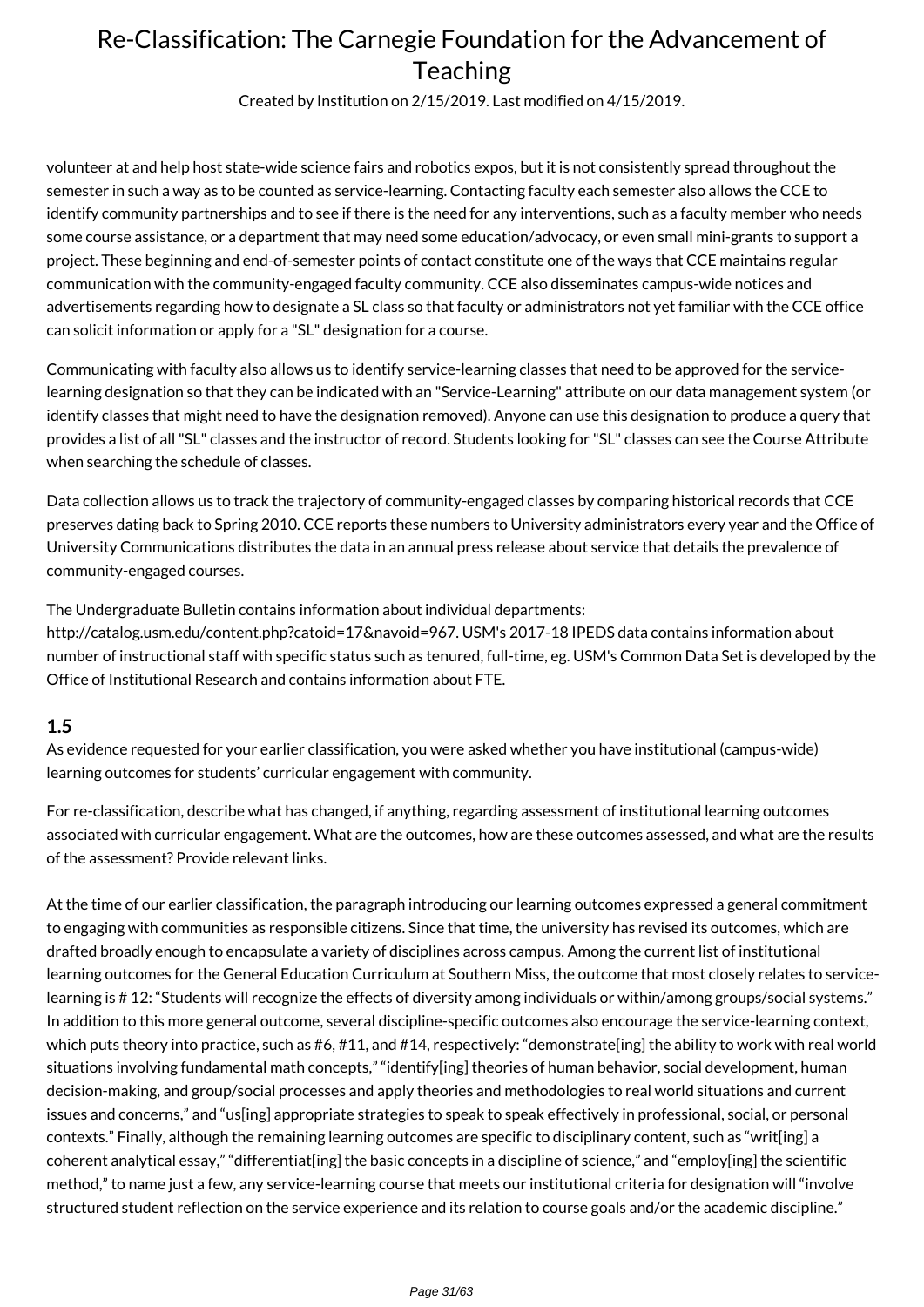Created by Institution on 2/15/2019. Last modified on 4/15/2019.

According to our criteria for service-learning, which adheres to national standards for best practices, any of our institutional learning outcomes could apply to a properly structured service-learning course, designated as such. Nevertheless, a course with an SL designation attached would have also drafted "service-learning outcomes" specific to the unique combination of service and academic content in that particular course. These outcomes are vetted by the committee appointed to review applications for the SL designation (mentioned above). Learning outcomes are assessed annually within each discipline. See: http://catalog.usm.edu/preview\_program.php?catoid=19&poid=8880

### 2. Curriculum

For each curricular activity listed below, indicate whether or not community engagement is integrated into it, and then describe what has changed since the last classification. Provide relevant links if available.

### **Curricular Activity: 2.1 Student Research**

| Is Community<br>Engagement<br>integrated into this<br>area? | Yes                                                                                                                                                       |
|-------------------------------------------------------------|-----------------------------------------------------------------------------------------------------------------------------------------------------------|
| What has changed<br>since the last<br>classification?       | The USM Drapeau Center for Undergraduate Research was established in October 2011. Many<br>of the student research projects involve community engagement. |
| Web Link (if available)                                     | An example of a community-engaged student research project:<br>https://www.usm.edu/research/chris-speagle-2014-spring-eagle-spur-recipient                |

#### **Curricular Activity: 3.1 Student Leadership Courses**

| Is Community<br>Engagement<br>integrated into this<br>area? | Yes                                                                                                                                                                                                          |
|-------------------------------------------------------------|--------------------------------------------------------------------------------------------------------------------------------------------------------------------------------------------------------------|
| What has changed<br>since the last<br>classification?       | The Leadership Experience undergraduate certificate program was created in 2015. The<br>introductory class for the program is service-learning and the capstone class centers on a social<br>change project. |
| Web Link (if available)                                     | https://www.usm.edu/center-community-engagement/leadership-experience                                                                                                                                        |

#### **Curricular Activity: 4.1 Internships/Co-ops**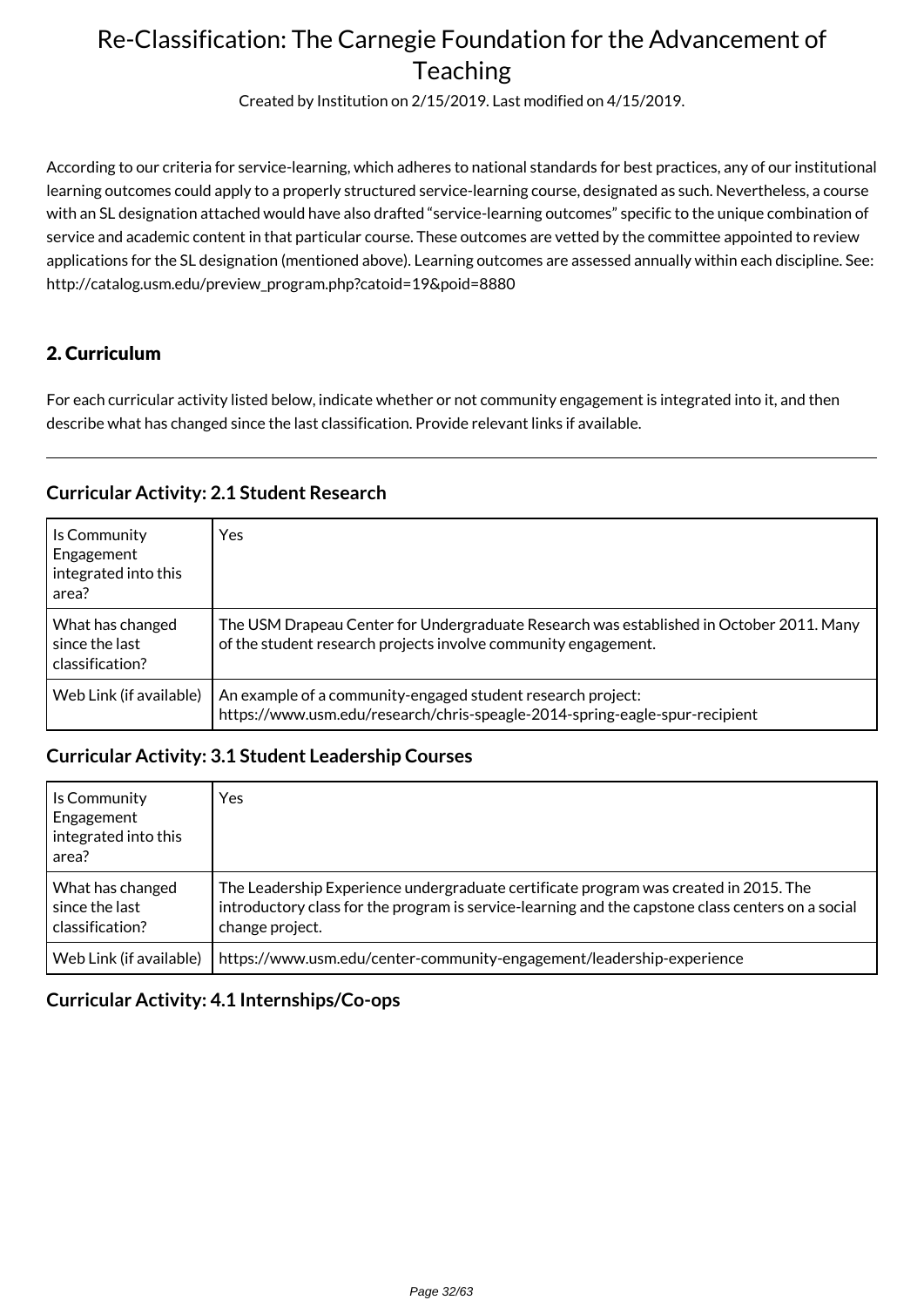Created by Institution on 2/15/2019. Last modified on 4/15/2019.

| Is Community<br>Engagement<br>integrated into this<br>area? | Yes                                                                                                                                                                                                                                                                                                                                                                                                                                                                                                                                                                                                                                                                                                                                                                                                                                                                                                                                                                                      |
|-------------------------------------------------------------|------------------------------------------------------------------------------------------------------------------------------------------------------------------------------------------------------------------------------------------------------------------------------------------------------------------------------------------------------------------------------------------------------------------------------------------------------------------------------------------------------------------------------------------------------------------------------------------------------------------------------------------------------------------------------------------------------------------------------------------------------------------------------------------------------------------------------------------------------------------------------------------------------------------------------------------------------------------------------------------|
| What has changed<br>since the last<br>classification?       | An internship with a non-profit or social service agency is required to satisfy requirements for<br>several majors and minors at USM, including the Human Rights minor (new since last<br>classification), Social Work, and Nonprofit Studies certificate (new since last classification).<br>Students looking for nonprofit internships are encouraged to contact the USM Center for<br>Community Engagement for help identifying an appropriate opportunity. CCE partners with<br>USM's Center for Pathway Experiences to make sure that internship opportunities with<br>nonprofits are posted on Handshake, USM's database of jobs and internships (new since last<br>classification). In 2017, USM and the Nonprofit Studies Certificate Program partnered to offer<br>workshops for nonprofits on best practices for managing and recruiting interns. As part of the<br>program, nonprofits were matched with an intern for the following year (new since last<br>classification). |
| Web Link (if available)                                     | Human Rights minor: https://www.usm.edu/human-rights/human-rights-minor-0<br>Social Work: https://www.usm.edu/social-work/field-education<br>Nonprofit Studies: https://www.usm.edu/anthropology-sociology/nonprofit-studies-program                                                                                                                                                                                                                                                                                                                                                                                                                                                                                                                                                                                                                                                                                                                                                     |

## **Curricular Activity: 5.1 Study Abroad**

| Is Community<br>Engagement<br>integrated into this<br>area? | Yes                                                                                                                                                                                                                                                                                                                                                                                                                                                                                                                                                                                                                                         |
|-------------------------------------------------------------|---------------------------------------------------------------------------------------------------------------------------------------------------------------------------------------------------------------------------------------------------------------------------------------------------------------------------------------------------------------------------------------------------------------------------------------------------------------------------------------------------------------------------------------------------------------------------------------------------------------------------------------------|
| What has changed<br>since the last<br>classification?       | From 2006 until 2015, USM students traveled to Canada as part of a sustainability class - they<br>did service at organic farms, an off-the-grid school, and food pantry while learning about<br>sustainability. In 2017 and 2018, one of our faculty practitioners offered service-learning study<br>abroad programs in Spain; that faculty member is now developing an annual service-learning<br>study abroad trip to Spain to be offered every spring. In addition, two service-learning study<br>abroad classes are under development for implementation in 2020 - one with a focus on social<br>change and one with a nonprofit focus. |
| Web Link (if available)                                     |                                                                                                                                                                                                                                                                                                                                                                                                                                                                                                                                                                                                                                             |

### **Curricular Activity: 6.1 Alternative Break tied to a course**

| Is Community<br>Engagement<br>integrated into this<br>area? | Yes                                                                                                                                                                                                       |
|-------------------------------------------------------------|-----------------------------------------------------------------------------------------------------------------------------------------------------------------------------------------------------------|
| What has changed<br>since the last<br>classification?       | In 2019, USM students will travel to Belize for an Alternative Summer Break program to learn<br>about human security and Mayan culture while working on infrastructure to support the local<br>community. |
| Web Link (if available)                                     | https://ccceusm1.wixsite.com/cce-asb                                                                                                                                                                      |

### Curricular Activity: 7.1 Other. (Please specify in the " What has changed... " text box to **the right.)**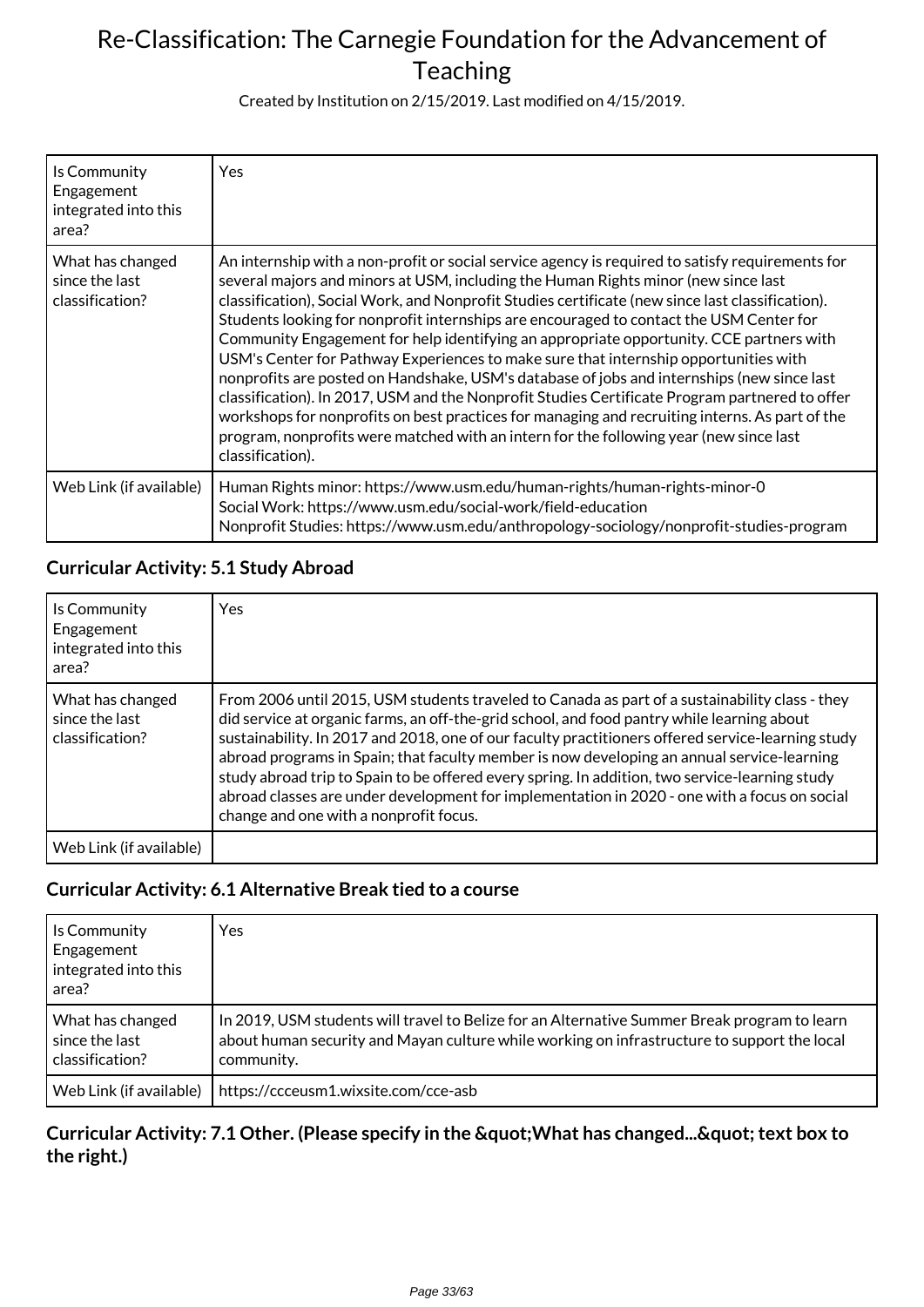Created by Institution on 2/15/2019. Last modified on 4/15/2019.

| Is Community<br>Engagement<br>integrated into this<br>area? | No |
|-------------------------------------------------------------|----|
| What has changed<br>since the last<br>classification?       |    |
| Web Link (if available)                                     |    |

### 2.1.

For each curriculum area listed below, indicate whether or not community engagement been integrated into the curriculum at the institutional level, and then describe what has changed since the last classification. Provide relevant links if available.

### **Curriculum: 2.1 Core Course**

| Is Community<br>Engagement<br>integrated into this<br>area? | <b>Yes</b>                                                                                                                                                                                                                                                                                                                                                                                                                                                                                                                                                                                                                                                                                                                                                                                                                                                                                                 |
|-------------------------------------------------------------|------------------------------------------------------------------------------------------------------------------------------------------------------------------------------------------------------------------------------------------------------------------------------------------------------------------------------------------------------------------------------------------------------------------------------------------------------------------------------------------------------------------------------------------------------------------------------------------------------------------------------------------------------------------------------------------------------------------------------------------------------------------------------------------------------------------------------------------------------------------------------------------------------------|
| What has changed<br>since the last<br>classification?       | The General Education Curriculum at Southern Miss suggests core outcomes closely related to<br>community engagement: #2: "Students will recognize the effects of diversity among individuals<br>or within/among groups/social systems." In addition to this more general outcome, several<br>discipline-specific outcomes also encourage the service-learning context, which puts theory into<br>practice, such as #6, #11, and #14, respectively: "demonstrat[ing] the ability to work with real<br>world situations involving fundamental math concepts," "identify[ing] theories of human<br>behavior, social development, human decision-making, and group/social processes and apply<br>theories and methodologies to real world situations and current issues and concerns," and<br>"us[ing] appropriate strategies to speak to speak effectively in professional, social, or personal<br>contexts." |
| Web Link (if available)                                     | http://catalog.usm.edu/preview_program.php?catoid=5&poid=2268                                                                                                                                                                                                                                                                                                                                                                                                                                                                                                                                                                                                                                                                                                                                                                                                                                              |

### **Curriculum: 3.1 General Education**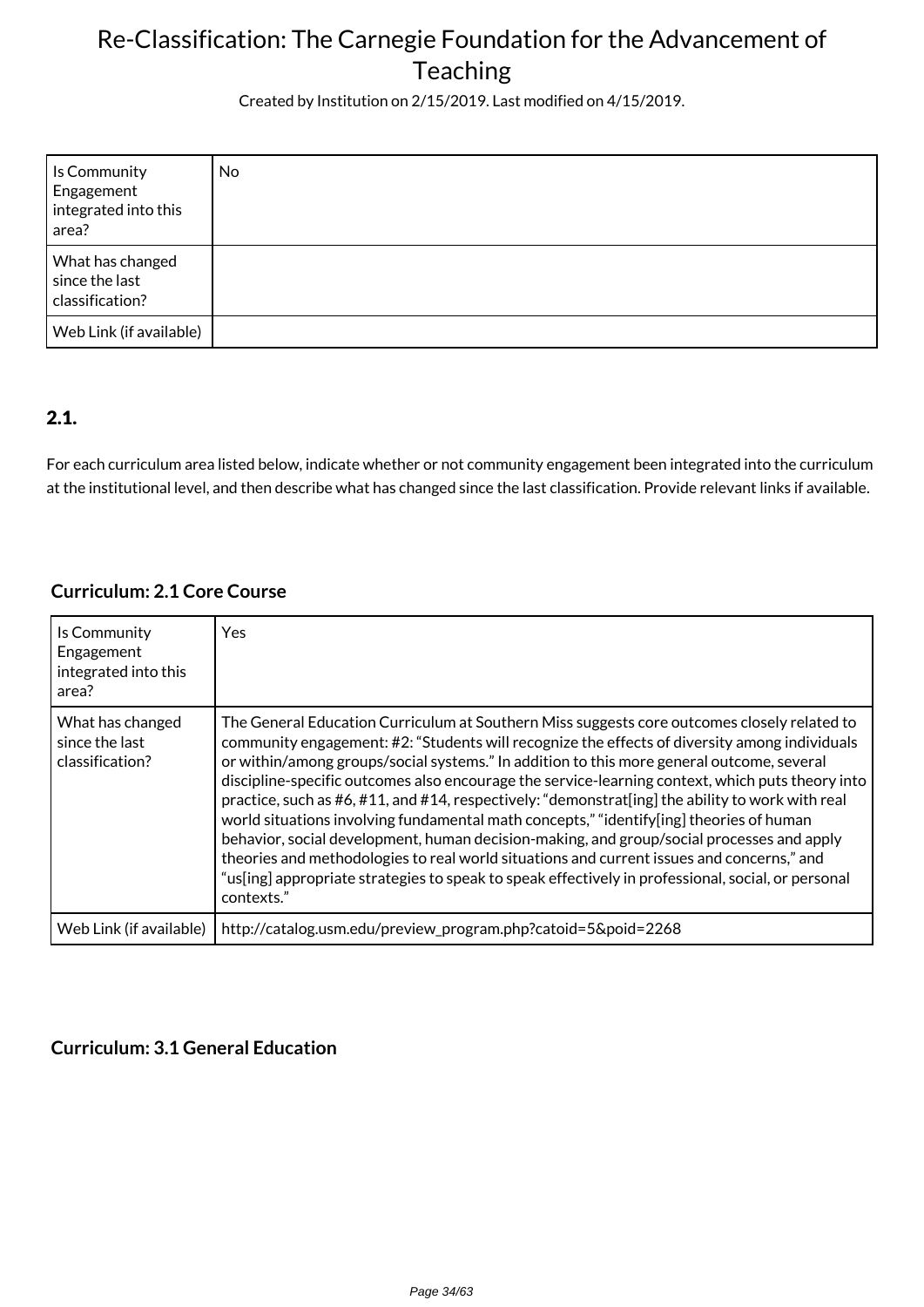Created by Institution on 2/15/2019. Last modified on 4/15/2019.

| Is Community<br>Engagement<br>integrated into this<br>area? | Yes                                                                                                                                                                                                                                                                                                                                                                                                                                                                                                                          |
|-------------------------------------------------------------|------------------------------------------------------------------------------------------------------------------------------------------------------------------------------------------------------------------------------------------------------------------------------------------------------------------------------------------------------------------------------------------------------------------------------------------------------------------------------------------------------------------------------|
| What has changed<br>since the last<br>classification?       | Community engagement is not required for any part of General Education requirements;<br>however, since the last classification, Communication Studies 305 (Interpersonal<br>Communication) has joined the list of general education curriculum courses that incorporate<br>service-learning pedagogy. This list of GEC-SL courses now includes Biological Sciences 103<br>(Biology and Society), Political Science 101 (American Government), and English 101<br>(Composition One) in addition to Communication Studies 305. |
| Web Link (if available)                                     | http://catalog.usm.edu/preview_program.php?catoid=5&poid=2268                                                                                                                                                                                                                                                                                                                                                                                                                                                                |

## **Curriculum: 4.1 First Year Experience Courses**

| Is Community<br>Engagement<br>integrated into this<br>area? | Yes                                                                                                                                                                                                                                                                                                                                                                                                                                                                                                                                                                                                                                                                                                                                                                                                                                                                                                                                                                                                                                                                                                                                                                                                                                                                                                                                                                                                                                                                                  |
|-------------------------------------------------------------|--------------------------------------------------------------------------------------------------------------------------------------------------------------------------------------------------------------------------------------------------------------------------------------------------------------------------------------------------------------------------------------------------------------------------------------------------------------------------------------------------------------------------------------------------------------------------------------------------------------------------------------------------------------------------------------------------------------------------------------------------------------------------------------------------------------------------------------------------------------------------------------------------------------------------------------------------------------------------------------------------------------------------------------------------------------------------------------------------------------------------------------------------------------------------------------------------------------------------------------------------------------------------------------------------------------------------------------------------------------------------------------------------------------------------------------------------------------------------------------|
| What has changed<br>since the last<br>classification?       | All students are not required to take a first-year experience course that includes community<br>engagement; however, many students do have the opportunity to participate in a community-<br>engaged first year experience course. Since the last classification, two new options were added:<br>FAM 150, an introductory Child and Family Sciences (CFS) course, requires students to<br>complete a community-engaged assignment. Students involved in the Student Government<br>Association's "Freshman Associates Program" take IDS 181, an Introduction to Leadership<br>Theory and Practice in the spring of their freshman year, in which students participate in<br>community-engaged projects and reflect on how those projects relate to leadership. Two<br>opportunities that existed prior to the last classification still remain: freshman entering the<br>university through the Luckyday Citizenship Scholars program are enrolled in Interdisciplinary<br>Studies 110 (Intro to Servant Leadership), a designated service-learning class that introduces<br>students to the concept of servant leadership which will guide them as they complete 20 service<br>hours per semester for the remainder of their college career. In addition, biology students are<br>required to take BSC 197 (First Year Foundations), which has about 300 students every year,<br>and requires students to complete 15 hours of community service over the course of the<br>semester. |
| Web Link (if available)                                     |                                                                                                                                                                                                                                                                                                                                                                                                                                                                                                                                                                                                                                                                                                                                                                                                                                                                                                                                                                                                                                                                                                                                                                                                                                                                                                                                                                                                                                                                                      |

### **Curriculum: 5.1 Capstone (Senior Level Project)**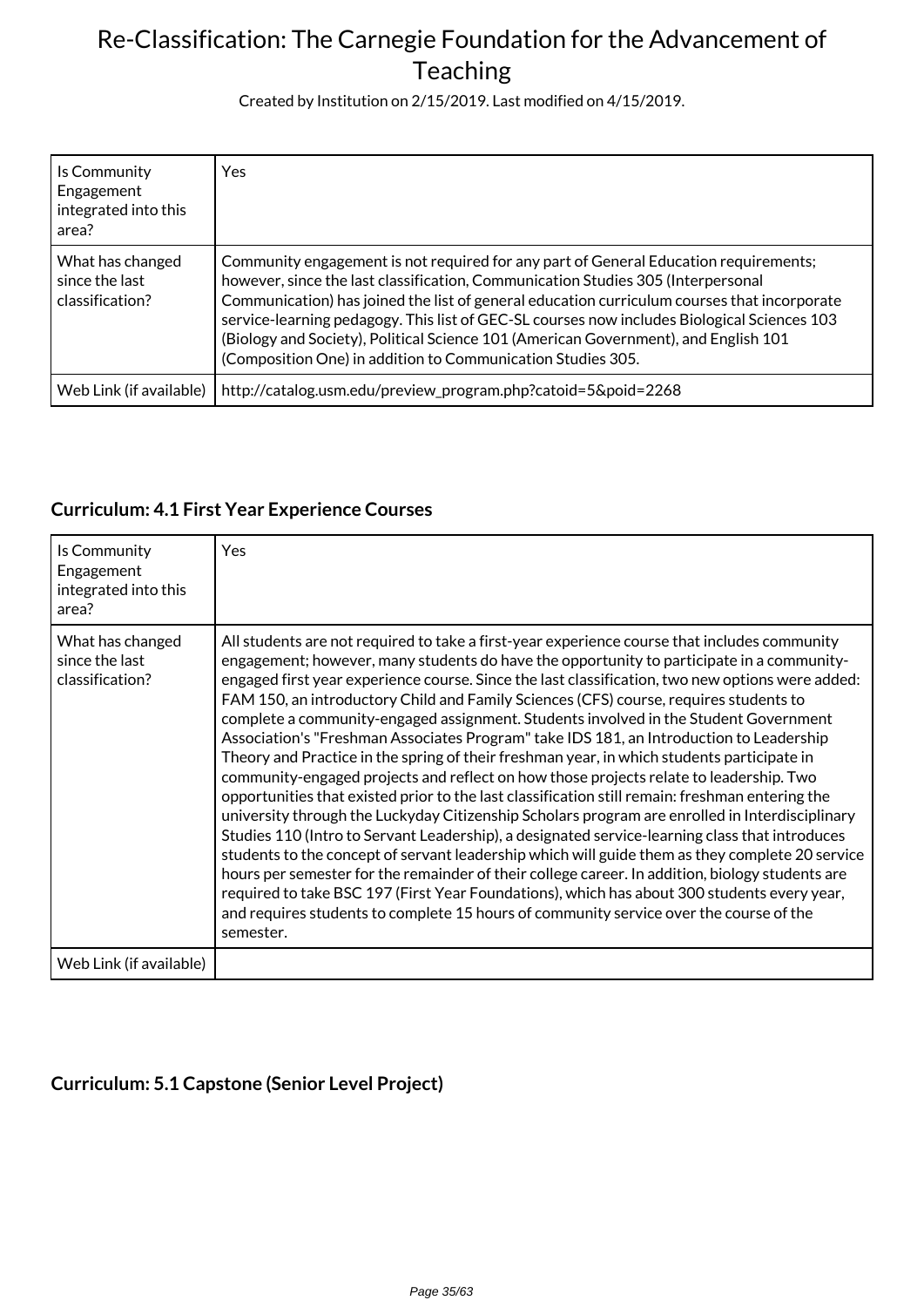Created by Institution on 2/15/2019. Last modified on 4/15/2019.

| Is Community<br>Engagement<br>integrated into this<br>area? | Yes.                                                                                                                                                                                                                                                                                                                                                                                                                                                                                                                                                                                                                                                                                                                                                                                                                                                                                                                                                                                                                                                                                                                                                                                                                                                                                                                                           |
|-------------------------------------------------------------|------------------------------------------------------------------------------------------------------------------------------------------------------------------------------------------------------------------------------------------------------------------------------------------------------------------------------------------------------------------------------------------------------------------------------------------------------------------------------------------------------------------------------------------------------------------------------------------------------------------------------------------------------------------------------------------------------------------------------------------------------------------------------------------------------------------------------------------------------------------------------------------------------------------------------------------------------------------------------------------------------------------------------------------------------------------------------------------------------------------------------------------------------------------------------------------------------------------------------------------------------------------------------------------------------------------------------------------------|
| What has changed<br>since the last<br>classification?       | All students are not required to take a capstone course or complete a capstone project that<br>includes community-engagement; however, since the last classification, service learning has<br>been incorporated into several senior-level capstone courses. In Child and Family Studies<br>through the course FAM 475 (Nutrition and Community Studies), senior CFS students have<br>provided opportunities for area 8th graders and seniors in Hattiesburg Public Schools to visit<br>the university campus and gain exposure to the college setting through multiple visits and<br>college prep simulations. The Spanish capstone course, SPA 441, is a service-learning course in<br>which students serve as conversation partners and host activities for Spanish-speaking<br>populations served by an area church. The capstone class in Communication Studies is always<br>service-learning, with students completing a communication-based service-learning project in<br>collaboration with a community partner. The capstone class in Nutrition, NFS 480 (Nutrition<br>and Food Systems) is always service-learning and partners with a course-relevant community<br>nonprofit. MSJ 428 (PR Campaigns), a capstone class for the students in Mass Communication,<br>often partners with community nonprofits to conduct PR campaigns. |
| Web Link (if available)                                     |                                                                                                                                                                                                                                                                                                                                                                                                                                                                                                                                                                                                                                                                                                                                                                                                                                                                                                                                                                                                                                                                                                                                                                                                                                                                                                                                                |

## **Curriculum: 6.1 In the Majors**

| Is Community<br>Engagement<br>integrated into this<br>area? | Yes                                                                                                                                                                                                                                                                                                                                                                                                                       |
|-------------------------------------------------------------|---------------------------------------------------------------------------------------------------------------------------------------------------------------------------------------------------------------------------------------------------------------------------------------------------------------------------------------------------------------------------------------------------------------------------|
| What has changed<br>since the last<br>classification?       | Not all majors have a community engagement requirement; however, many do. The Bachelor's<br>of Social Work intro class SWK 301 is required and always service-learning. The capstone<br>courses mentioned above in Communication Studies and Nutrition are required and always<br>service-learning. DPH 321, Introduction to Community Health, is required for the Public Health<br>major and is always service-learning. |
| Web Link (if available)                                     |                                                                                                                                                                                                                                                                                                                                                                                                                           |

#### **Curriculum: 7.1 In Minors**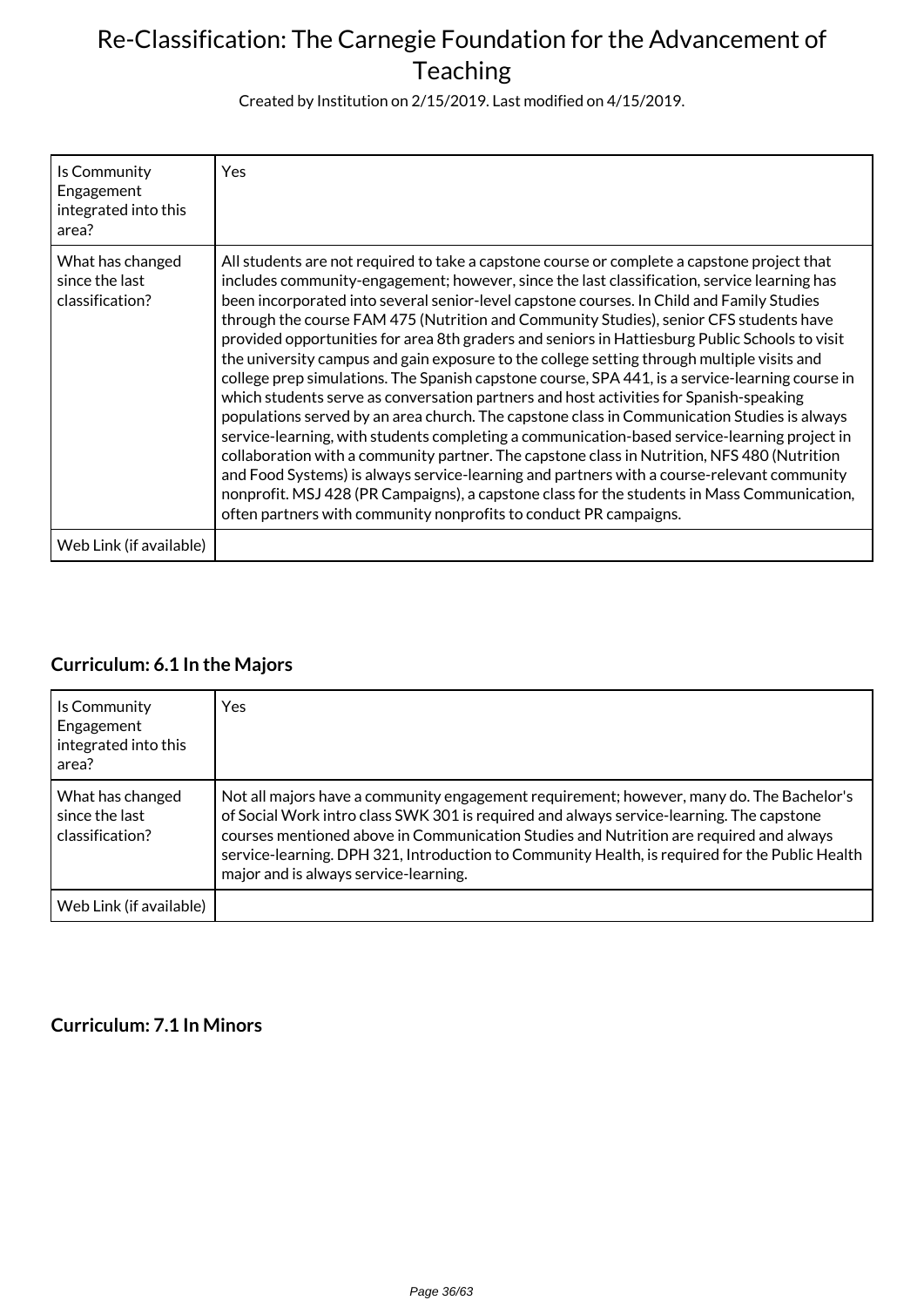Created by Institution on 2/15/2019. Last modified on 4/15/2019.

| Is Community<br>Engagement<br>integrated into this<br>area? | Yes                                                                                                                                                                                                                                                                                                                                                                                                                                                                                                                                                                                                                                                                                                                                                                                                                                                                                                                  |
|-------------------------------------------------------------|----------------------------------------------------------------------------------------------------------------------------------------------------------------------------------------------------------------------------------------------------------------------------------------------------------------------------------------------------------------------------------------------------------------------------------------------------------------------------------------------------------------------------------------------------------------------------------------------------------------------------------------------------------------------------------------------------------------------------------------------------------------------------------------------------------------------------------------------------------------------------------------------------------------------|
| What has changed<br>since the last<br>classification?       | Not all minors have a community engagement requirement. Several minors across the<br>university do though, through service-learning. In the Nonprofit Studies minor (new since the<br>last classification) students are required to complete a 90-hour internship at a local 501c3.<br>Students also complete 15 hours of service with a local non-profit in the SOC 405 course,<br>Nonprofits and Social Change. Students enrolled in the Leadership Certificate program (an<br>academic certificate similar to a minor, also new since the last classification) must participate in<br>IDS 450 (Practicum in Leadership) and complete a social change project in collaboration with a<br>community partner. All students minoring in Black Studies are required to take BLKS 491<br>Service-Learning, which is an academic service-learning capstone class and which was created<br>since the last classification. |
| Web Link (if available)                                     |                                                                                                                                                                                                                                                                                                                                                                                                                                                                                                                                                                                                                                                                                                                                                                                                                                                                                                                      |

### **Curriculum: 8.1 Graduate Studies**

| Is Community<br>Engagement<br>integrated into this<br>area? | Yes                                                                                                                                                                                                                                                                                                                                                                                                                                                                                                                                                                                                                                                                                      |
|-------------------------------------------------------------|------------------------------------------------------------------------------------------------------------------------------------------------------------------------------------------------------------------------------------------------------------------------------------------------------------------------------------------------------------------------------------------------------------------------------------------------------------------------------------------------------------------------------------------------------------------------------------------------------------------------------------------------------------------------------------------|
| What has changed<br>since the last<br>classification?       | Not all graduate students are required to participate in community engagement; however, there<br>are opportunities for them to do so. Students in Library and Information Sciences participate in<br>an academic service-learning class, LIS 545 Sources of Information for a Multicultural Society, in<br>which they serve at any agency and identify the "information needs" for that agency. Students in<br>SPA 647 Topics in Hispanic Linguistics participate in service-learning. Graduate students<br>studying Science and Math Education have ample opportunities for community engagement by<br>serving as hosts and judges for state-wide science fairs that are hosted at USM. |
| Web Link (if available)                                     |                                                                                                                                                                                                                                                                                                                                                                                                                                                                                                                                                                                                                                                                                          |

Curriculum: 9.1 Other. (Please specify in the " What has changed... " text box to the **right.)**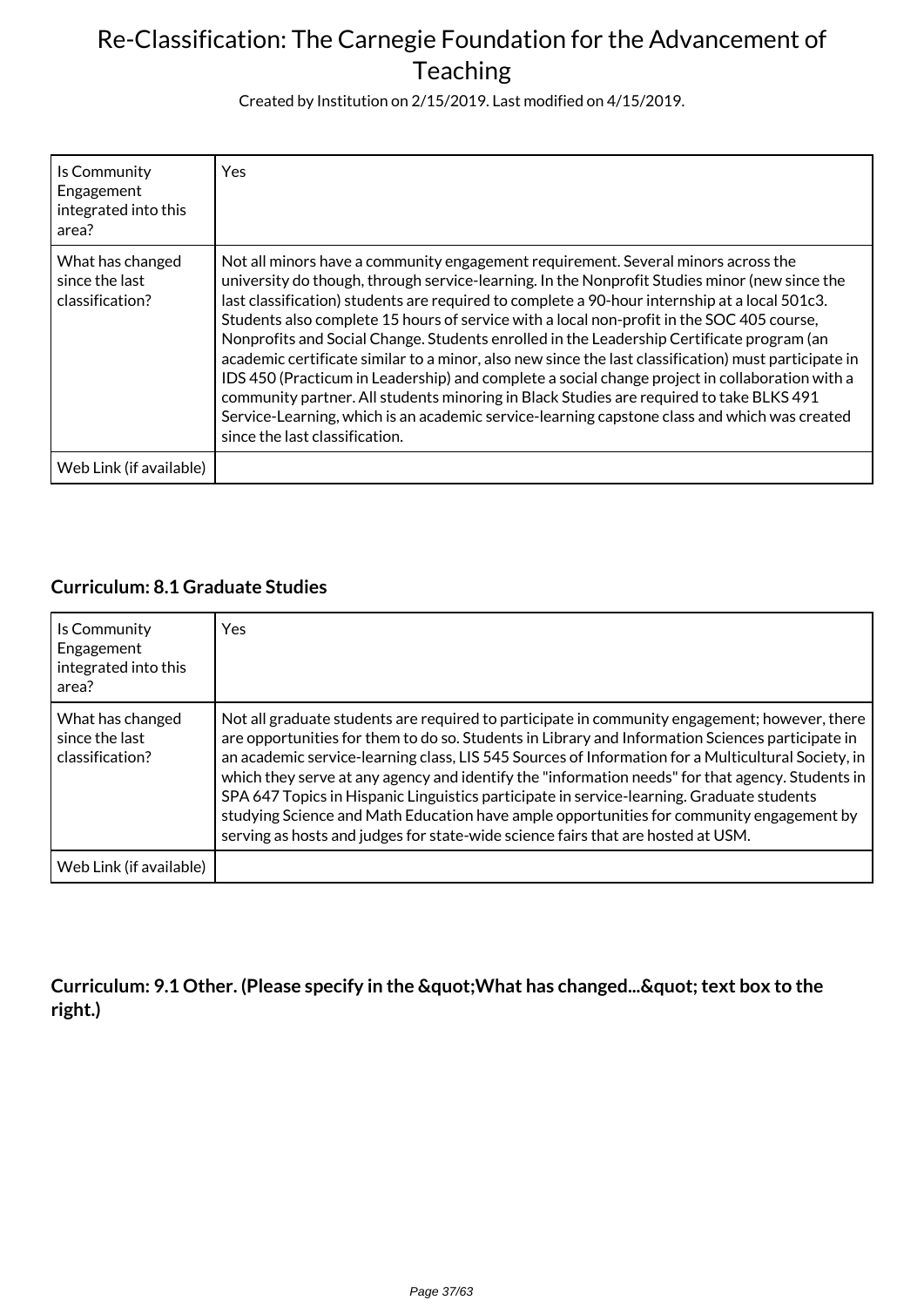Created by Institution on 2/15/2019. Last modified on 4/15/2019.

| Is Community<br>Engagement<br>integrated into this<br>area? | No |
|-------------------------------------------------------------|----|
| What has changed<br>since the last<br>classification?       |    |
| Web Link (if available)                                     |    |

### **2.2.**

Provide a summary narrative describing overall changes and trends that have taken place related to curricular engagement on campus since the last classification. In your narrative, address the trajectory of curricular engagement on your campus – where have you been, where are you now, where are you strategically planning on going? Provide relevant links.

Southern Miss has long had a committed corps of faculty who practice service-learning and civic engagement; our goals since our first classification have been to support and strengthen curricular engagement with service-learning on campus. To accomplish those goals, over the past four years we developed a process for designating service-learning courses as part of our campus curriculum (described above), which enables us to better track and document our productivity, standardize best practices, and assess our effectiveness. In the past two years, we have focused on institutionalizing evaluative standards that reward curricular engagement in service-learning, also described above. And in the past four years, we have developed a new professional development program, designed to complement our existing faculty seminar in servicelearning: while the Faculty Fellows seminar is still offered every spring semester, we now offer a professional development workshop on a special topic in service-learning and/or community engagement every fall semester. Our professional development series has included: a Faculty Pedagogy Workshop on Digital Technology and Service-Learning; a Faculty Research Colloquium focused on Ways to Connect Teaching and Research; and the USM President's Community Engagement Summit (which occurred for twice, in successive years), focused on ways to enhance community engaged learning. The trajectory of our curricular engagement has been: significant faculty commitment (with our original classification), leading up to significant strides in our institutional commitment (presently). Looking to the future, we will focus on growth: a boom in retirements and some turnover at our institution, coupled with the increasing demands of the profession, a compressed academic calendar, and pressure on already limited resources means we need to encourage continuity and engage new faculty recruits for service-learning.

## B. Co-Curricular Engagement

Co-curricular Engagement describes structured learning that happens outside the formal academic curriculum through trainings, workshops, and experiential learning opportunities. Co-curricular Engagement requires **structured reflection** and **connection to academic knowledge** in the context of **reciprocal, asset-based community partnerships**.

| Co-Curricular<br>Engagement | Selected | Description |
|-----------------------------|----------|-------------|
| Social Innovatio No         |          |             |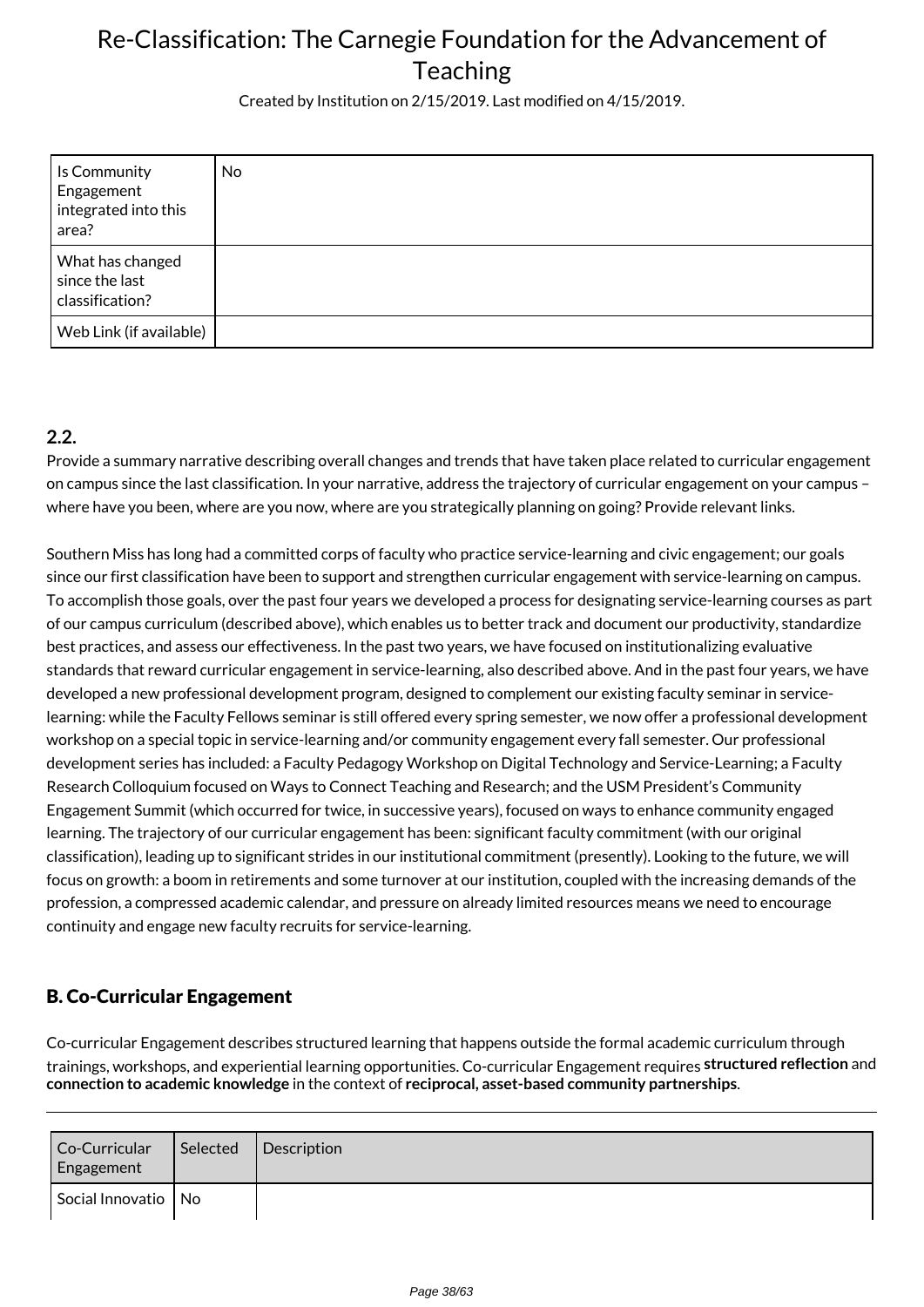Created by Institution on 2/15/2019. Last modified on 4/15/2019.

| n/entrepreneur<br>ship                                      |           |                                                                                                                                                                                                                                                                                                                                                                                                                                                                                                                                                                                                                                                                                                                                                                                                                                                                                                                                                                                                                     |
|-------------------------------------------------------------|-----------|---------------------------------------------------------------------------------------------------------------------------------------------------------------------------------------------------------------------------------------------------------------------------------------------------------------------------------------------------------------------------------------------------------------------------------------------------------------------------------------------------------------------------------------------------------------------------------------------------------------------------------------------------------------------------------------------------------------------------------------------------------------------------------------------------------------------------------------------------------------------------------------------------------------------------------------------------------------------------------------------------------------------|
| Community<br>service projects<br>- outside of the<br>campus | <b>No</b> |                                                                                                                                                                                                                                                                                                                                                                                                                                                                                                                                                                                                                                                                                                                                                                                                                                                                                                                                                                                                                     |
| Community<br>service projects<br>- within the<br>campus     | Yes       | The Eagles Nest Food pantry, the on-campus food pantry for USM students and staff,<br>provides experiential learning experiences for students in nutrition, social work, and<br>psychology. Students who volunteer at the Pantry are required to participate in training<br>and regular meetings to discuss the work they are doing and how it relates to academic<br>knowledge.                                                                                                                                                                                                                                                                                                                                                                                                                                                                                                                                                                                                                                    |
| Alternative<br>break -<br>domestic                          | Yes       | CCE's domestic Alternative Service Break trips center around a regional issue. Past<br>examples include civil rights, food insecurity, and immigration. Students keep a daily<br>journal as well as participate in daily oral reflections. Students in programs such as<br>political science, history, black studies, nutrition, and public health are particularly able to<br>make strong connections between academic knowledge and the service completed on the<br>trip. Although the reflection journal questions all have the potential to elicit connections<br>between academics and the service, some questions in particular result in these<br>connections being made. For example, 1. What are some ways communities can respond<br>to systemic issues? 2. Identify any underlying issues that hinder a community's ability to<br>come together to solve problems. 3. What are some of the challenges that the people or<br>community you are partnering with are encountering?                          |
| Alternative<br>break -<br>international                     | Yes       | From 2006-2015, CCE took students on an alternative break trip called Project Serve<br>Canada. This trip focused on sustainability, with students serving on organic forms and<br>elementary schools located on off-the-grid homesteads. Faculty in environmental studies<br>and even environmental literature attended the trip to help lead reflections. Students<br>from specific academic programs related to sustainability were awarded scholarships to<br>go on the trip. This was a partnership with the University of Guelph who assisted us in<br>participating in reciprocal asset-based work that was truly eye-opening for USM students,<br>who attend college in a city without even a recycling program. Upon returning from the<br>trips, students were asked to do a presentation on how they could bring some of the<br>sustainability ideas they saw in Guelph to their own local community. In 2019, students<br>will travel to Belize for an alternative service-break trip during the summer. |
| Student<br>leadership                                       | Yes       | Students in USM's Leadership Certificate Program are required to do two independent<br>leadership reflections in order to complete the certificate. One of the reflections must be<br>on a leadership experience conducted outside of class, and students are given several<br>experiences from which to choose, including attending an Alternative Spring Break trip or<br>performing 2+ hours of service a week with the same agency, for a minimum total of 20<br>hours. Two of the reflection questions students must answer are: 1) "In what ways did you<br>do well in this leadership role and what personal characteristics helped you to be<br>successful? Use your knowledge of leadership theory to answer this question." 2) "Based<br>on this experience, what leadership concepts are most comfortable for you? How you will<br>use this experience to improve or change your leadership in the future?"                                                                                              |
| Student<br>internships                                      | No        |                                                                                                                                                                                                                                                                                                                                                                                                                                                                                                                                                                                                                                                                                                                                                                                                                                                                                                                                                                                                                     |
| Work-study<br>placements                                    | Yes       | Through the REACH program (Reinvesting Eagles Across the Community of Hattiesburg),<br>students receive federal work-study funding to work at local non-profits in place of an on-<br>campus work-study position. By participating in the program, students build capacity<br>within the community and learn the skills necessary to be successful in the workforce.<br>They meet one-on-one with CCE staff every month to reflect on their experiences. They                                                                                                                                                                                                                                                                                                                                                                                                                                                                                                                                                       |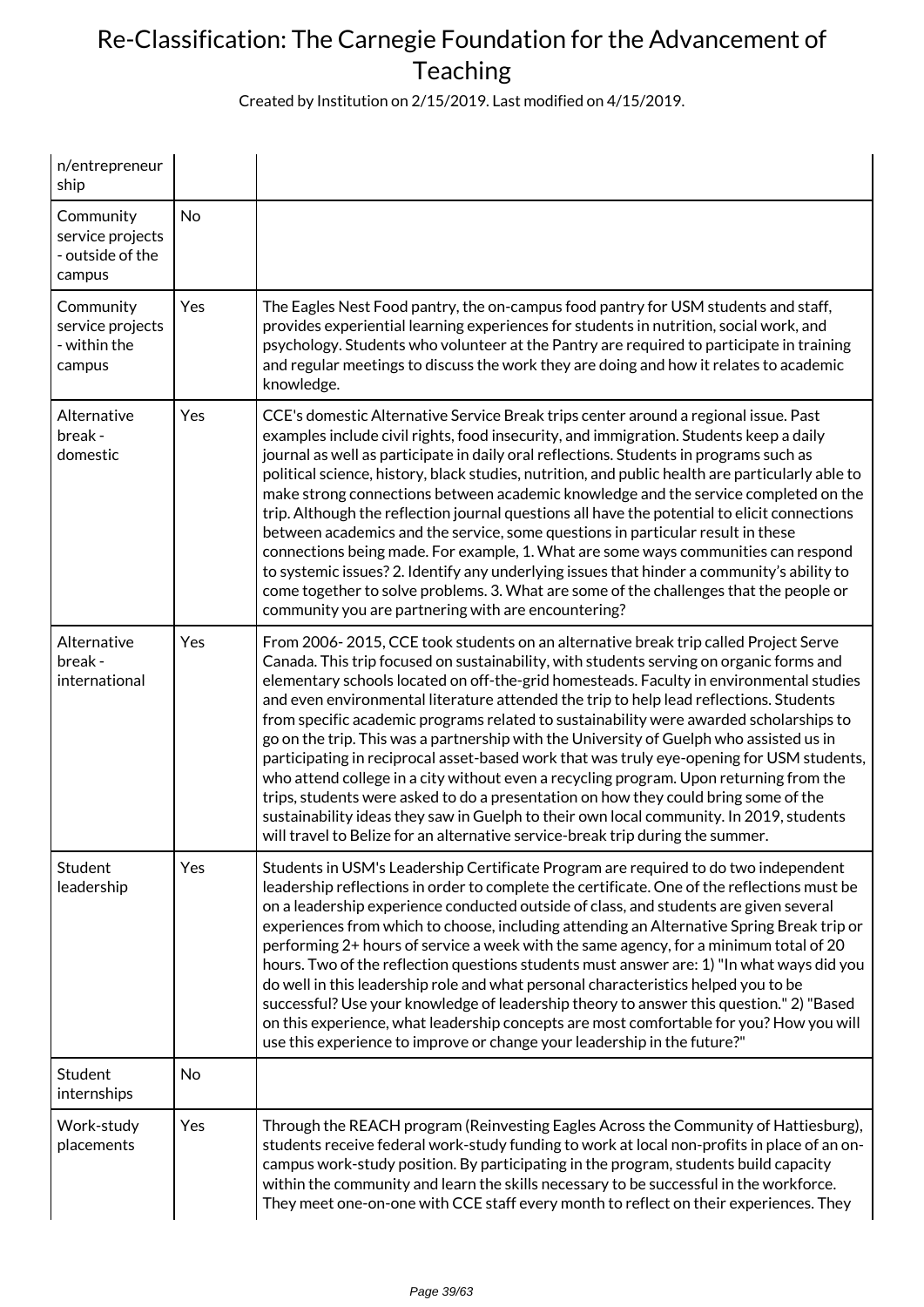Created by Institution on 2/15/2019. Last modified on 4/15/2019.

|                                                                                                        |           | also do a pre-reflection at the beginning of their service and post-reflection at the end of<br>their service. As part of this reflection, they are asked to "describe something you learned<br>from your academics or profession that you think gives/has given you a different<br>perspective on this experience."                                                                                                                                                                                                                                                                                                                                                                                                                                                                                                                                                                                                   |
|--------------------------------------------------------------------------------------------------------|-----------|------------------------------------------------------------------------------------------------------------------------------------------------------------------------------------------------------------------------------------------------------------------------------------------------------------------------------------------------------------------------------------------------------------------------------------------------------------------------------------------------------------------------------------------------------------------------------------------------------------------------------------------------------------------------------------------------------------------------------------------------------------------------------------------------------------------------------------------------------------------------------------------------------------------------|
| Opportunities<br>to meet with<br>employers who<br>demonstrate<br>Corporate<br>Social<br>Responsibility | <b>No</b> |                                                                                                                                                                                                                                                                                                                                                                                                                                                                                                                                                                                                                                                                                                                                                                                                                                                                                                                        |
| Living-learning<br>communities/re<br>sidence<br>hall/floor                                             | Yes       | The USM Luckyday Citizenship Scholars program funds scholarships for Mississippi high<br>school seniors who demonstrate leadership skills, and are exemplary students who are<br>involved in their communities and in need financial assistance to pursue a higher<br>education. A major component of the Luckyday Citizenship Scholars Program is service.<br>Once selected as a Luckyday Scholar, students are required to volunteer at least 20 hours<br>each semester beginning the spring of their freshman year. All Luckyday students are<br>introduced to Robert Greenleaf's concept of servant leadership during a required class in<br>the fall of their freshman year. The concept of servant leadership is woven throughout a<br>Luckyday Scholar's college career, with numerous leadership positions available including<br>serving as a Luckyday mentor that lives with the freshmen Luckyday students. |
| Student<br>teaching<br>assistants                                                                      | <b>No</b> |                                                                                                                                                                                                                                                                                                                                                                                                                                                                                                                                                                                                                                                                                                                                                                                                                                                                                                                        |
| <b>Athletics</b>                                                                                       | <b>No</b> |                                                                                                                                                                                                                                                                                                                                                                                                                                                                                                                                                                                                                                                                                                                                                                                                                                                                                                                        |
| <b>Greek Life</b>                                                                                      | No        |                                                                                                                                                                                                                                                                                                                                                                                                                                                                                                                                                                                                                                                                                                                                                                                                                                                                                                                        |
| Other (please<br>specify)                                                                              | <b>No</b> |                                                                                                                                                                                                                                                                                                                                                                                                                                                                                                                                                                                                                                                                                                                                                                                                                                                                                                                        |

### **B.2. Indicate whether students have access to a co-curricular engagement tracking system that can serve as a co-curricular transcript or record of community engagement, and if such a system exists, describe the system used and how it is used.**

USM has purchased a co-curricular engagement tracking system, but that particular aspect of the system is not finished being constructed; however, students can use the system, called Presence, to document service experiences, service hours, and reflections. Students may request a letter or report from the Center for Community Engagement as record of their reported activities, and the system also enables students to print a list of the experiences in which they've been involved. Presence notifies an organization when one of their members submits a service activity report, and many of our student organizations and departments use Presence to track the service activity of their members due to the service requirement included in many student organizations. USM has also recently purchased a badging system which will allow students to "earn badges" they can use to showcase their achievements and/or proficiency in a particular area, including community engagement.

**B.3. Indicate whether co-curricular programming provides students with clear developmental pathways through which they can progress to increasingly complex forms of community engagement over time. Please describe the pathways and how students know about them.**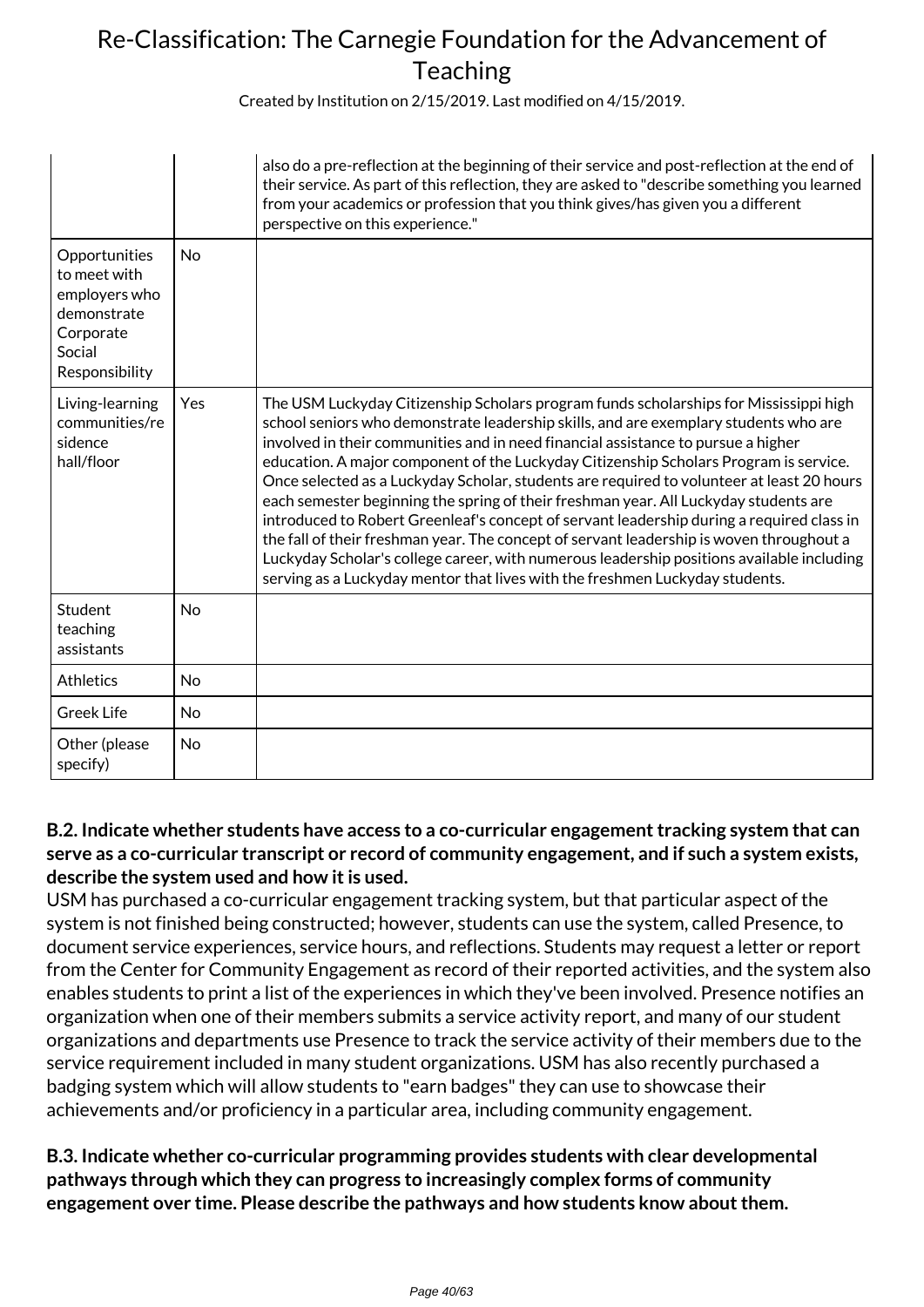Created by Institution on 2/15/2019. Last modified on 4/15/2019.

We currently do not have a development pathway program for community engagement, although it is definitely something we're interested in developing. The closest thing we have is for students in our Alternative Service Break Program: student attendees who demonstrate excellence while attending an Alternative Service Break trip are invited to take on a Trip Leader role during a subsequent trip, for which they will help with logistics and reflection. They are granted a partial scholarship for the Alternative Service Break Trip for which they serve as a Trip Leader. Another example can be found in the Leadership Certificate program, an academic certificate focusing on leadership for the greater good. The Introduction to Leadership class is service-learning and includes an introduction to the concept of civic leadership. During the capstone class, students are asked to implement a Social Change Project.

**B.4. Provide a narrative that speaks broadly to involvement of students in community engagement, such as the ways students have leadership roles in community engagement (give examples), or decision-making roles students have on campus related to community engagement (planning, implementation, assessment, or other). How has student leadership in community engagement changed since the last classification? How is student leadership in community engagement recognized (awards, notation on transcript, etc.)? Provide relevant links.**

Students hold various leadership roles that involve community engagement, such as Luckyday Citizenship Scholars Program mentors, Eagle Service Ambassadors, philanthropy chairs in Greek organizations, service chairs in general student organizations, SGA leadership, and Volunteer USM Executive Board positions. Volunteer USM (VUSM) is a student organization that plans an on-campus "service night" each month where students come together and work on a project that benefits the community (eg., making dog toys for the area animal shelter, and making sandwiches for the area homeless). VUSM is divided into four themed service committees, chosen by the officers. Each VUSM committee chair plans and leads off-campus service activities throughout the year for VUSM members. VUSM officers also participate in weekly one-on-ones with CCE staff to assess their success. Every year for at least the past 5 years, USM's Student Government Association has included a service event as part of Homecoming activities and partners with the CCE who coordinates the event. SGA also coordinates The Big Event, a campus-wide day of service where 500+ students serve out in the local community. Although CCE assists, the Big Event is planned by a student "director" with two committee members. In 2017, CCE began to hire student workers to serve as "Eagle Service Ambassadors", or ESAs, who provide service consultations for anyone looking to get involved in service. People can request service consultations online or they can stop in the CCE office. During a consultation, an ESA will recommend 2-3 service opportunities based on a person's interests, career/major, schedule, and transportation options. Student leadership in community engagement is recognized during the annual CCE award banquet every April. Awards are by nomination and are given to an Outstanding Service-Learning Student, a student organization demonstrating commitment to service, and for membership in the student "hall of fame" for students demonstrating exemplary service activity. At the time of the last classification, many student organizations were involved in service activities of their own volition, but none were involved in facilitating campus-wide service like SGA's The Big Event, SGA's Homecoming event, and the activities of Volunteer USM.

**B.5. Describe how institutions have designed new programs and initiatives, or re-designed existing ones, to both increase students' access to and participation in community-engaged activities (particularly students who are not currently engaged) so that a relatively larger portion of students**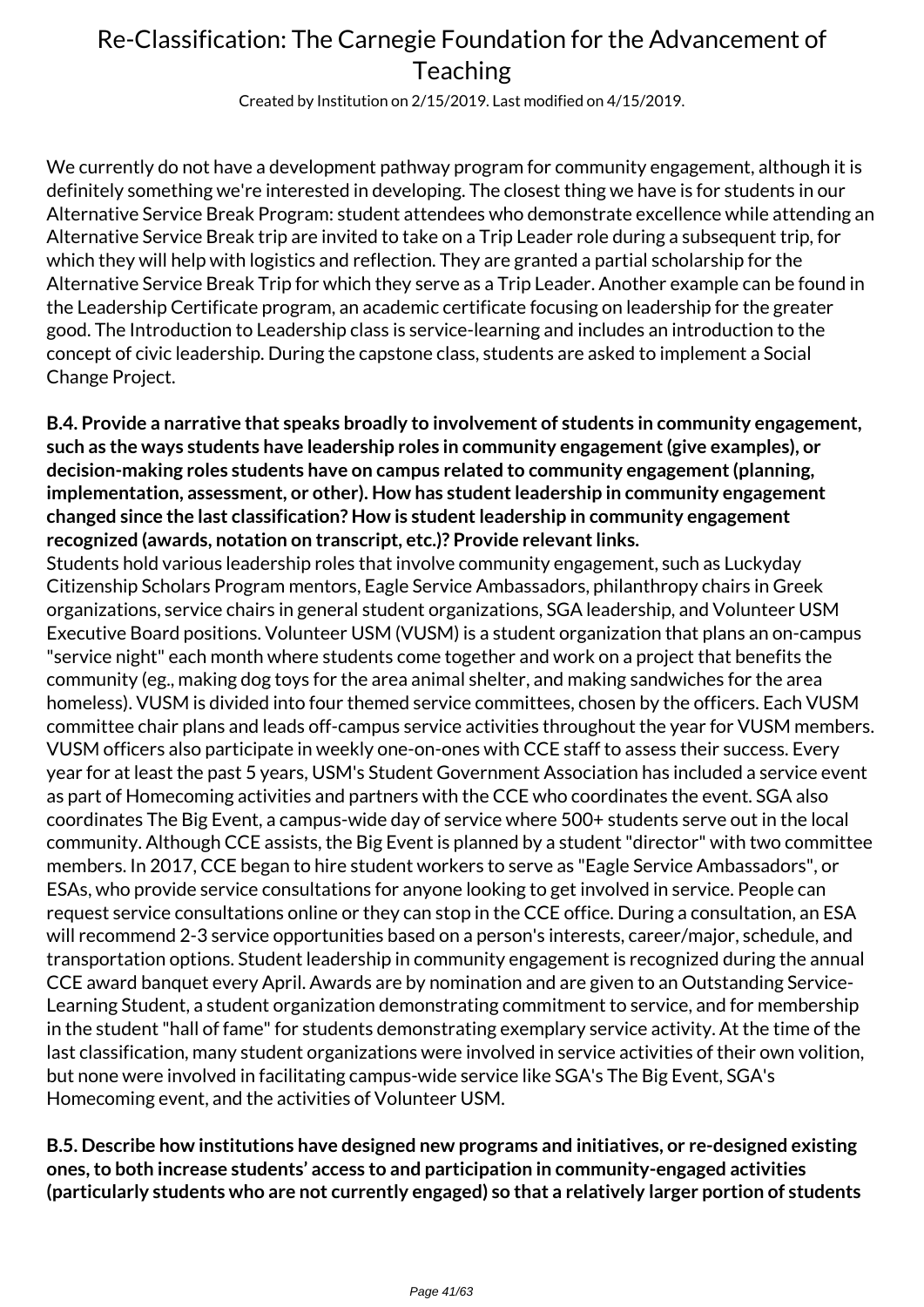Created by Institution on 2/15/2019. Last modified on 4/15/2019.

### **have the opportunity for developing the cultural competencies, asset-based approaches, and values of reciprocity for engaging with communities.**

In the past, USM's Center for Community Engagement (CCE) coordinated many different service activities every semester. These activities took the bulk of the small staff's time and were relatively lowyield, since they were one-time events that often involved the same students. Moreover, there was no shortage of service activities already occurring that students could join. Beginning in 2015, CCE began to limit those one-time service activities, instead putting more effort into its own outreach programs (community work-study, Alternative Break Trips, Volunteer USM, and AmeriCorps) to develop the students participating in those programs. Even CCE's own outreach programs needed a redesign to develop cultural competencies, asset-based approaches, and values of reciprocity. CCE limited/dedicated itself to one large-scale service project a semester, designed to pull in students who would not necessarily seek out service on their own. One of these events is The Big Event, which provides buses to students without transportation and this past year pulled in students representing 60 different student organizations. Site leaders for The Big Event are students who are trained in volunteer management and respectful of community engagement. The other event is the Sweet Potato Drop, where 22,000 lbs of sweet potatoes are dumped onto campus and bagged and distributed to area pantries. The Sweet Potato Drop is a Homecoming activity, and also a "hard-to-miss" sight, so many students who don't often participate service are engaged. CCE also now offers service consultations to students who are required to do service for class or organization requirements with the idea that if a student participates in a meaningful service activity to which that they are well-suited, there is a higher likelihood that they will volunteer again. Other initiatives have also increased access and participation in service; for example, as part of a social change project in a capstone leadership class, students researched and initiated the implementation of a car-sharing program on campus to make it easier for students to access transportation for service activities. Volunteer USM, a student organization affiliated with CCE that now plans and implements "Service Nights" once a month that allow students to participate in service activities while on campus. They also lead off-campus service activities that anyone can join. VUSM is organization that promotes community engagement as a way to build community among fellow students and also provides accessible volunteering opportunities to students without transportation. Alternative Service Break trips are also an opportunity to introduce a broader variety of students to the values of community engagement. The ASB trips are extremely lowcost compared to other travel opportunities on campus, making them more appealing and accessible to the general student. Additionally, work-study opportunities on campus are limited, whereas they're pretty much unlimited off-campus through CCE's community work-study program. This means that students who wouldn't otherwise seek out service end up in the community-work study program and are introduced to nonprofits and service-oriented work.

### C. Professional Activity and Scholarship

## **C.1.**

How have faculty of any employment status (tenured/tenure track, full time non-tenure track, and part time faculty) not only incorporated community-based teaching and learning into courses, but turned that activity into research to improve teaching and learning through the scholarship of teaching and learning (SoTL), (e.g., publishing articles, making presentations, conducting studies of their courses, conducting workshops, etc)? Provide five examples of faculty scholarship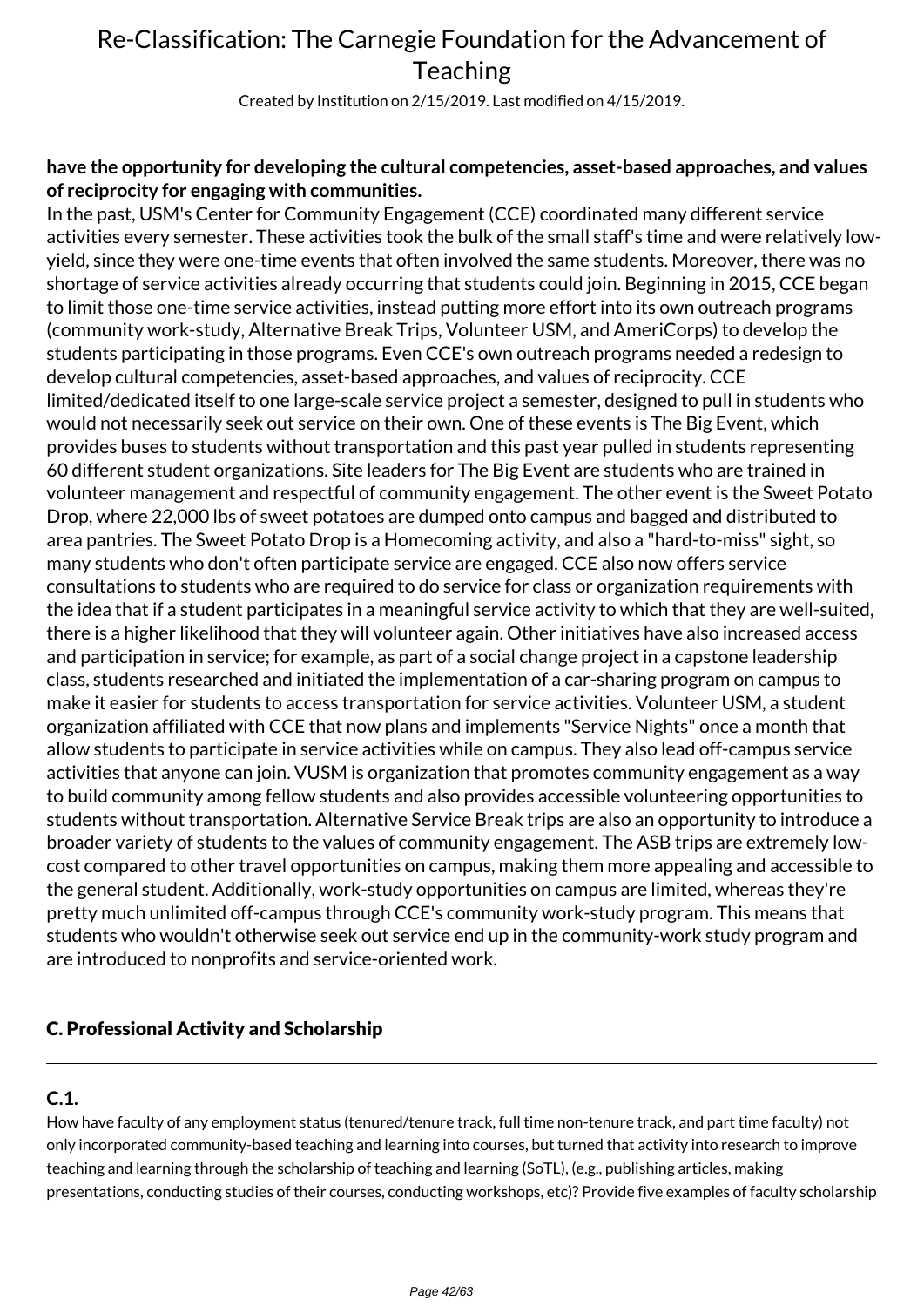Created by Institution on 2/15/2019. Last modified on 4/15/2019.

to improve, critique, promote, or reflect on community engaged teaching and learning.Indicate whether the faculty are tenure-track or part-time/non-tenure track Also, describe how this scholarship has been supported since your last classification.

Many faculty have published or presented on community-engaged teaching and learning. For example:

1. From a tenured faculty member in the School of Library and Information Sciences: Creel, S. (2013). Service learning in the preparation and mentoring of LIS students: One method of keeping current. In Harrod, K., Smallwood, C., & Gubnitskaia, V. (Eds). Continuing education for librarians: Essays on career improvement through classes, workshops, conferences, and more. Jefferson, NC: McFarland and Company.

2. From the School of Library and Information Sciences, a presentation from a tenured faculty member: Bomhold, C. (2015). Social justice, service learning, and multicultural populations in LIS education. Proceedings of the Association of Library and Information Science Educators (ALISE) Annual Conference.

3. An article from a tenured faculty member in the Foreign Languages department: Juncal (2013). When service learning is not a "border crossing" experience: Outcomes of a graduate Spanish online course. Hispania, 96 (2), 295-309. https://muse.jhu.edu/article/512013

4. An article from a tenure-track faculty member in the College of Nursing: Hart, S. (2015). Engaging the learner: The ABCs of service learning. Teaching and Learning in Nursing, 10 (2), DOI: 10.1016/j.teln.2015.01.001.

5. An article from a tenure-track faculty member in Nutrition and Food Sciences: Huye, H. (2015). Using poetry and art analysis to evoke critical thinking and challenging reflection in senior-level nutrition students. Journal of Nutrition Education and Behavior, 47 (3), 283-285.

https://www.sciencedirect.com/science/article/pii/S149940461500010X?via%3Dihub

6. From a tenure-track professor in Public Health: Mayfield-Johnson, S., Rachal, J. R., & Butler III, J. (2014). "When We Learn Better, We Do Better" Describing Changes in Empowerment Through Photovoice Among Community Health Advisors in a Breast and Cervical Cancer Health Promotion Program in Mississippi and Alabama. Adult Education Quarterly, 64(2), 91-109. https://www.ncbi.nlm.nih.gov/pmc/articles/PMC4293631/pdf/nihms635351.pdf

New since the last classification: Faculty participating in the Service-Learning Faculty Fellows Program are introduced to best practices around community-engaged research. During one of the weeks, they are asked to identify a piece of community-engaged scholarship from their own discipline. On both the seminar application and the post-seminar reflection report, faculty are asked to consider how they might incorporate community engagement into their research. The Center for Community Engagement is often asked for and provides existing scholarship that can be used in literature reviews or as supporting evidence. CCE also maintains an online archive of foundational community-engaged learning articles (https://drive.google.com/drive/folders/0B\_cYyVO3hDIbcU1DeGZ1U3dXSDg), and all Faculty Fellow participants receive a jump drive with all articles, handouts, and materials that are covered during the seminar. In addition, our new professional development program (mentioned above) has included a Faculty Pedagogy Workshop on Digital Technology and Service-Learning and a Faculty Research Colloquium focused on Ways to Connect Teaching and Research.

### **C.2.**

How have faculty of any employment status (tenured/tenure track, full time non-tenure track, and part time faculty) collaborated with community partners to produce scholarly products of benefit to the community that are representative of co-created knowledge between academics and community partners resulting from outreach and partnerships (e.g., technical reports, curriculum, research reports, policy reports, publications, etc.)? Provide five examples of faculty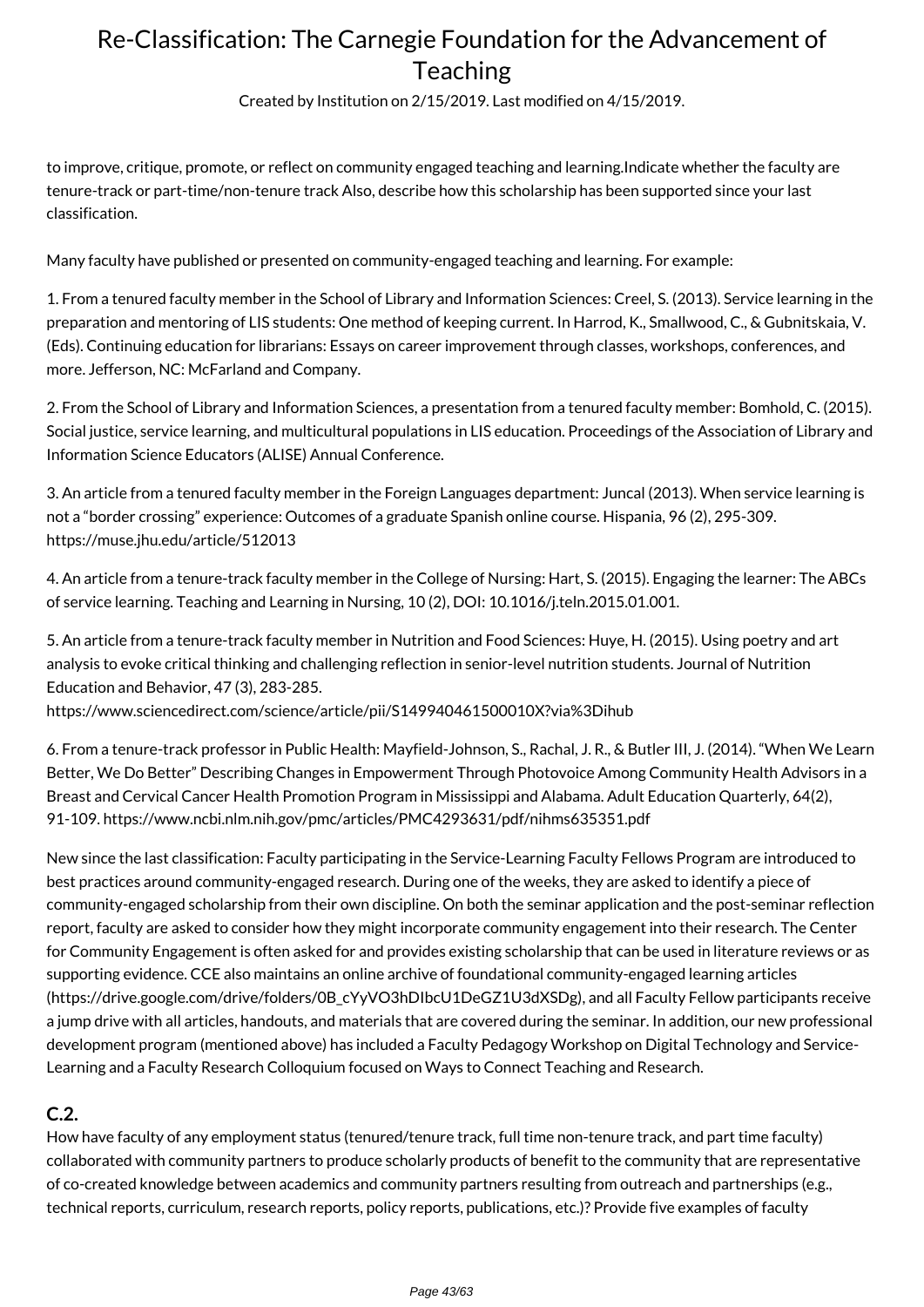Created by Institution on 2/15/2019. Last modified on 4/15/2019.

scholarship conducted with partners for community benefit or to improve, critique, promote, or reflect on partnerships. Also, describe how this scholarship has been supported since your last classification.

Many USM faculty have collaborated with community partners to produce scholarly products and programs to benefit the community. For example:

1. "Freedom Summer 1964-2014 Conference." Hattiesburg, MS, Center for Black Studies, June 19-21, 2014. https://muse.jhu.edu/article/567245/pdf. Conference program can be viewed at https://muse.jhu.edu/article/567270/pdf. Curriculum to discuss Freedom Summer was distributed.

2. Lemacks, J., Landry, A., & Wenzler, P. (2018). Formative research to identify community partnerships and foster relationships for health promotion research in South Mississippi. Public health, 159, 58-62. https://www.ncbi.nlm.nih.gov/pubmed/29609837

3. USM's Center for Oral History and Cultural Heritage contains over 4,000 oral histories to document the stories of Mississippians. Many of the interviews are related to civil rights and veterans, but the collection spans many topics. Many of these histories can be listened to online and recordings are also used for various events that explore parts of Mississippi history (for example, visitors to Hattiesburg can listen to the recordings while visiting various locations on the Freedom Summer Self-Guided Tour). https://www.usm.edu/oral-history

4. Lemacks, J. L. & James, R. E. & Abbott, L. & Choi, H. & Parker, A. & Bryant, A. & Ralston, P. A. & Rigsby, A. G. & Gilner, P. (2018). The Church Bridge Project: An Academic–Community Perspective of a Church-Based Weight Management Pilot Intervention among Young Adult African Americans. Progress in Community Health Partnerships: Research, Education, and Action 12(1), 23-34. Johns Hopkins University Press. http://muse.jhu.edu/article/692849

5. Green, F., Brown, C., Gordon, E., & Martin, D. (2018). Therapeutic recreation in the public schools: a community partnership. Progress in community health partnerships: research, education, and action, 12(1), 129-137. https://muse.jhu.edu/article/692859/pdf

The above community-engaged research all stems from university-supported initiatives. The university employs a part-time USM staff person to help facilitate the therapeutic recreation program described in #5 above. In 2014, the Freedom Summer conference was hosted by USM's Center for Black Studies in collaboration with many USM faculty, students, and staff along with community organizations like the Forrest County NAACP, the Hattiesburg Convention Commission, local church leaders, and the Historic Hattiesburg Downtown Association. Mayor Johnny Dupree (city of Hattiesburg), Dr. Rodney Bennett (president of Southern Miss), and Dr. Steven Moser (dean of the College of Arts and Letters at Southern Miss) were among the first major sponsors to pledge their support of funding the conference.

USM's Center for Oral History and Cultural Heritage is not only responsible for collecting oral histories but encourages and welcomes submissions from everyone. "Our collection of interviews come from many sources: educators, historians, genealogists, students, as well as everyday people who wish to preserve local history, stories and culture for future generations. We at the Center for Oral History and Cultural Heritage offer encouragement, training and equipment to groups and individuals wishing to add to our collection." Their website includes links for downloading forms needed to deposit interviews in the collection and a guide to conducting successful interviews. The resources mentioned in the response to C.1 also apply to this response; those resources are equally available to faculty working in collaboration with community partners.

## **C.3.**

How have professional staff contributed to the scholarship of community engagement (through conference presentation,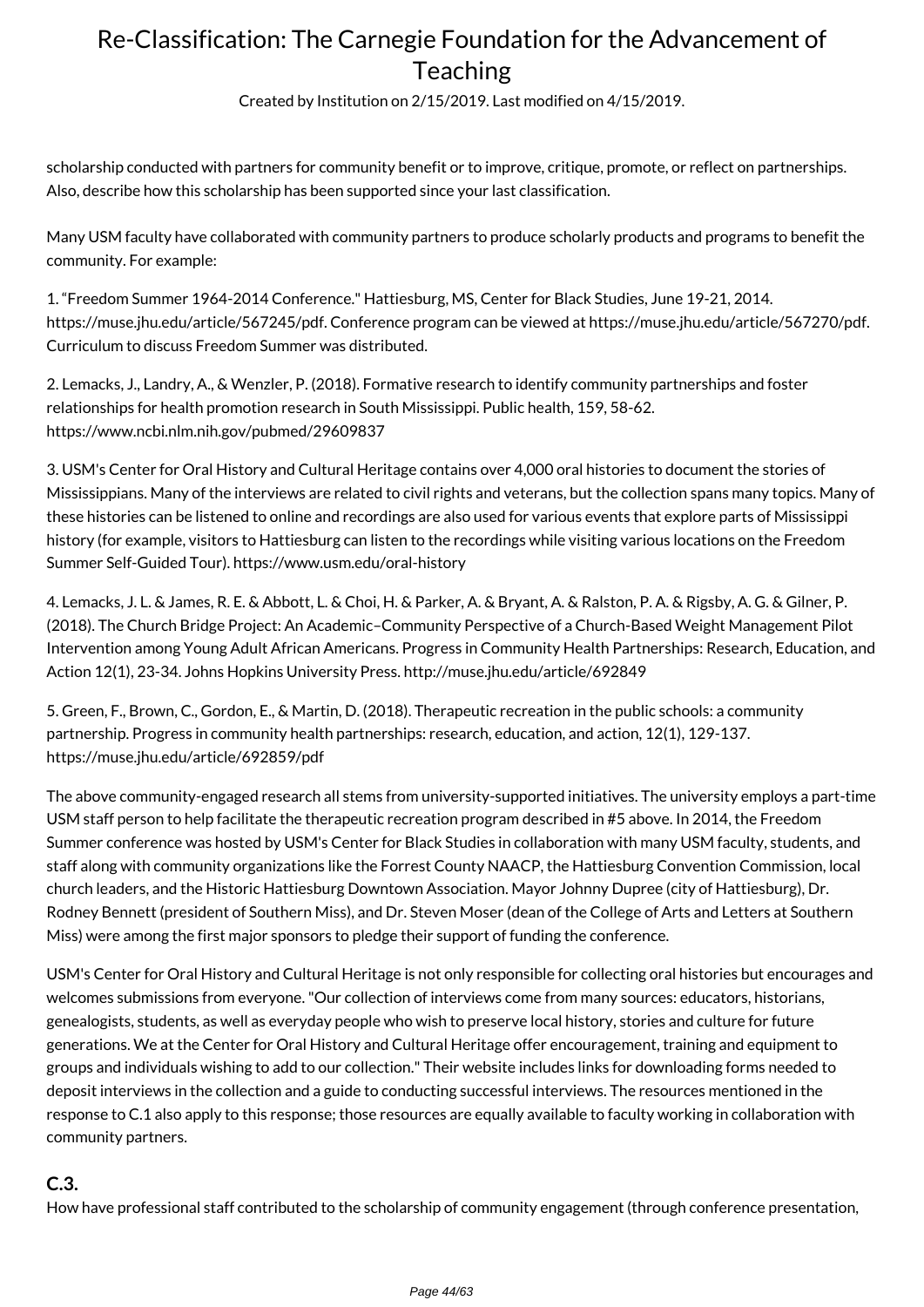Created by Institution on 2/15/2019. Last modified on 4/15/2019.

publication, consulting, awards, etc.) associated with their co-curricular engagement achievements (e.g., student program development, training curricula, leadership programing, etc.)? Provide five examples of professional staff scholarship related to community engagement and describe how this scholarship has been supported since your last classification.

Alliston, J. (2012). "Inclusive National Service: Moving It in Mississippi." Presented at American Association on Intellectual and Developmental Disabilities National Conference, Charlotte, NC. This presentation described an inclusive AmeriCorps program at USM, which engages USM students with and without disabilities in service. Participating AmeriCorps members gain professional skills and personal development in addition to participating in service.

The Luckyday Foundation Citizenship Scholars Program was recognized with the "Best Practices Award" at the 2016 Jon C. Dalton Institute on College Student Values. As award recipients, Luckyday staff were invited to present during a concurrent session at the conference, which was held Feb. 4-6, 2016. More information can be found on Page 11 of the conference program accessed online at https://characterclearinghouse.fsu.edu/sites/g/files/upcbnu1416/files/imported/Institute%20 Proceedings/Program-book.pdf

Holmes, E. and Arrazattee, C. (October 2017). "Building a Leadership Certificate." Webinar, Student Affairs Promising Practices Series, organized by Mississippi Student Affairs Professionals in Higher Education.

Kinnell, A.M. and Arrazattee, C. (March 2018). "Internships as Civic Engagement: The Southern Miss Nonprofit Internship Program." Presented at the Gulf-South Summit on Service-Learning and Civic Engagement in Higher Education, Birmingham, AL.

Arrazattee, the director of USM's Center for Community Engagement (CCE) has co-hosted the "Civic Engagement Directors 101" pre-conference workshop at the Gulf-South Summit on Service-Learning and Civic Engagement for 3 years. During this three hour session, "veteran" directors share their experiences and advice for developing programs, resources, and materials for civic engagement and service-learning. This includes discussion of co-curricular programming such as USM's Leadership Certificate Program, REACH (community work study), and Alternative Break Trips. Arrazattee was recognized at the 2018 Gulf-South Summit on Service-Learning with its Outstanding Practitioner of Service-Learning and Civic Engagement award.

USM provides the funding for professional staff to travel to conferences to present. Arrazattee serves on the Executive Committee for the Gulf-South Summit, and institutions that employ executive committee members are responsible for committing \$1,000 in annual membership, plus travel expenses to the conference and travel expenses for the yearly planning meeting. USM has been one of the executive sponsors for this national conference for the past four years.

The Nonprofit Internship Program in 2017 was a one-year program funded through the university's Quality Enhancement Plan, which allowed it's co-PIs to offer two workshops for nonprofit organizations on how to most effectively utilize a USM intern; it also provided scholarships to students serving in nonprofit internships. Funding was crucial to the sustainability of this program, but we developed excellent handouts and gained important experience that has continued to be helpful to students who seek nonprofit internships despite the fact that the official program is no longer offered. Community-engaged scholarship is encouraged along with all forms of scholarship by the institution. USM's Staff Senate provides scholarships for conference travel by professional staff. The Office of Research Administration works just as much with professional staff as it does its faculty researchers.

### D. Community Engagement and other Institutional Initiatives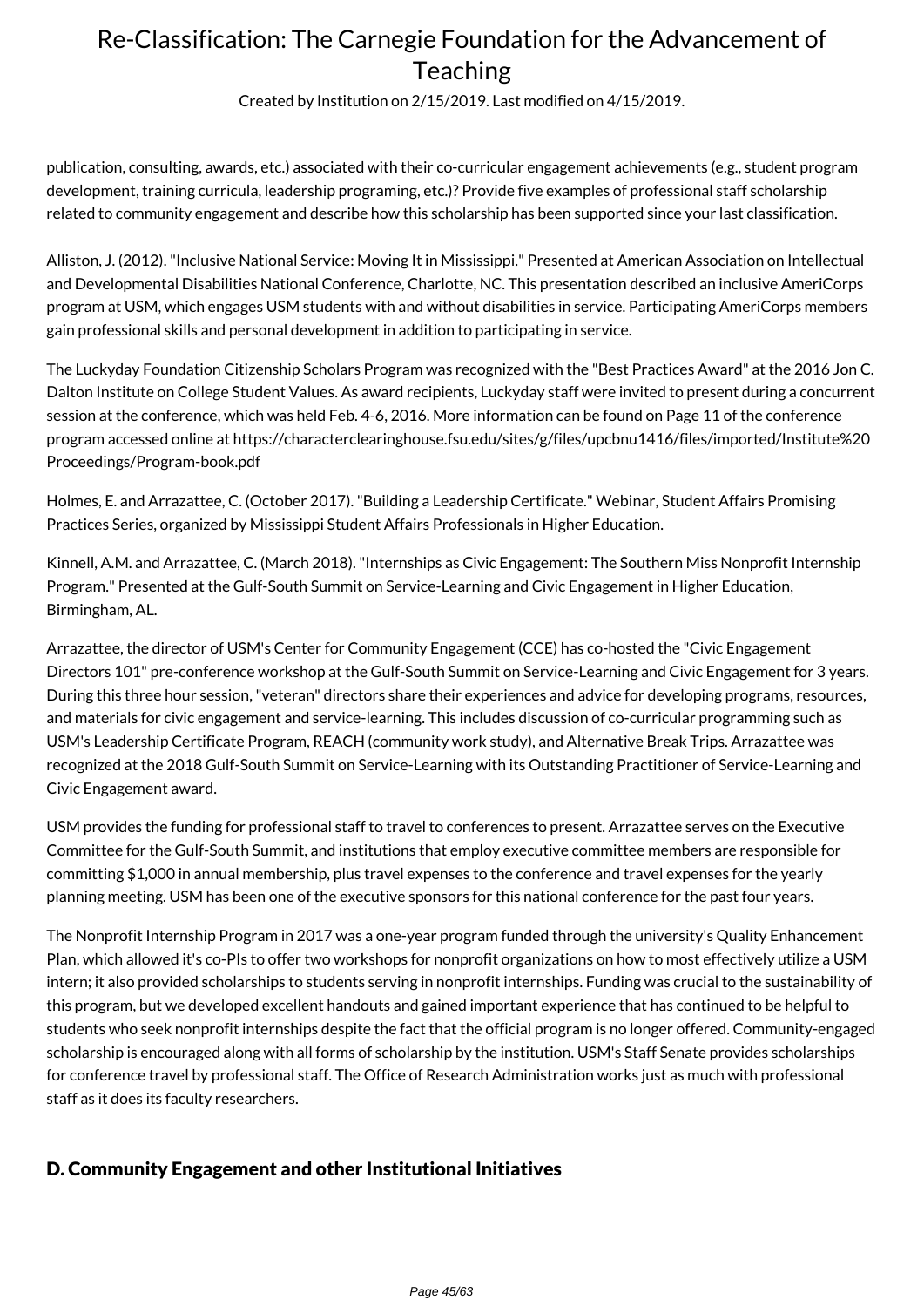Created by Institution on 2/15/2019. Last modified on 4/15/2019.

### **6.1.**

Indicate how community engagement directly contributes to (or is it aligned with) the institution's **diversity and inclusion** goals (for students and faculty, and describe what has changed since the last classification. Provide relevant links if available.

One of USM's core values is to foster "an inclusive community that embraces the diversity of people and ideas." USM also strives to "promote a culture of inclusiveness of people and ideas." Several institutes and programs within USM work locally and beyond with diverse populations. The USM Institute for Disability Studies supports Mississippians with development and other disabilities and their families with assistance in housing, inclusive child care, assistive technology, and family support. The Shafer Center for Crisis Intervention serves an 11-county area to assist sexual assault victims and support groups for families affected by homicide or suicide. The DuBard School for Language Disorders serves children with severe language-speech disorders. The USM Department of Nutrition and Food Systems created the H.U.B. City Steps Program to promote and engage Hattiesburg area residents in physical activity and healthy food choices. Finally, the Southern Mississippi Health Education Center focuses on the elimination of health care disparities by providing health care for all medically underserved populations.

Community engagement is often seen as a means to increase students' understanding of diversity and inclusion. Due to South Missisippi's history with the civil rights movement, students who engage with the community often encounter examples of institutional segregation; there are still community members who remember when USM denied entrance to an African American male (Clyde Kennard) from 1955 to 1959; he was then wrongfully imprisoned, contributing to his early death, and was not exonerated until 43 years later. In 2018, the Center for Black Studies successfully petitioned for an honorary degree to be awarded posthumously, along with an historical marker erected on campus in Kenard's honor. Many service-learning students encounter this history in community work or through research. USM and the student body host various events on campus in collaboration with community members so that we don't forget this history; one example is the Martin Luther King, Jr. Prayer Breakfast, hosted by a USM fraternity and attended by USM administrators, local civil rights heroes and community leaders. Every year USM holds the Armstrong-Branch Distinguished Lecture Series, which was established in 1993 in honor of Gwendolyn Armstrong-Chamberlain and Raylawni Adams Branch, the first African-American students to integrate USM in 1965. This lecture series features speakers who have championed diversity and inclusion and is free and open to the public.

Since the last classification, efforts have also been made to ensure community engagement activities are inclusive; the Center for Community Engagement always accommodates service participants with or without disabilities and are sensitive to students' gender identities during all interactions and especially when making arrangements for group travel. CCE will work with service-learning faculty to make alternative arrangements for service-learning students unable to perform the required service component of a course. Hattiesburg's LGBTQ+ resource center, The Spectrum Center, is often a service site or partner for service-learning classes. The TRIAD (Training, Resources and Information for the Advancement of Disability) Service AmeriCorps Program at USM employs AmeriCorps members both with and without disabilities to provide support for economically disadvantaged youth with disabilities.

### **6.2.**

Indicate how community engagement is connected to efforts aimed at **student retention** and success, and describe what has changed since the last classification. Provide relevant links if available.

Since 2010, there's been a wider and more explicit recognition of how community engagement can impact student retention efforts.

The 2015 Quality Enhancement Plan focused on increasing opportunities for pathway experiences, including "significant experiences connected to a student's post-graduation goals, such as internships, research, service-learning, or other fieldwork." The QEP report cited Kuh's 2005 work "In Student Success in College: Creating Conditions that Matter" which showed that "internships and other experiential learning activities are plentiful" at institutions with higher-than-predicted graduation rates (p. 236). The QEP document goes on to explain that internships, undergraduate research, and servicelearning are three of the ten teaching and learning practices that are beneficial for college students. This information was provided as rationale and background for the selection of the QEP. One of the outcomes of the QEP was a \$10,000 grant for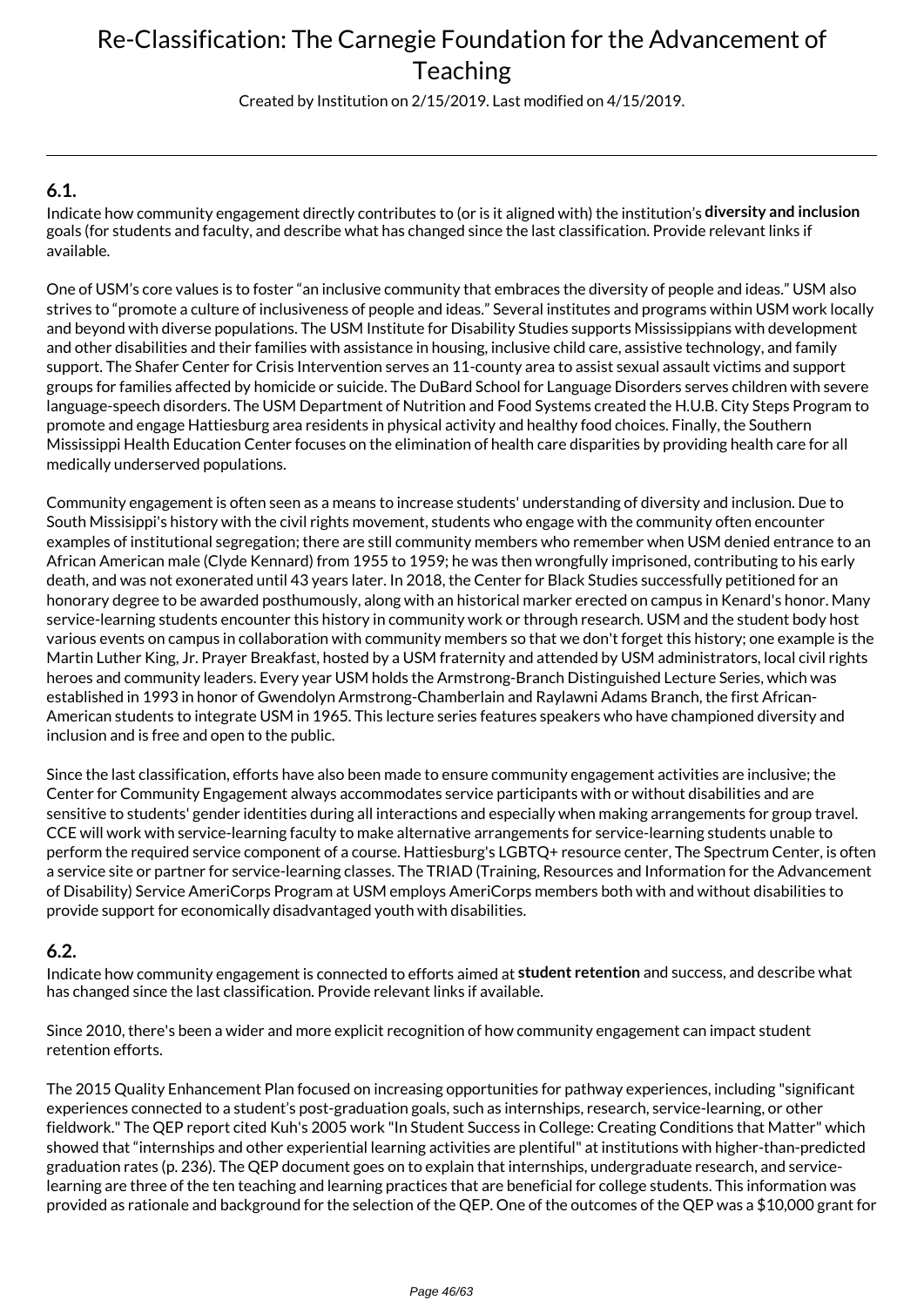Created by Institution on 2/15/2019. Last modified on 4/15/2019.

a Southern Miss Nonprofit Internship Program, which provided training for nonprofits on how best to utilize interns and provided scholarships to students for interning with nonprofits. Though this program only lasted for one year, it resulted in a more collaborative working relationship between the departments at USM who promote nonprofit internships (Human Rights, Social Work, Nonprofit Studies, and CCE).

As part of its Strategic Planning process in 2016, the Division of Student Affairs began encouraging the use of effective practices as described in NSSE's Engagement Indicators and High Impact Practices. http://nsse.indiana.edu/pdf/EIs\_and\_HIPs\_2015.pdf. Service-learning and community engagement were introduced at a division-wide retreat as methods for "reflective and integrative learning," "discussions with diverse others," and "quantitative reasoning."

In 2017, USM's Office of Institutional Research conducted an analysis of how enrollment in service-learning classes had impacted student retention in the previous three years. Their study included 672 freshmen who have taken at least one service-learning class over the academic years 2014 – 2017. Of these first year students, 649 students, or 96%, were retained, compared to the average freshmen retention over that same time of 73%. The data also showed that for freshmen, participation in just one service-learning class had a statistically significant relationship with first-year retention in the colleges of Arts and Letters, Business, Science, and Ed Psych (the Colleges of Nursing and Health do not offer servicelearning classes to freshmen). This information was shared with USM's Executive Cabinet.

In 2018, in recognition of the impact service-learning has on retention, the USM's Provost Office began requiring annual reports from Schools on their incorporation of High Impact Practices, including service-learning. An official memo encouraging these efforts stated that "Student success efforts at The University of Southern Mississippi include a number of nationally recognized "high impact practices" (HIPs) to improve student learning, retention, and progression. Faculty members, advisors, directors, and deans should cultivate student participation in these initiatives and encourage the involvement of faculty members as appropriate." Service-learning was one of six common practices identified.

#### **6.3**

Indicate whether the campus **institutional review board** (IRB) or some part of the community engagement infrastructure provides specific guidance for researchers regarding human subjects protections for community-engaged research, and describe what has changed since the last classification. Provide relevant links if available.

The USM IRB approves all research involving human subjects including research that takes place in the community. The IRB is housed within USM's Office of Research Integrity which facilitates the school's Research and Scholarly Integrity Assurance Program (https://www.usm.edu/research/research-and-scholarly-integrity-assurance-program). This program presents best practices in research along with sharing relevant ethical and professional norms involved in conducting a research study. An example of best practices includes obtaining a Memorandum of Understanding or Letter of Support from any community entity participating in a study with a USM researcher. Any USM researcher who designs and submits a study to the IRB must have an active CITI certificate for both the human subjects course and the common course (https://www.usm.edu/research/institutional-review-board). As well, the university strives to minimize health and safety impacts to the surrounding area and promotes compliance with all government (local, state, and federal) agencies (https://www.usm.edu/research/environmental-health-and-safety-ehs).

Since the last classification, USM's Center for Community Engagement has also hosted workshops geared at faculty who are doing community-engaged research; for example, in March 2017, there was a "Service-Learning Faculty Research Colloquium" in which three faculty presented their experiences researching and publishing on service-learning. Faculty who participate in the Service-Learning Faculty Fellows program, a semester-long weekly seminar on service-learning, attend a full workshop on Community-Engaged Research with special attention given to conducting responsible community engaged research. This includes discussion around a piece written by Queen Quet of the Gullah-Geechee Nation on ethical research guidelines for working with "living cultures."

### **6.4**

Indicate whether community engagement is connected to campus efforts that support federally funded grants for **Broader Impacts of Research** activities of faculty and students, and describe what has changed since the last classification. Provide relevant links if available.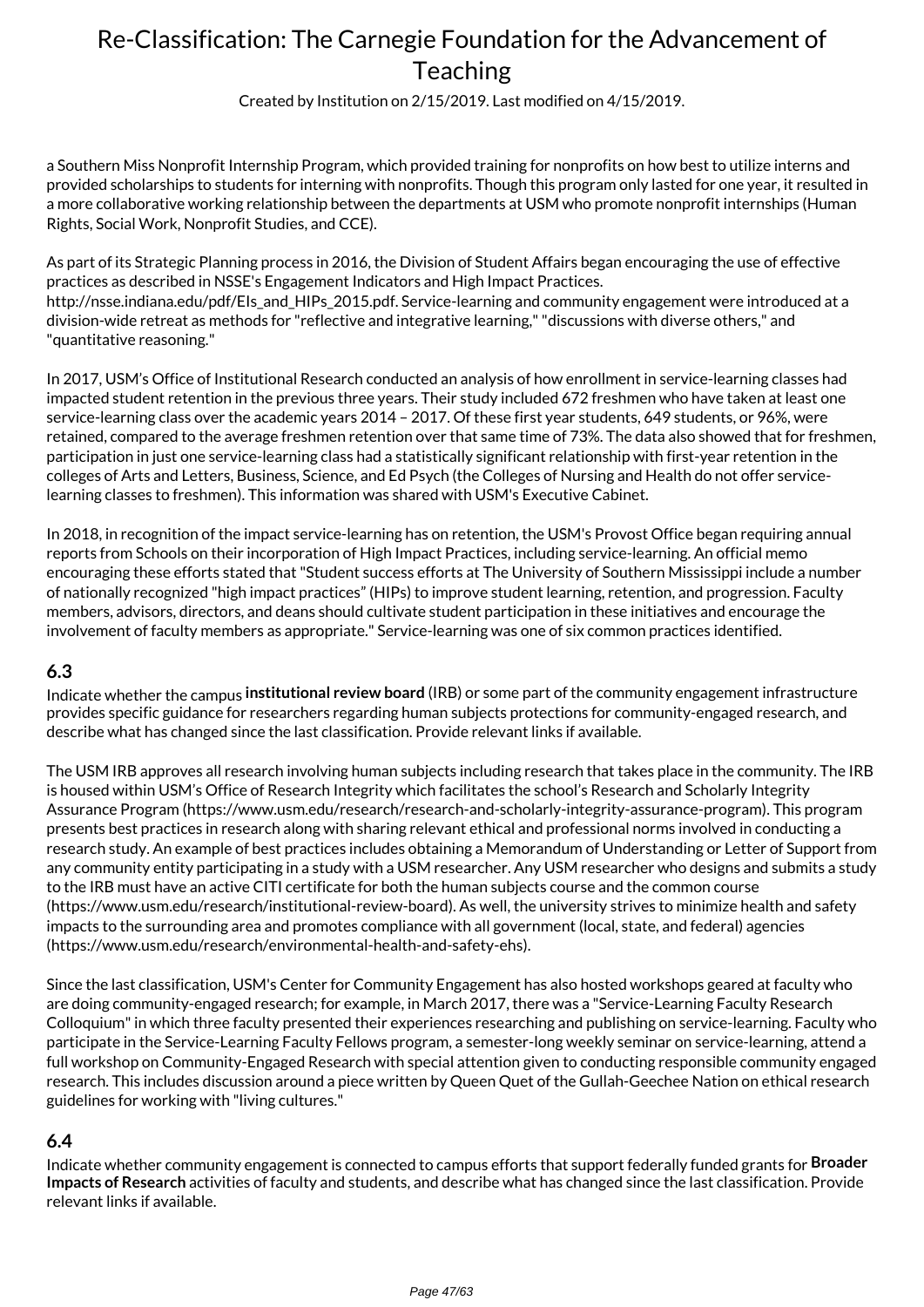Created by Institution on 2/15/2019. Last modified on 4/15/2019.

As reported in the last application, the Deep South Network for Cancer Control (DSNCC) was established in 1999 to assist in eliminating the disparity in cancer death rates between blacks and whites in the Deep South. The focus was three-fold: 1) provide cancer awareness activities; 2) support minority enrollment in clinical trials; and 3) promote the development of minority junior medical researchers. When the funding from the National Cancer Institute ended, USM was determined to still meet the needs of the African-American community in the Mississippi Delta. The Mississippi Network for Cancer Control (MNCCP) was formed to build on the already established community and institutional capacity. In addition, through a partnership with the Fannie Lou Hamer Cancer Foundation, MNCCP has been working on advancing a patient-centered approach to research and recently created materials that explain the potential of research to improve the lives of people in the Delta.

Several other research projects with broad impacts have been funded federally since the last classification.

Dr. Anna Wan, assistant professor in mathematics at USM, receives funding the Department of Defense for the Eagle Maker Hub. Dr. Wan and Dr. Julie Cwikla actively engage the community in Hackathons, coding and maker activities. http://news.usm.edu/article/eagle-maker-hub-represents-usm-s-first-publicly-available-makerspace

Dr. Julie Cwikla, Interim Director for USM's Center for Science and Mathematics Education, manages a Kellogg Foundation grant to help elementary school students in Mobile County learn math and science in new and exciting ways. https://www.juliecwikla.com/projects

Dr. Shannon Campbell, Director of USM's Trent Lott National Center for Economic Development and Entrepreneurship, manages an Office of Economic Adjustment grant from the Dept. of Defense related to economic health. http://news.usm.e du/article/southern-miss-receives-3-million-federal-grant-develop-pilot-programs-technology-transfer-ec.

Dr. Mohammed Elasri, professor in biological sciences at USM, has a large National Institutes of Health grant to enhance biomedical research in the state of Mississippi. http://news.usm.edu/article/mississippi-inbre-s-19-million-renewal-aimsenhance-biomedical-research

Dr. Jason Azoulay, assistant professor of polymer science and engineering at USM, manages a project funded by the National Science Foundation for developing technology to detect and analyze pollutants in the Gulf Coast ecosystem. http://news.usm.edu/article/southern-miss-receives-4-million-nsf-award-gulf-water-research.

Dr. Josh Hill, assistant professor of criminal justice and forensic science at USM, recently received funding (\$1.5M) from the Department of Defense in support of sports and entertainment spectator safety and security. http://news.usm.edu/article/ usm-announces-473-million-contract-us-department-defense-program-test-security-technology

Funding from the Centers of Medicare and Medicaid Services and National League of Cities established The Kids Health Access Collaborative (KHAC) in USM's School of Social Work, which ran from 2016-2018. It provided free in-person assistance for Medicaid and CHIP enrollment to the Pinebelt. KHAC connected kids to coverage 365 days a year. Along with assisting with Medicaid and CHIP, all KHAC staff were federally trained healthcare Navigators. Having a trained navigator allowed consumers to understand their options with healthcare packages and provided peace of mind that the consumer was getting the best healthcare package for their household. https://www.usm.edu/center-discovery-integrationand-transformation/kids-health-access-collaborative

### **6.5. Does the institution encourage and measure student voter registration and voting?** Yes

#### **6.5.1**

Indicate whether the institution encourages and measure student voter registration and voting , and describe the methods for encouraging and measuring **student voter registration and voting** and what has changed since the last classification. Provide relevant links if available.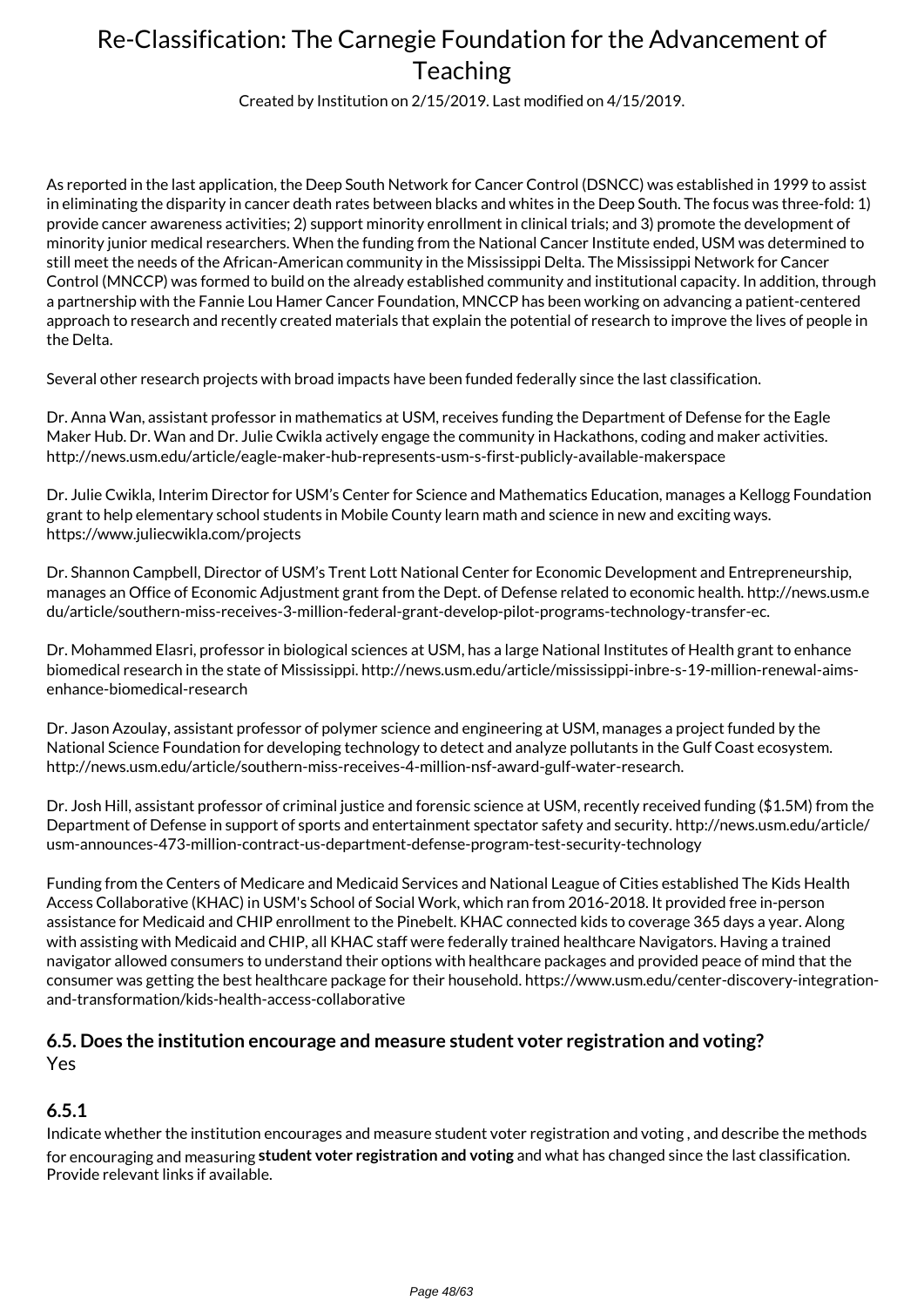Created by Institution on 2/15/2019. Last modified on 4/15/2019.

We do encourage student voter registration and voting, but do not measure it. In 2010, the Election Assistance Commission commissioned USM to facilitate a workshop designed to teach faculty members throughout the state how to design servicelearning courses specifically focused on voter registration. This was not only the first statewide training on how to incorporate voter registration into service-learning classes, it was also the first first statewide training service-learning of any kind. This training was funded by the Help America Vote Act, and took place on the Jackson State University campus although USM was asked to facilitate the training based on its reputation as the flagship institution for service-learning in the Gulf-South. USM's Faculty Liaison for Service-Learning designed and led the workshop, focused on Best Practices for Academic and Community Service-Learning practitioners seeking to incorporate voter registration into their curriculum. The workshop served a consortium of faculty from Tougaloo, Jackson State, Rust College, Ole Miss, MGCCC-Jefferson Davis, and Southern Miss.

#### Several offices around campus regularly promote voter registration, including Social Work

(http://news.usm.edu/article/usm-social-work-students-register-420-voters-across-27-counties), the Department of Residence Life, and USM's Center for Community Engagement (CCE). CCE also allows students to drop off their voter registration forms at the CCE office and CCE will mail or deliver it to the county clerk's office.

Many other University departments have held voter registration drives over the years, but not necessarily consistently. USM has hosted several political debates for official elected positions, and a push for students to register as voters is always part of those events. A lot of the momentum behind voter registration comes from the student body - the Mu Xi Chapter of Alpha Phi Alpha Fraternity on the USM campus is very active at registering students, as is the student organization "Elevate" which, in 2018, started organizing "Walk to the Polls" events for students to walk together to the university's polling place. http://www.studentprintz.com/students-walk-polls/.

#### **6.6**

Indicate whether the institution is committed to providing opportunities for students to **discuss controversial social**, political, or ethical issues across the curriculum and in co-curricular programming as a component of or complement to community engagement, and describe what has changed since the last classification. Provide relevant links if available.

USM offers several opportunities for students to discuss controversial issues. Both of the programs described below are new since the last classification.

The Leadership Certificate emphasizes the importance of working with others and the benefit of diverse opinions, so students involved in that program do many in-class exercises to facilitate controversy with civility. Students discuss controversial leaders that exhibit the five leadership practices (as written by Kouzes and Posner) and analyze how leadership can be used as a tool for positive and/or negative outcomes. In Spring 2019, the Leadership Certificate program hosted a workshop open to the entire student body called "Working with Others: Why Ethnicity, Race, and Culture Still Matter." While on the surface this sounds like a diversity/inclusion workshop, it was more of an opportunity for students to learn how to civilly work with people who are different from them.

There are also many opportunities for students to discuss controversial social, political, or ethical issues in co-curricular programming through direct community engagement in the form of Alternative Service Break trips (ASB). ASB is an immersion program designed for the purpose of participating in direct community service and learning about particular social issues. ASB challenges and promotes personal growth as students travel in diverse student groups to a new city to participate in service. The goal is that during this experience, students will be engaged in a journey toward active citizenship. During the training process, students confront inhibitors (i.e., preconceived notions or biases) and learn about U.S. and first-world privilege, whiteness, racial disparities, and issues of immigration, and how each topic affects their community as well as the community in which they will serve. Students are encouraged to think critically about the root causes of some of society's largest issues, in order to come up with strategies to hold one another accountable for our individual footprints in our own communities, as well as the communities we visit while abroad.

### **6.7**

Indicate whether your campus has curricular and/or co-curricular programming in **social innovation or social entrepreneurship** that reflects the principles and practices of community engagement outlined by the definition of community engagement provided above, and describe what has changed since the last classification. Provide relevant links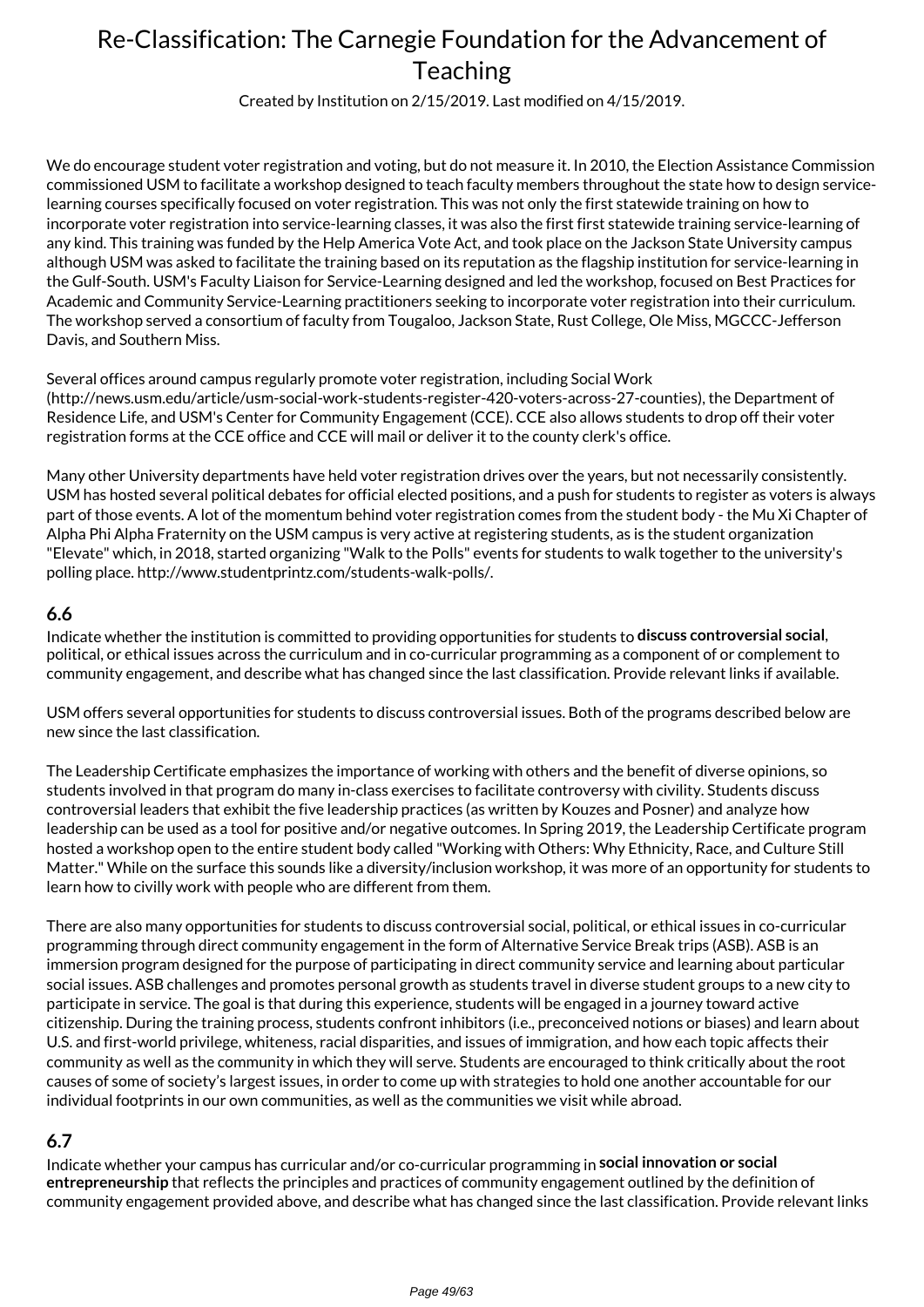Created by Institution on 2/15/2019. Last modified on 4/15/2019.

#### if available.

Numerous faculty in Entrepreneurship, Marketing, Merchandising, Healthcare Marketing, Hospitality and Tourism Management, Sport Management, Economic Development, and International Business have incorporated Social Innovation/Entrepreneurship into their class curricula. These assignments allow students to put class content into practice and gain real-world experience while simultaneously benefiting communities and organizations. Depending on class subjects, students may be asked to conduct research, develop business plans, develop marketing plans, propose social media marketing plans, analyze social media marketing strategies, develop innovative marketing solutions with implementation plans, complete advertising plans, host an entrepreneurship event to educate community members, analyze website utility and design, manage sport events, and/or develop new product designs. Examples of 2017-2018 project partners include: Boys and Girls Country of Huston, DREAM of Hattiesburg, Petal Excel by 5, Hattiesburg Arts Council, Purposeful Refuge, Marine Corps Scholarship Foundation, and the New Orleans Sports Foundation.

### E. Outreach and Partnerships

Outreach and Partnerships has been used to describe two different but related approaches to community engagement. Outreach has traditionally focused on the application and provision of institutional resources for community use. Partnerships focus on collaborative interactions with community and related scholarship for the mutually beneficial exchange, exploration, and application of knowledge, information, and resources (research, capacity building, economic development, etc.). The distinction between these two is grounded in the concepts of reciprocity and mutual benefit, which are explicitly explored and addressed in partnership activities. Community engaged institutions have been intentional about reframing their outreach programs and functions into a community engagement framework that is more consistent with a partnership approach.

### 1. Outreach

### **1.1**

What changes to outreach programs and functions (extension programs, training programs, non-credit courses, evaluation support, etc.) that reflect a community engagement partnership approach have taken place since your last classification? Describe three examples of representative outreach programs:

Since the last classification, there is now a non-profit certificate for graduate students to pursue. This offering prepares students to work in community agencies that provide community services as well as volunteer opportunities for others in the community. Continuing education is also provided to community members, agency personnel, and others by members of USM's faculty and staff. These offerings provide a much-needed service to those requiring CEUs for continued licensure and to meet certification needs.

Three other examples of representative outreach programs include the Osher Lifelong Learning Institute, Lake Thoreau Environmental Center, and the Eagle Maker Hub. USM's Osher Lifelong Learning Institute (OLLI) offers three different kinds of learning opportunities for students, staff and the community. Classes, seminars, and field trips provide an opportunity for everyone in the community to participate in activities that meet the needs and schedules of active adults. Lake Thoreau Environmental Center was developed by the Department of Biological Sciences as an environmental education and research facility centered around the lake. The Center is used by faculty for research, teaching and outreach into the community, and currently offers many educational and recreational activities for all ages in the community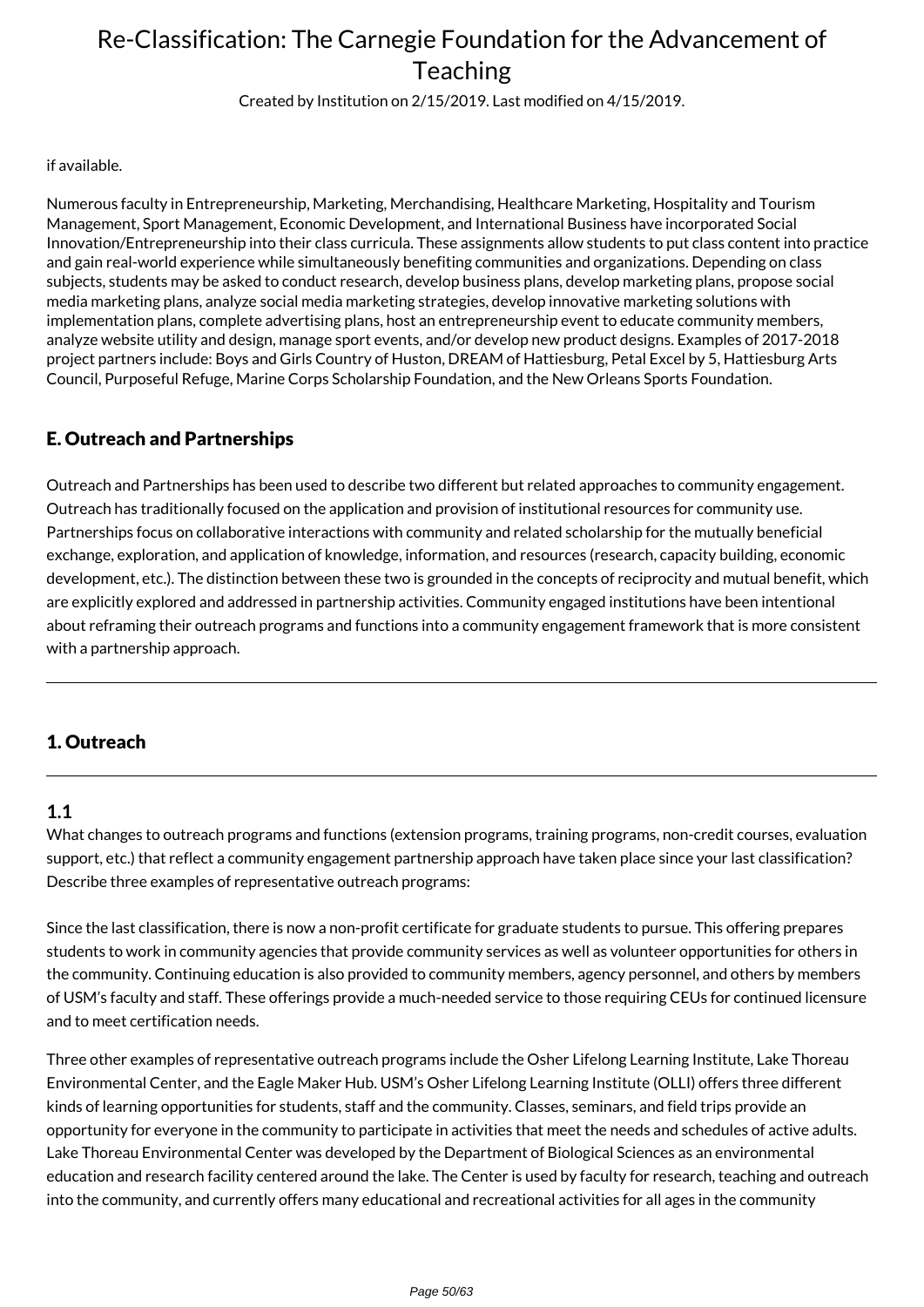Created by Institution on 2/15/2019. Last modified on 4/15/2019.

including summer camps for children, and various educational, outdoor, and holiday activities for children and adults. The Eagle Maker Hub is a publicly available makerspace. Its mission is to provide accessibility to digital fabrication, rapid prototyping, and coding. Eagle Maker Hub is available to USM students and staff as well as the surrounding community. Lab hours are offered in the evening one day every week. These community inclusion projects are great examples of community engagement by the University.

### **1.2**

What changes have taken place regarding institutional resources (co-curricular student service, work/study student placements, library services, athletic offerings, etc.) that are provided as outreach to the community? Provide examples of how these institutional resources are consistent with a community engagement partnership approach.

Changes that have taken place in outreach to the community include offerings from athletics, library services, recreational sports, music, theater, and English.

The athletic department provides free tickets to athletic events for non-profit agencies that benefit both the agency personnel and the clients they serve.

Faculty in Library and Information Sciences established the Council on Community Literacy and Reading that provides books to children in the community and promotes reading throughout the city.

The library also houses the DeGrummond collection, which is the largest children's literature archive in the United States, and is open for public viewing. The DeGrummond staff offer tours of the archive, host field trips, offer workshops, and deliver public talks; they also host an annual national conference that invites and attracts many community members due to the high profile children's book authors it features as the keynote lecturer each year. In 2018, the conference keynote was popular children's book author Dave Pilkey, and the DeGrummond staff invited local elementary schools throughout the Pine Belt to bring field trips of students to hear him speak; they also extended the invitation to individual parents hoping to bring children to the event. The community response was so significant that they had to relocate the lecture to the campus Coliseum that normally houses graduation arena basketball games.

The Music and Theater department provides a large number of orchestra and theater productions for the community every year. During the summer, they also offer the "Midsummer Musical Theater Experience" as a camp for children ages 8 - 15 interested in developing acting, singing, and dancing skills. USM's Theater and English programs collaborate to offer the "Pre-Performance Talk Series," designed specifically for community audiences, which attracts a large and consistent community following. In 2013 and 2014, the English department also offered "Camp Quidd-Lit," a summer camp for kids 8 - 12 focused on children's and young adult books and creative writing.

The CCE also expanded its community-work study program (described above) so there are now nearly triple the amount of students in the community-work study program than before. Examples of how these institutional resources are consistent with a community engaged partnership approach include the capacity building that has occurred through CCE's ongoing assessment of community needs and partnership formation with agencies. One such partnership is the partnership with library systems throughout Mississippi to discover how libraries can serve underserved populations with training and resources to better meet their needs, developed by the 2018 service-learning award recipient from the School of Library and Information Sciences. Another example is USM's Institute for Disability Studies that provides technical assistance, training, resources, and supports for people in Mississippi and their families. Their reach goes into the community and throughout the state assessing and addressing the needs of the disability community. USM is very community-oriented and the community knows the university is for them as much as it is for those on campus.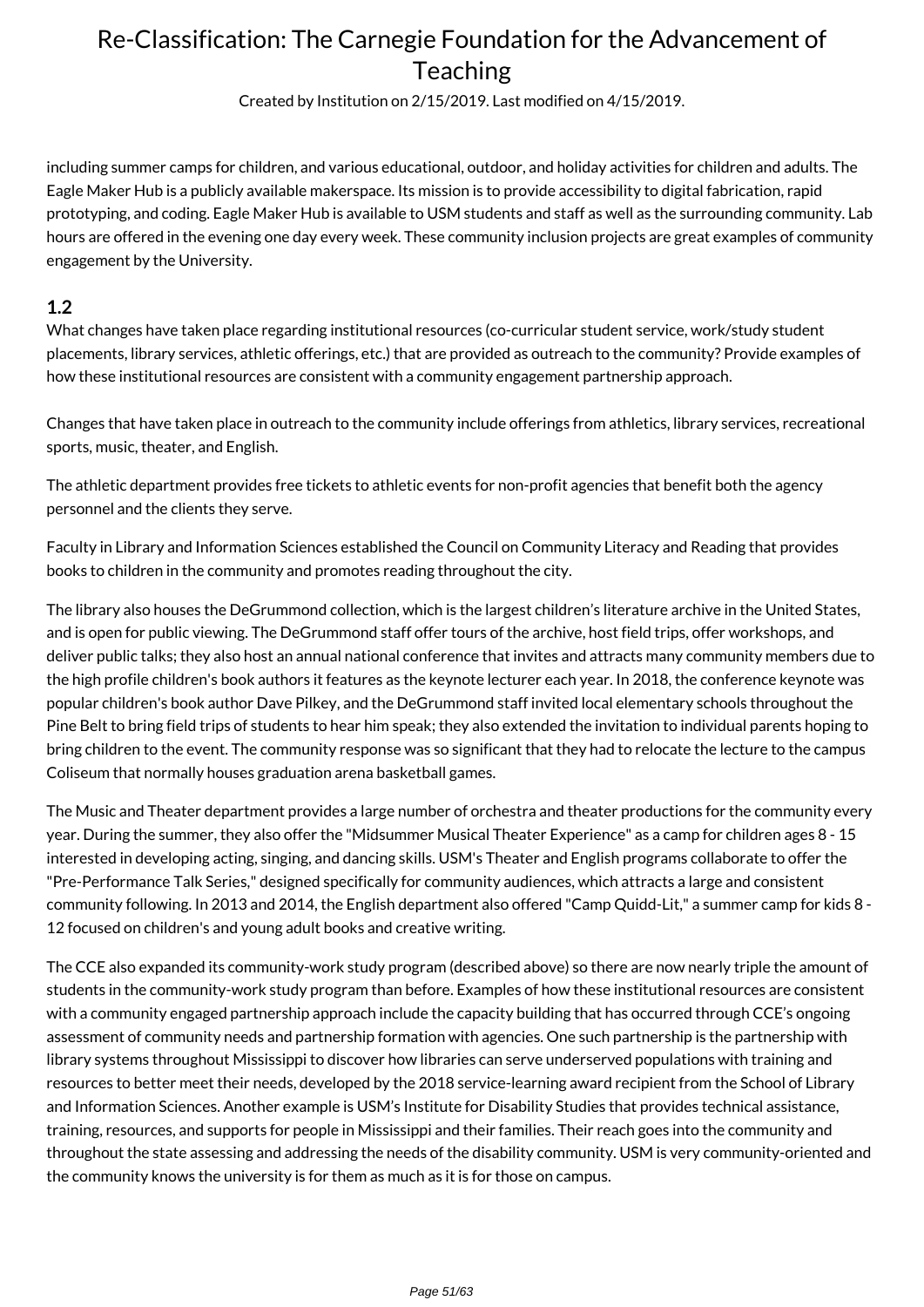Created by Institution on 2/15/2019. Last modified on 4/15/2019.

### 2. Partnerships

**This section replaces the previous "partnership grid" with a series of repeating questions for each of the partnerships you identify.**

Describe representative examples of partnerships (both institutional and departmental) that were in place during the most recent academic year (maximum = 15 partnerships). As part of this section, we are asking for an email contact for each partnership provided. The text for the email that will be sent to your community partner can be found below.

### As part of this section, we are asking for an email contact for each partnership provided. The following email will be sent to your community partner:

Dear community organization partnering with a college or university,

{Name of Campus} is in the process of applying for the 2020 Elective Community Engagement Classification from the Carnegie Foundation. The classification is offered to campuses that can demonstrate evidence of collaboration between institutions of higher education and their larger communities (local, regional/state, national, global) for the mutually beneficial creation and exchange of knowledge and resources in a context of partnership and reciprocity. Partnerships that meet the standards of community engagement are grounded in the qualities of reciprocity, mutual respect, shared authority, and co-creation of goals and outcomes.

We were provided your email address by the campus applying for the Community Engagement Classification. The Community Engagement classification is offered by the Carnegie Foundation and is available to all colleges and universities in the United States. For more information about the classification, please go to https://www.brown.edu/swearer/carnegie.

We would like to ask you to assist with this classification process by providing confidential responses to a very brief online survey (LINK provided). While your participation in the survey is entirely voluntary, your input and perspective on the activity are valuable in evaluating campus community engagement. Beyond the evaluation of campus community engagement, the responses provided by community partners contributes to a national understanding of how communities and campuses are collaborating for the purpose of deepening the quality and impact of such partnerships.

In order to be able to assess and improve partnership activities, it is important to provide candid responses to the questions. The responses you provide are confidential and will not be shared by Swearer Center as the Administrative home of the Carnegie Community Engagement Classification with the campus.

Many thanks for your response.

Sincerely,

#### **Survey Questions**

The survey will include the first page of this framework with the definition of community engagement.

As a community partner, to what extent do you agree or disagree with the following statements with regards to your collaboration with this institution? (1= Strongly disagree, 4=Strongly agree)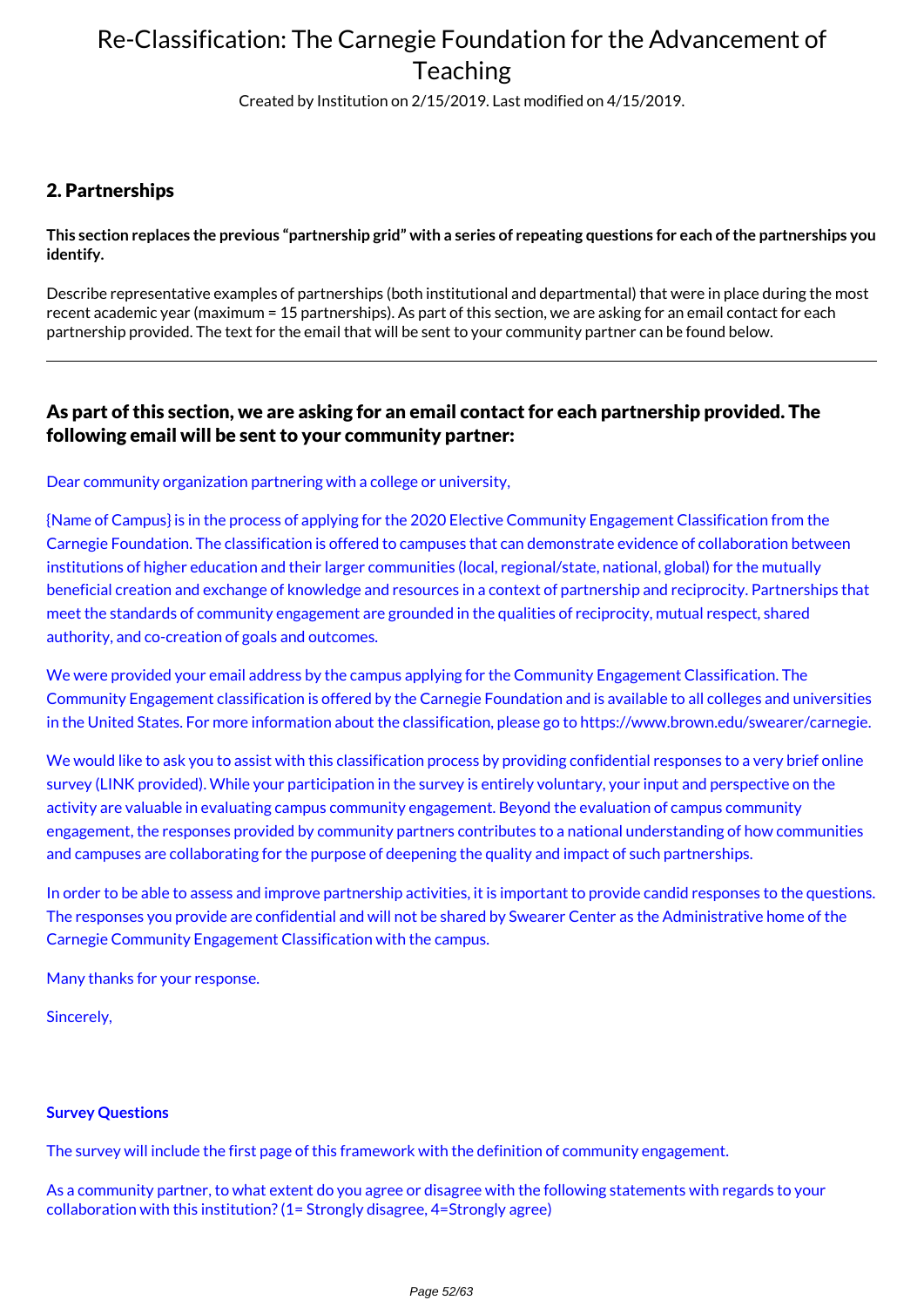Created by Institution on 2/15/2019. Last modified on 4/15/2019.

- 1.Community partners are recognized by the campus.
- 2.Community partners are asked about their perceptions of the institution's engagement with and impact on community.
- 3.My community voice is heard and I have a seat on the table in important conversations that impact my community.
- 4.The faculty and/or staff that our community partnership works with take specific actions to ensure mutuality and reciprocity in partnerships.
- 5.The campus collects and shares feedback and assessment findings regarding partnerships, reciprocity, and mutual benefit, both from community partners to the institution and from the institution to the community.
- 6.The partnership with this institution had a positive impact on my community
- 7.Describe the actions and strategies used by the campus to ensure mutuality and reciprocity in partnerships.
- 8.Please provide any additional information that you think will be important for understanding how the campus partnering with you has enacted reciprocity, mutual respect, shared authority, and co-creation of goals and outcomes.

Please indicate whether you consent to having your responses used for research purposes by the Swearer Center as the Administrative home of the Carnegie Community Engagement Classification. For research purposes, all responses will be aggregated and no individual partner or campus information will be identified. If you have any questions, please contact us via email: carnegie@brown.edu

**The button below "Add Partner" will prompt 14 questions related to the partnership. Please note that adding any partner's email will trigger the survey to send instantly. If you do not wish to send the survey to the partners at this time, you can choose to add their email information before you submit the full application.**

| Project/Collaboration<br>Title   | CCE REACH Program, volunteer activities, and many service-learning projects                                                                                                                                                                                                                                            |
|----------------------------------|------------------------------------------------------------------------------------------------------------------------------------------------------------------------------------------------------------------------------------------------------------------------------------------------------------------------|
| Organization Name                | Hattiesburg Habitat for Humanity                                                                                                                                                                                                                                                                                       |
| <b>Point of Contact</b>          | Akwete Muhummad                                                                                                                                                                                                                                                                                                        |
| Email                            | Amuhammad@hattiesburghabitat.org                                                                                                                                                                                                                                                                                       |
| Phone                            | 601.582.4663                                                                                                                                                                                                                                                                                                           |
| <b>Institutional Partner</b>     | USM Center for Community Engagement                                                                                                                                                                                                                                                                                    |
| Purpose of this<br>collaboration | CCE places community work-study students at Habitat each semester. At Habitat the receive the<br>title of "intern" and are given significant projects which aid Habitat but give the students great<br>experience. Habitat is also always willing to partner with SL faculty or host students for service<br>projects. |
| Length of Partnership            | REACH - 3 years; as a service and service-learning partner, 28 years                                                                                                                                                                                                                                                   |
| Number of faculty<br>involved    | 5                                                                                                                                                                                                                                                                                                                      |
| Number of staff<br>involved      | 3                                                                                                                                                                                                                                                                                                                      |
| Number of students<br>involved   | 4 in REACH program, 200+ with service and service-learning projects                                                                                                                                                                                                                                                    |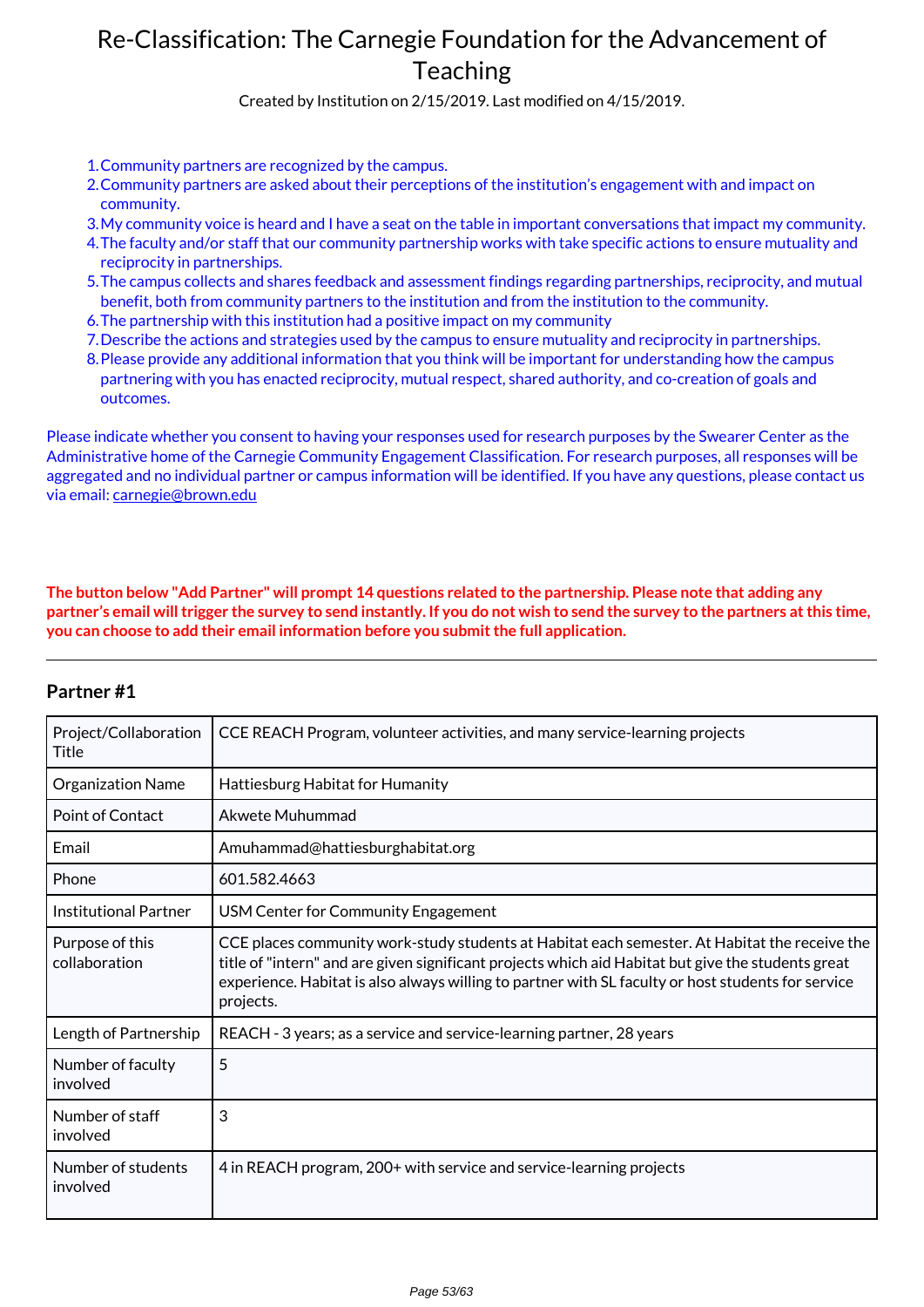Created by Institution on 2/15/2019. Last modified on 4/15/2019.

| Grant funding, if<br>relevant | N/A                                                                                                                                                                                                                                                                                                                                                                                                                                                                                                                                                                                                                            |
|-------------------------------|--------------------------------------------------------------------------------------------------------------------------------------------------------------------------------------------------------------------------------------------------------------------------------------------------------------------------------------------------------------------------------------------------------------------------------------------------------------------------------------------------------------------------------------------------------------------------------------------------------------------------------|
| Impact on the<br>institution  | Habitat is one of the few community partners that actually NEEDS groups of students to do<br>general service, which is perfect for group activities (student organizations, The Big Event, and<br>we even did a faculty day of service in 2017). In terms of REACH, one REACH student reports<br>that Habitat provides "a place for learning, they understand that we are all still students and<br>work with us, and they are good about helping you understand the thoughts and feelings of<br>others." Another REACH student says she learned to be a better communicator by working at<br>Habitat.                         |
| Impact on the<br>community    | On the most recent community partner survey, a Habitat representative explained: "Our<br>organization has gone through a pretty significant staff turn-over this year. We relied heavily on<br>our student volunteers to help us maintain basic services while these changes were happening.<br>One student volunteer (name withheld) really stood out. She went above and beyond. She<br>volunteered in addition to her REACH hours. She fielded a softball team for our tournament,<br>rallied some friends for Women Build!, and was outstanding at scheduling potential family<br>partners into our Orientation meetings." |

### **Partner #2**

| Project/Collaboration<br>Title   | Lamar County Mobile Makerspace                                                                                                                                                                                                                     |
|----------------------------------|----------------------------------------------------------------------------------------------------------------------------------------------------------------------------------------------------------------------------------------------------|
| <b>Organization Name</b>         | Lamar County Center for Technical Education                                                                                                                                                                                                        |
| Point of Contact                 | Teresa Sappington                                                                                                                                                                                                                                  |
| Email                            | Teresa.sappington@lamark12.org                                                                                                                                                                                                                     |
| Phone                            | 601-794-8298                                                                                                                                                                                                                                       |
| <b>Institutional Partner</b>     | Eagle Maker Hub                                                                                                                                                                                                                                    |
| Purpose of this<br>collaboration | Training of teachers to use Maker principles in the classroom to support standards based<br>instruction.                                                                                                                                           |
| Length of Partnership            | Fall 2017-Present                                                                                                                                                                                                                                  |
| Number of faculty<br>involved    | 1                                                                                                                                                                                                                                                  |
| Number of staff<br>involved      |                                                                                                                                                                                                                                                    |
| Number of students<br>involved   | 5 USM, 400 from Lamar County Schools                                                                                                                                                                                                               |
| Grant funding, if<br>relevant    | \$30,000 from Mississippi Department of Education                                                                                                                                                                                                  |
| Impact on the<br>institution     | The Eagle Maker Hub brings many K-12 students onto campus on field trips and summer camps,<br>exposing them to USM and the activities it has to offer.                                                                                             |
| Impact on the<br>community       | Maker activities have been imbedded into multiple classrooms with students learning math,<br>science, and gifted principles through use of 3D printing technologies to make manipulative<br>objects to support standards learned in the classroom. |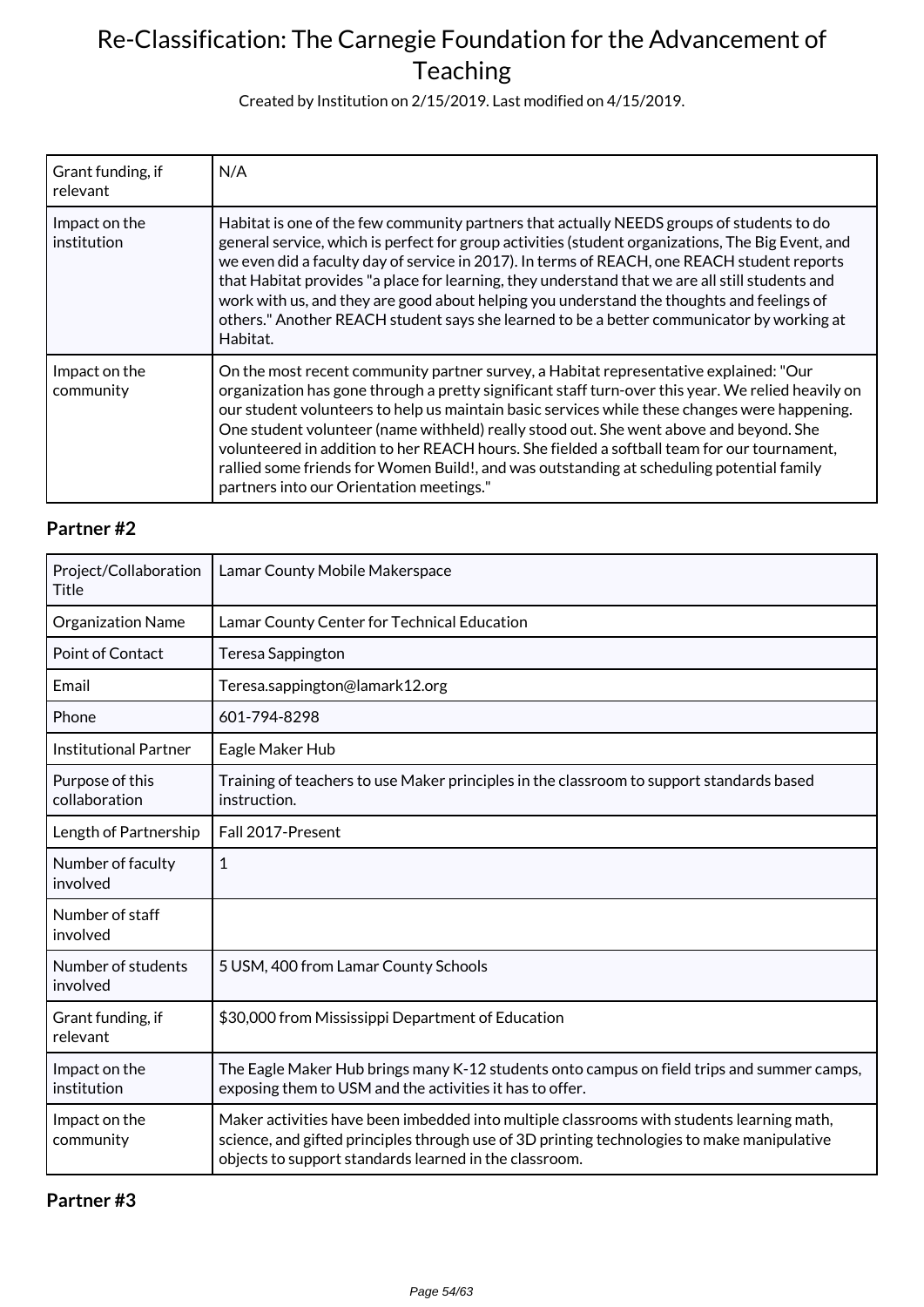Created by Institution on 2/15/2019. Last modified on 4/15/2019.

| Project/Collaboration<br>Title   | <b>Campus Link AmeriCorps</b>                                                                                                                                                    |
|----------------------------------|----------------------------------------------------------------------------------------------------------------------------------------------------------------------------------|
| Organization Name                | Salvation Army Boys and Girls Club                                                                                                                                               |
| <b>Point of Contact</b>          | <b>Scott Pfaff</b>                                                                                                                                                               |
| Email                            | scott.pfaff@uss.salvationarmy.org                                                                                                                                                |
| Phone                            |                                                                                                                                                                                  |
| <b>Institutional Partner</b>     | <b>Campus Link AmeriCorps</b>                                                                                                                                                    |
| Purpose of this<br>collaboration | CL AmeriCorps places trained tutors at the Boys and Girls Club to tutor and mentor 4th-8th<br>graders.                                                                           |
| Length of Partnership            | 7 years as a Campus Link AmeriCorps partner                                                                                                                                      |
| Number of faculty<br>involved    | $\mathbf{1}$                                                                                                                                                                     |
| Number of staff<br>involved      | 4                                                                                                                                                                                |
| Number of students<br>involved   | 60+ children every year; over the years probably 30 AmeriCorps members                                                                                                           |
| Grant funding, if<br>relevant    | current funding: \$379,076 per year from Corporation for National and Community Service                                                                                          |
| Impact on the<br>institution     | Many of the AmeriCorps members who receive education awards use the funds for tuition at<br>USM.                                                                                 |
| Impact on the<br>community       | Scott (the director) has stated that the AmeriCorps members provide much needed consistency<br>and that the children don't see them as any different from the teachers on staff. |

| Project/Collaboration<br>Title   | Project Serve Canada (and many service opportunities as well)                                                                                                                                                                                                                                                                                                          |
|----------------------------------|------------------------------------------------------------------------------------------------------------------------------------------------------------------------------------------------------------------------------------------------------------------------------------------------------------------------------------------------------------------------|
| <b>Organization Name</b>         | R3SM (Recover, Rebuild, Restore South Mississippi)                                                                                                                                                                                                                                                                                                                     |
| Point of Contact                 | Mavis Creagh                                                                                                                                                                                                                                                                                                                                                           |
| Email                            | mavis.creagh@r3sm.org                                                                                                                                                                                                                                                                                                                                                  |
| Phone                            |                                                                                                                                                                                                                                                                                                                                                                        |
| <b>Institutional Partner</b>     | Center for Community Engagement (CCE)                                                                                                                                                                                                                                                                                                                                  |
| Purpose of this<br>collaboration | R3SM has partnered with the CCE since 2014 to host a group of students from the University of<br>Guelph who travel to Hattiesburg over Spring Break for service and learning. At first, the<br>students just served at one of R3SM's rebuilding sites, but since 2018 the students have started<br>staying at R3SM's Volunteer House for an extremely reasonable rate. |
| Length of Partnership            | 5 years                                                                                                                                                                                                                                                                                                                                                                |
| Number of faculty<br>involved    |                                                                                                                                                                                                                                                                                                                                                                        |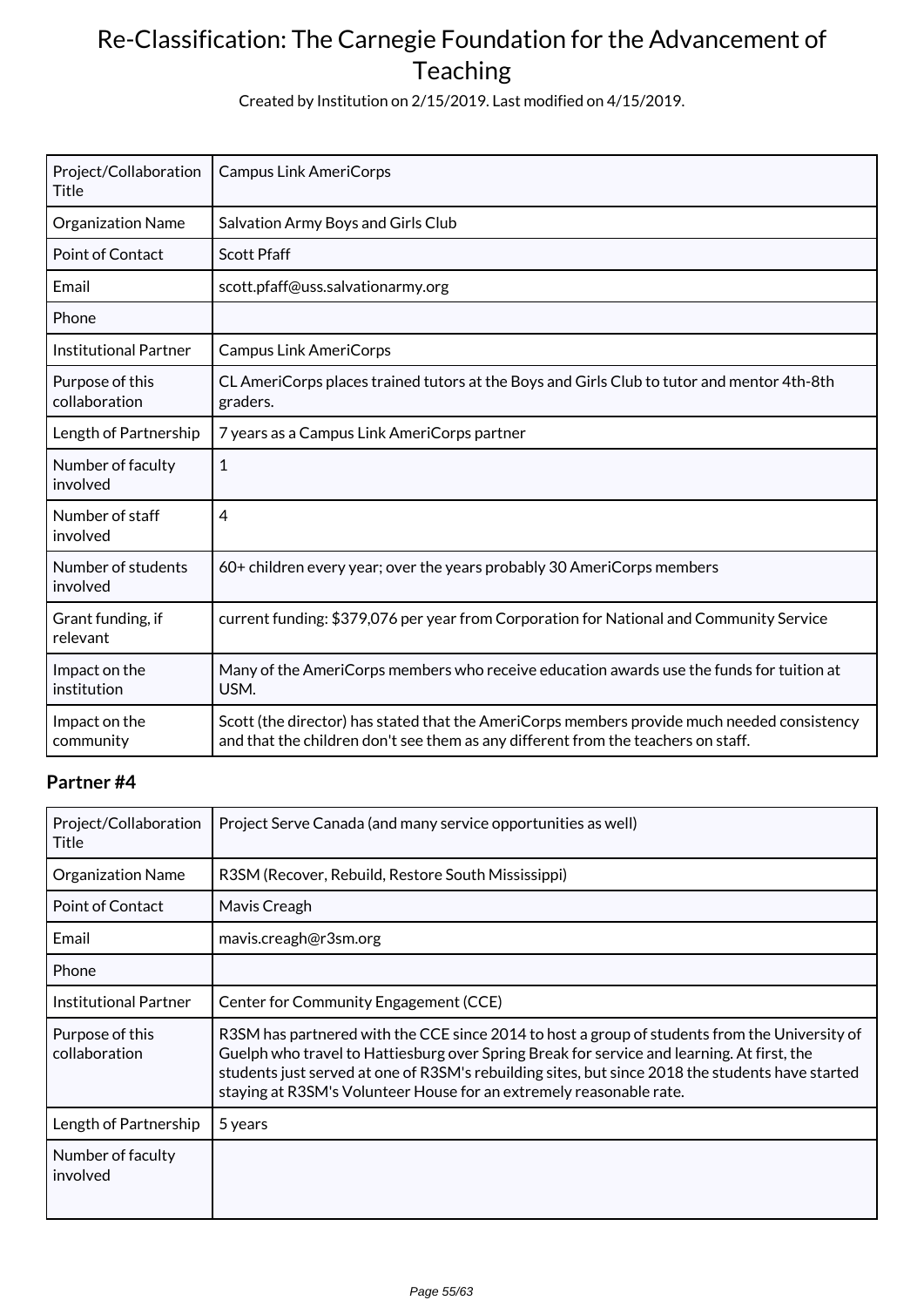Created by Institution on 2/15/2019. Last modified on 4/15/2019.

| Number of staff<br>involved    | 4                                                                                                                                                                                                                                                   |
|--------------------------------|-----------------------------------------------------------------------------------------------------------------------------------------------------------------------------------------------------------------------------------------------------|
| Number of students<br>involved | 4 USM, approximately 40 from the University of Guelph                                                                                                                                                                                               |
| Grant funding, if<br>relevant  | N/A                                                                                                                                                                                                                                                 |
| Impact on the<br>institution   | R3SM partners with USM to host the Guelph students. For many years (ending in 2016), USM<br>and the University of Guelph had a reciprocal relationship - the Guelph students would visit<br>Hattiesburg and then USM students would visit Canada.   |
| Impact on the<br>community     | The Guelph students work on a rebuild site and do work around the Volunteer House. A group of<br>them also works at a local school and another group works at a food pantry. The school group<br>always does a presentation on Canada for the kids. |

#### **Partner #5**

| Project/Collaboration<br><b>Title</b> | <b>Sweet Potato Drop</b>                                                                                                                                                                                                                                                                                                                                                                   |
|---------------------------------------|--------------------------------------------------------------------------------------------------------------------------------------------------------------------------------------------------------------------------------------------------------------------------------------------------------------------------------------------------------------------------------------------|
| <b>Organization Name</b>              | <b>Christian Services</b>                                                                                                                                                                                                                                                                                                                                                                  |
| Point of Contact                      | Jim Prout                                                                                                                                                                                                                                                                                                                                                                                  |
| Email                                 | jim.christian.services@gmail.com                                                                                                                                                                                                                                                                                                                                                           |
| Phone                                 |                                                                                                                                                                                                                                                                                                                                                                                            |
| <b>Institutional Partner</b>          | <b>Center for Community Engagement</b>                                                                                                                                                                                                                                                                                                                                                     |
| Purpose of this<br>collaboration      | Every fall, CCE hosts a large service project on campus called the Sweet Potato Drop, where<br>sweet potatoes that have been left behind at harvest or rejected due to appearance are dumped<br>on campus for students to package into family-sized bags. Christian Services has a soup kitchen<br>and meals-on-wheels, and is the recipient of the majority of the sweet potatoes.        |
| Length of Partnership                 | 3 years (but we have partnered with them for more years on other initiatives)                                                                                                                                                                                                                                                                                                              |
| Number of faculty<br>involved         | $\mathbf{1}$                                                                                                                                                                                                                                                                                                                                                                               |
| Number of staff<br>involved           | 5                                                                                                                                                                                                                                                                                                                                                                                          |
| Number of students<br>involved        | 350                                                                                                                                                                                                                                                                                                                                                                                        |
| Grant funding, if<br>relevant         | N/A                                                                                                                                                                                                                                                                                                                                                                                        |
| Impact on the<br>institution          | The Sweet Potato Drop is an opportunity for students to serve on campus, targeting students<br>without access to transportation or students who wouldn't necessarily reach out to serve on<br>their own. There is no way the drop could occur without Christian Services, who in the past has<br>provided pallets, forklifts, trucks, volunteers, and of course, handles the distribution. |
| Impact on the<br>community            | We usually bag and give out 20,000+ lbs of sweet potatoes which means that more than 650<br>individual people have fresh food for the next month because of the Sweet Potato Drop.                                                                                                                                                                                                         |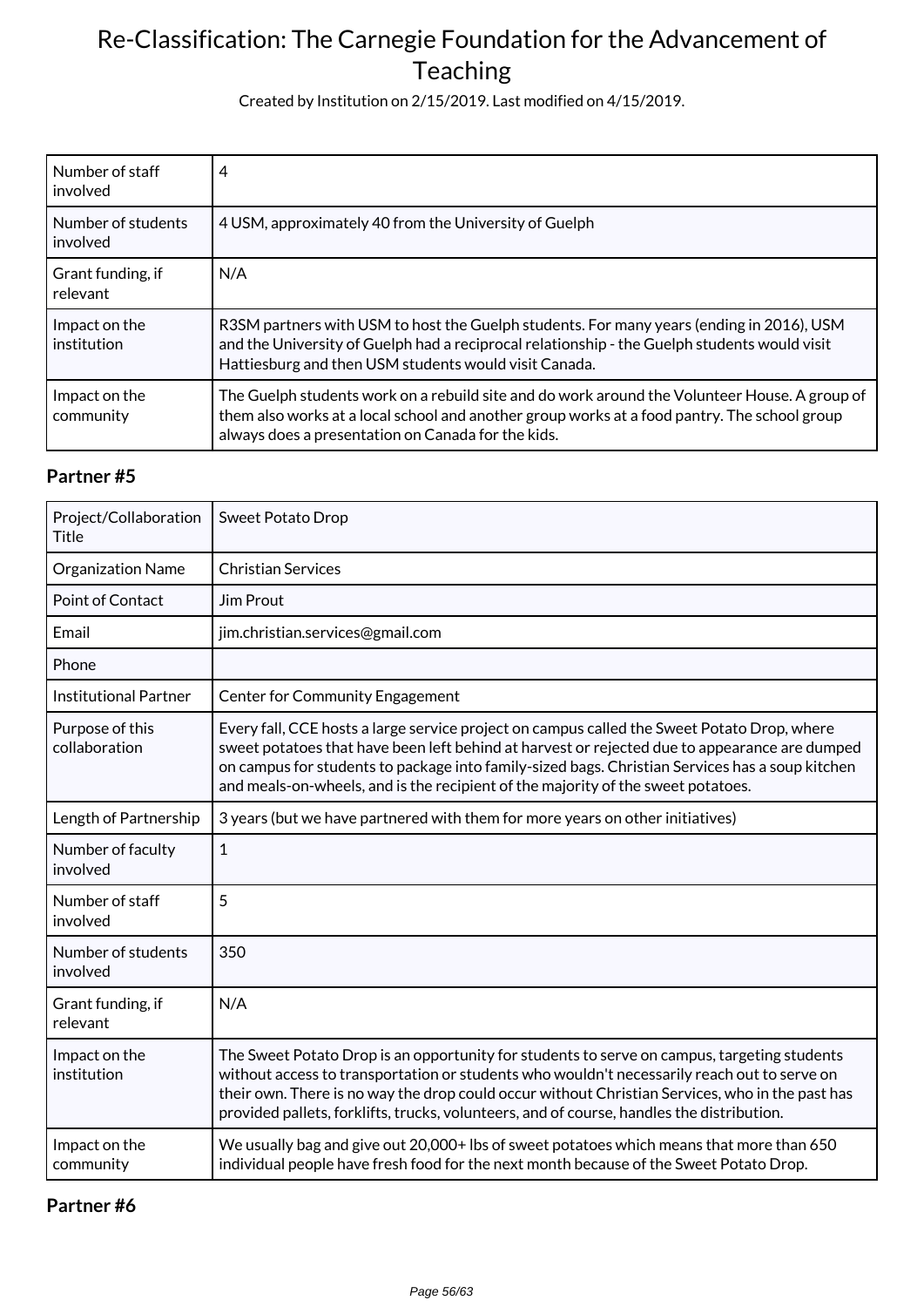Created by Institution on 2/15/2019. Last modified on 4/15/2019.

| Project/Collaboration<br>Title   | <b>Service Placements</b>                                                                                                                                                                                                                                                                                                                                                                                                                                                                                                                                                                                                                                                                                                                                                                                 |
|----------------------------------|-----------------------------------------------------------------------------------------------------------------------------------------------------------------------------------------------------------------------------------------------------------------------------------------------------------------------------------------------------------------------------------------------------------------------------------------------------------------------------------------------------------------------------------------------------------------------------------------------------------------------------------------------------------------------------------------------------------------------------------------------------------------------------------------------------------|
| Organization Name                | Edwards Street Fellowship Center (ESFC)                                                                                                                                                                                                                                                                                                                                                                                                                                                                                                                                                                                                                                                                                                                                                                   |
| <b>Point of Contact</b>          | Ann McCullen                                                                                                                                                                                                                                                                                                                                                                                                                                                                                                                                                                                                                                                                                                                                                                                              |
| Email                            | admccullen@aol.com                                                                                                                                                                                                                                                                                                                                                                                                                                                                                                                                                                                                                                                                                                                                                                                        |
| Phone                            |                                                                                                                                                                                                                                                                                                                                                                                                                                                                                                                                                                                                                                                                                                                                                                                                           |
| <b>Institutional Partner</b>     | Center for Community Engagement/Luckyday Citizenship Scholars Program                                                                                                                                                                                                                                                                                                                                                                                                                                                                                                                                                                                                                                                                                                                                     |
| Purpose of this<br>collaboration | CCE has collaborated with ESFC on numerous initiatives. CCE has facilitated ESFC's partnership<br>with several service-learning faculty, has partnered with ESFC on the Sweet Potato Drop and<br>many canned food drives; and ESFC has hosted University of Guelph students for at least six<br>years. The strongest collaboration, though, is between Luckyday Scholars Program and ESFC.<br>ESFC has a food pantry, free health clinic, diaper bank, community garden, thrift store, and<br>fitness trail. Consistent volunteers are important to maintain these community resources.<br>Through the freshman Luckyday service-learning class and the nearly 300 Luckyday students<br>that do service as part of their scholarship requirements, 25+ Luckyday students volunteer at<br>ESFC every week. |
| Length of Partnership            | At least 8 years                                                                                                                                                                                                                                                                                                                                                                                                                                                                                                                                                                                                                                                                                                                                                                                          |
| Number of faculty<br>involved    | 4                                                                                                                                                                                                                                                                                                                                                                                                                                                                                                                                                                                                                                                                                                                                                                                                         |
| Number of staff<br>involved      | $\overline{4}$                                                                                                                                                                                                                                                                                                                                                                                                                                                                                                                                                                                                                                                                                                                                                                                            |
| Number of students<br>involved   | 50 every year                                                                                                                                                                                                                                                                                                                                                                                                                                                                                                                                                                                                                                                                                                                                                                                             |
| Grant funding, if<br>relevant    |                                                                                                                                                                                                                                                                                                                                                                                                                                                                                                                                                                                                                                                                                                                                                                                                           |
| Impact on the<br>institution     | ESFC is a huge supporter of USM and always willing to partner. ESFC staff serve as mentors and<br>develop relationships with the students who volunteer. Their welcoming and responsive manner<br>is one of the reasons that students who begin volunteering there continue to volunteer there,<br>and it's a significant part of their college experience.                                                                                                                                                                                                                                                                                                                                                                                                                                               |
| Impact on the<br>community       | As mentioned above, ESFC has so many community resources, but much of that requires<br>organizing, sorting, weeding, cleaning, etc. ESFC has a staff of about 5; volunteers increase their<br>capacity greatly.                                                                                                                                                                                                                                                                                                                                                                                                                                                                                                                                                                                           |

| Project/Collaboration<br>Title | REACH                           |
|--------------------------------|---------------------------------|
| <b>Organization Name</b>       | <b>Compassus Hospice</b>        |
| <b>Point of Contact</b>        | <b>Brittany Lewis</b>           |
| Email                          | Brittany.Lewis@compassus.com    |
| Phone                          |                                 |
| <b>Institutional Partner</b>   | Center for Community Engagement |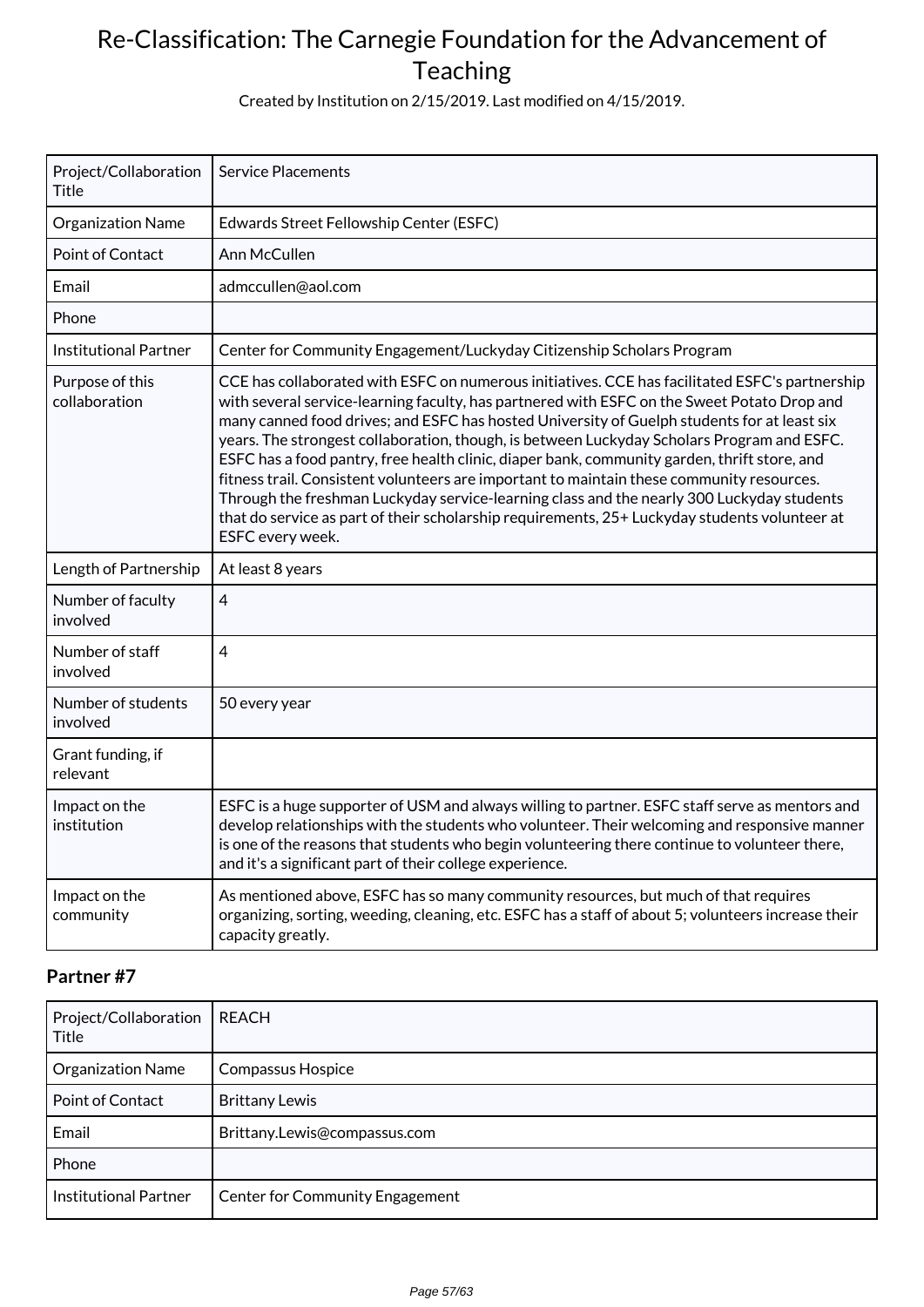Created by Institution on 2/15/2019. Last modified on 4/15/2019.

| Purpose of this<br>collaboration | Community work-study students in the "REACH" program serve as hospice volunteers for their<br>work-study job. Brittany is wonderful at developing them based on their interests and career<br>goals.                                                                                                                                                                                                                                 |
|----------------------------------|--------------------------------------------------------------------------------------------------------------------------------------------------------------------------------------------------------------------------------------------------------------------------------------------------------------------------------------------------------------------------------------------------------------------------------------|
| Length of Partnership            | 2 years                                                                                                                                                                                                                                                                                                                                                                                                                              |
| Number of faculty<br>involved    |                                                                                                                                                                                                                                                                                                                                                                                                                                      |
| Number of staff<br>involved      | $\overline{2}$                                                                                                                                                                                                                                                                                                                                                                                                                       |
| Number of students<br>involved   | 5                                                                                                                                                                                                                                                                                                                                                                                                                                    |
| Grant funding, if<br>relevant    |                                                                                                                                                                                                                                                                                                                                                                                                                                      |
| Impact on the<br>institution     | Compassus Hospice was the first hospice organization that CCE partnered with for the CWS<br>program, and it was especially important because so many USM students are interested in health<br>professions. We've had students majoring in kinesiotherapy, nursing, and public health partner<br>with Compassus, and Brittany ensures they participate in experiences that will inform their<br>understanding of their chosen career. |
| Impact on the<br>community       | Brittany has said that the students enrolled in the REACH program are recruiting additional<br>(general) volunteers for the hospice program. It is often difficult for hospice organizations to<br>reach USM students because their offices/trainings are not located in Hattiesburg, so this<br>partnership has been very beneficial for Compassus' connection with USM.                                                            |

| Project/Collaboration<br>Title   | Community Impact                                                                                                                                                                                                                                                          |
|----------------------------------|---------------------------------------------------------------------------------------------------------------------------------------------------------------------------------------------------------------------------------------------------------------------------|
| <b>Organization Name</b>         | United Way of Southeast Mississippi (UWSEMS)                                                                                                                                                                                                                              |
| Point of Contact                 | <b>Tracie Fowler</b>                                                                                                                                                                                                                                                      |
| Email                            | tracie@unitedwaysems.org                                                                                                                                                                                                                                                  |
| Phone                            |                                                                                                                                                                                                                                                                           |
| <b>Institutional Partner</b>     | <b>Center for Community Engagement</b>                                                                                                                                                                                                                                    |
| Purpose of this<br>collaboration | USM does lead a university-wide campaign for United Way, but the institution also partners with<br>UWSEMS on community impact initiatives. These are strategic initiatives that impact four focus<br>areas - education, health, financial stability and support services. |
| Length of Partnership            | 4 years                                                                                                                                                                                                                                                                   |
| Number of faculty<br>involved    | 5                                                                                                                                                                                                                                                                         |
| Number of staff<br>involved      | 3                                                                                                                                                                                                                                                                         |
| Number of students<br>involved   | 60                                                                                                                                                                                                                                                                        |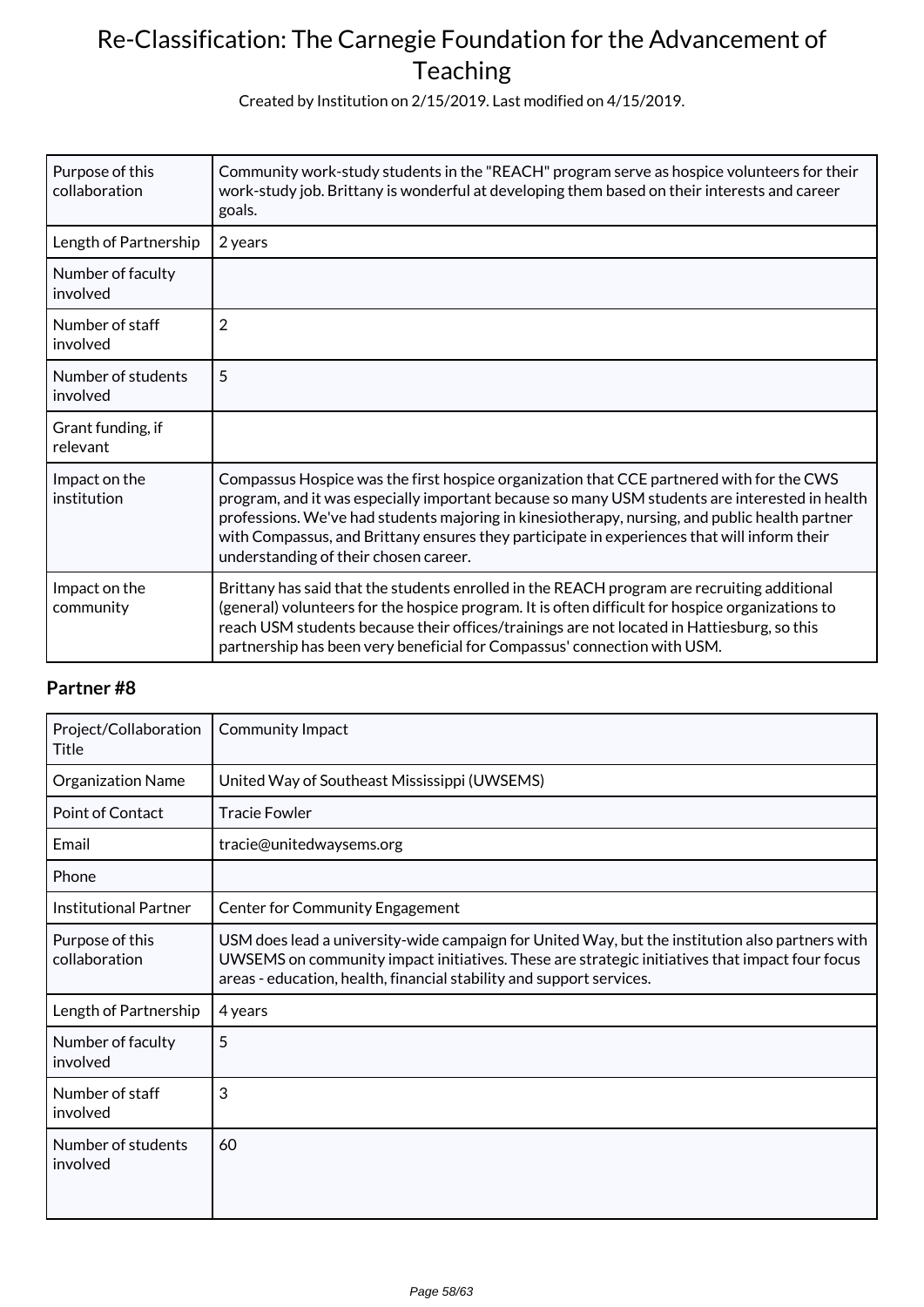Created by Institution on 2/15/2019. Last modified on 4/15/2019.

| Grant funding, if<br>relevant |                                                                                                                                                                                                                                                                                                                                                                                                                                                                                                                                      |
|-------------------------------|--------------------------------------------------------------------------------------------------------------------------------------------------------------------------------------------------------------------------------------------------------------------------------------------------------------------------------------------------------------------------------------------------------------------------------------------------------------------------------------------------------------------------------------|
| Impact on the<br>institution  | It is vital that a community-engaged institution is aware of community needs, and that it<br>collaborates with other community organizations for collective impact. UWSEMS allows USM to<br>do that. The director of CCE sits on the Community Impact committee to hear requests from<br>community nonprofits and learn about their strategic initiatives. This information is helpful for<br>plugging in university resources (student volunteers, events, service-learning faculty, outreach<br>centers) with those organizations. |
| Impact on the<br>community    | For two years, UWSEMS and CCE co-chaired the USM Community Engagement Summit, a day-<br>long conference for nonprofits, volunteers, and businesses interested in community engagement.<br>The Summit morphed into Engage Hattiesburg, a grass-roots group that worked for two years on<br>issues identified during the Summit as hindering community development. Engage Hattiesburg<br>resulted in the development of a community resource directory and a nonprofit network group,<br>dually supported by United Way and CCE.      |

| Project/Collaboration<br>Title   | Service-Learning                                                                                                                                                                                                                                                                                                                                                                                                                   |
|----------------------------------|------------------------------------------------------------------------------------------------------------------------------------------------------------------------------------------------------------------------------------------------------------------------------------------------------------------------------------------------------------------------------------------------------------------------------------|
| Organization Name                | Aldersgate Mission                                                                                                                                                                                                                                                                                                                                                                                                                 |
| <b>Point of Contact</b>          | Rev. Linda Dixon                                                                                                                                                                                                                                                                                                                                                                                                                   |
| Email                            | lfrdixon3@yahoo.com                                                                                                                                                                                                                                                                                                                                                                                                                |
| Phone                            |                                                                                                                                                                                                                                                                                                                                                                                                                                    |
| <b>Institutional Partner</b>     | Loren Saxon Coleman, Faculty in Mass Communications                                                                                                                                                                                                                                                                                                                                                                                |
| Purpose of this<br>collaboration | Rev. Dixon and Dr. Coleman have partnered for three years on various projects that are<br>integrated into Dr. Coleman's classes. Dr. Coleman has taught several different classes in Mass<br>Communication as well as the introductory course for Luckyday scholarship students. Regardless<br>of the class, Dr. Coleman finds a way to integrate service and provide Aldersgate with volunteers<br>for their afterschool program. |
| Length of Partnership            | 3 year                                                                                                                                                                                                                                                                                                                                                                                                                             |
| Number of faculty<br>involved    | $\mathbf{1}$                                                                                                                                                                                                                                                                                                                                                                                                                       |
| Number of staff<br>involved      |                                                                                                                                                                                                                                                                                                                                                                                                                                    |
| Number of students<br>involved   | 60                                                                                                                                                                                                                                                                                                                                                                                                                                 |
| Grant funding, if<br>relevant    |                                                                                                                                                                                                                                                                                                                                                                                                                                    |
| Impact on the<br>institution     | Aldersgate provides a wonderful environment and learning experience for many students, and<br>many continue to volunteer there even after they're required to.                                                                                                                                                                                                                                                                     |
| Impact on the<br>community       | Aldersgate implements a computer literacy program in their computer lab - there is usually only<br>one teacher in the lab with 20+ students. Volunteers allow more children to receive one-on-one<br>assistance and further develop their reading skills.                                                                                                                                                                          |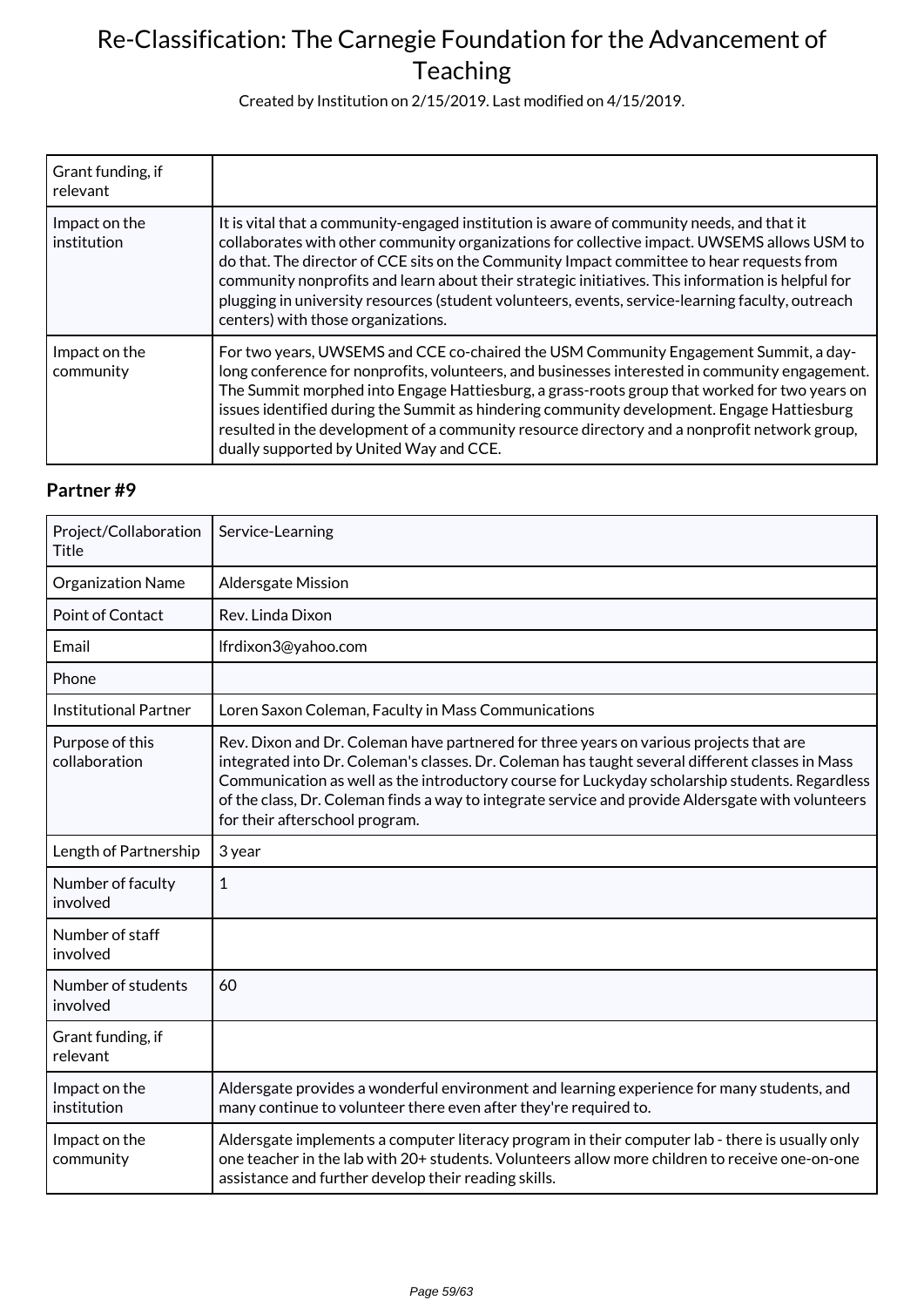Created by Institution on 2/15/2019. Last modified on 4/15/2019.

### **2.2**

In comparing the "partnership grid" from your previous application/classification with the responses above, please reflect on what has changed in the quality, quantity, and impact of your partnership activity.

Five of the partnerships included in our last partnership grid are still strong partners (so much so that they're included in this year's partnership grid). In 2009, those partnerships had been going on for 10-18 years, and now have lasted an impressive 20-28 years. Many aspects of those partnerships remain the same, although student involvement/volunteering has become less episodic and more consistent, due to a) the CCE's meaningful service campaign about consistent volunteering, b) the placement of work-study students, and c) the placement of AmeriCorps tutors.

The last classification's partnership grid contained information on several partnerships between academic units and community organizations, including quite a few that were state-wide. While these still exist, our closest partnerships are the ones listed here. When looking at the questions that would be presented to the community partners, it was clear that a specific type of partner was the one that should be listed on the partnership grid, and those are partners that we collaborate with in many different ways and who provide us with constant feedback. In terms of quality and impact, these are the partners that we really impact significantly and vice versa. In fact, it was difficult to narrow down our partnerships to one project, because we partner with them in so many different ways.

#### **2.3**

What actions have you taken since the last classification to deepen and improve partnership practices and relationships—in initiating, sustaining, and assessing partnerships? How did these practices encourage authentic collaboration and reciprocity with community partners?

Since the last classification, community partnership became a much more significant part of the Service-Learning Faculty Fellows seminar. Participants in the seminar are required to meet with potential community partners (CPs) before they begin developing their syllabus or even finalizing their plans for the class they are adapting to include service-learning; participants are then required to devote the remainder of the semester to developing meaningful relationships with their CPs, in addition to the other seminar requirements. Seminar participants deliver weekly updates on the evolution of their relationship with their CPs, and the seminar facilitators help participants troubleshoot potential challenges, advising Faculty Fellows on best practices in the development of reciprocal partnerships. The Seminar facilitators encourage partnerships that can evolve instead of being one-time and/or transactional.

CCE added a "Community Resources" section to its website (https://www.usm.edu/center-communityengagement/resources-community-partners), which offers downloadable handouts that can be used with students and also provides some basic information on how campuses often engage with communities. One important change is the online form where community partners now can request volunteers. As mentioned previously, the USM service culture used to be such that volunteer opportunities were created by volunteers, as opposed to volunteers responding to requests from community organizations. CCE has now made it extremely easy for volunteers to meet the needs of the community partner rather than vice versa. CCE has a weekly newsletter, a constant stream of new opportunities on social media, a TV outside the office that runs volunteer opportunities, and one-on-one student consultations where students are connected directly to an organization.

### **2.4**

How are partnerships assessed, what have you learned from your assessments since your last classification, and how is assessment data shared?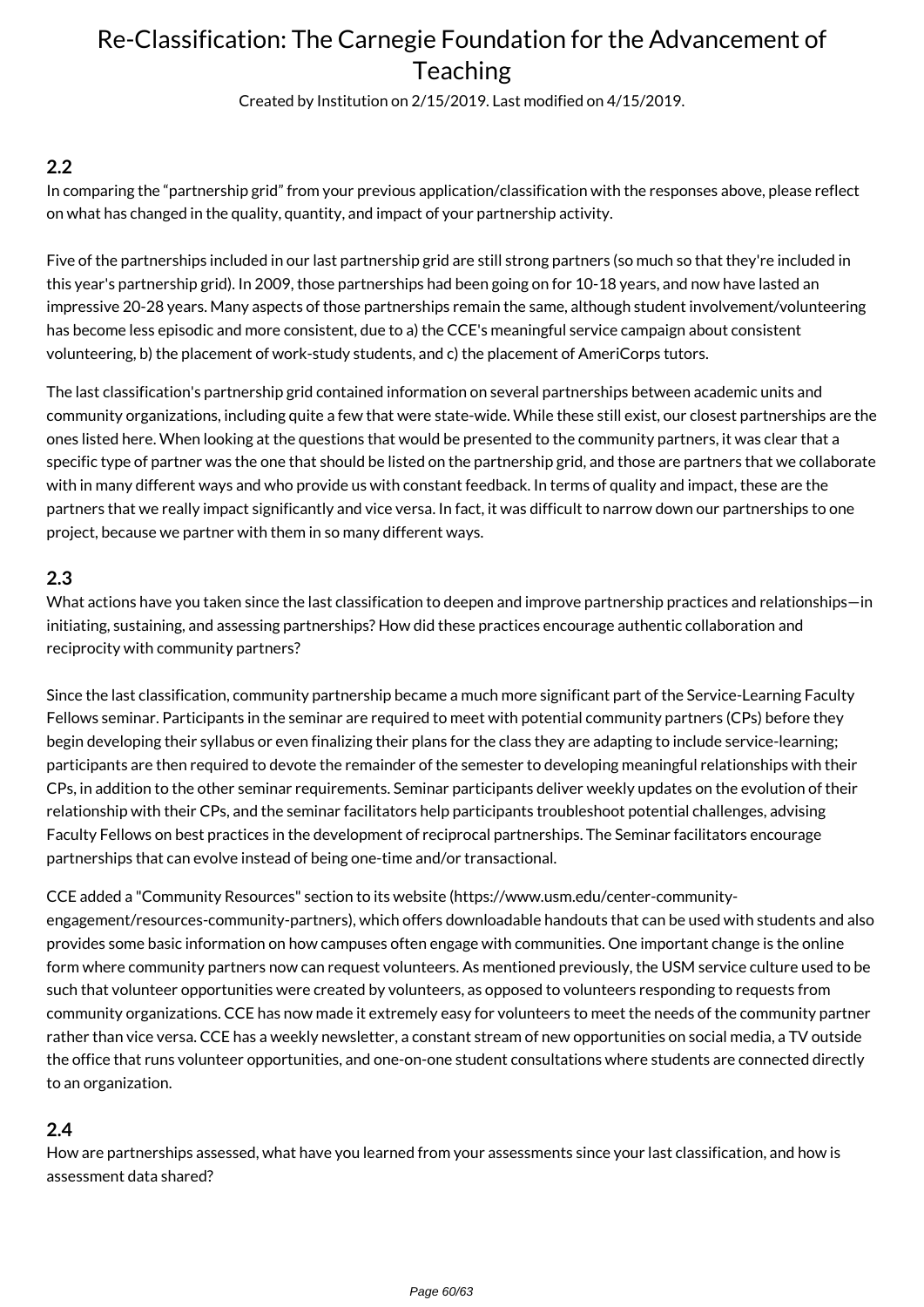Created by Institution on 2/15/2019. Last modified on 4/15/2019.

Each summer, approximately 150 community partners are surveyed for feedback on their experiences with USM over the past year. This survey is conducted by USM's Center for Community Engagement (CCE) via a survey tool on which respondents have the option to remain anonymous or self-identify. Questions include: What were some of the challenges you encountered in your collaboration(s) with USM? What was the most valuable aspect of your collaboration(s)? How can we improve your organization's experience(s) with USM volunteers?

One of the things seen on partner assessments year after year is a comment about how just important it can be to have additional bodies for everyday operations. I think sometimes we get caught up in really involved projects where students are producing a skilled deliverable; however, often our CPs most appreciate service that meets their basic needs. We've received comments like "Our student volunteers are Rock Stars. They do so much to help us do more with less. But, ultimately, having them here to answer the phones is the most valuable thing." Another partner, who collaborates extensively with USM, once said that the huge canned food drive student athletes hosted in the fall was the most valuable outcome of all of the different partnerships with the University.

We also learned from assessments that many of the ways USM partnered with the community before the last classification weren't always the most helpful-- quantity of service hours does not always mean quality. Partners mentioned very large groups of students wanting to work together on one site on the same day, for very limited hours. Because of this feedback, we realized that there was a big need for a culture change among student groups, and started the "meaningful service" campaign mentioned above, which is presented at every student organization orientation and is listed on all of our printed materials.

Assessment results are shared in "welcome back" emails at the beginning of the fall semester - one goes out to community partners and one goes out to service-learning faculty.

#### **2.5**

Provide a summary narrative describing overall changes that have taken place related to outreach and partnerships on campus since the last classification. In your narrative, address the trajectory of outreach and partnerships on your campus – where have you been, where are you now, where are you strategically planning on going? Provide relevant links.

At the time of the last classification, partnerships were more transactional than they are now. At that time, the city of Hattiesburg was also more siloed than it is now, in terms of how community organizations partnered together. Since then, there seems to be nearly a community-wide recognition that the universities, the school districts, the community organizations, the City of Hattiesburg Mayor's office and employees, and residents must work together to enact real change. Once there was a realization that the quality of life in this community is everybody's business, partnerships became more transformational. This can be seen in the proposal for a 1% city tax increase which will renovate USM's basketball arena so that it can also be a community venue for large events. This can also be seen in the planning of the 2016 & 2017 USM Community Engagement Summit, at which USM affiliates, city officials, nonprofit organizations, interested citizens, and business leaders gathered together to discuss our city's biggest challenges and how to address them (http://news.usm.edu/article/usm-community-engagement-summit-be-held-april-18). It is also evident in the community dialogues organized by USM departments and professors to discuss public education and legislation that affect our community (https://www.usm.edu/interdisciplinary-studies/interdisciplinary-investigations). It's clear from the fact that the 2016-17 USM student body president is now a City Councilman, and a 2015 USM graduate was just elected as House Representative for our district. In fact, because our local government is made up of USM alums (http://news.usm.edu/article/hub-city-mayor-councilmen-passionate-about-usm-connections), the USM campus community is becoming an advocate for all of Hattiesburg. This passion extends to the state of Missisippi as well, with USM's many environmental/coastal outreach programs as well as its public health and nutrition initiatives. As we look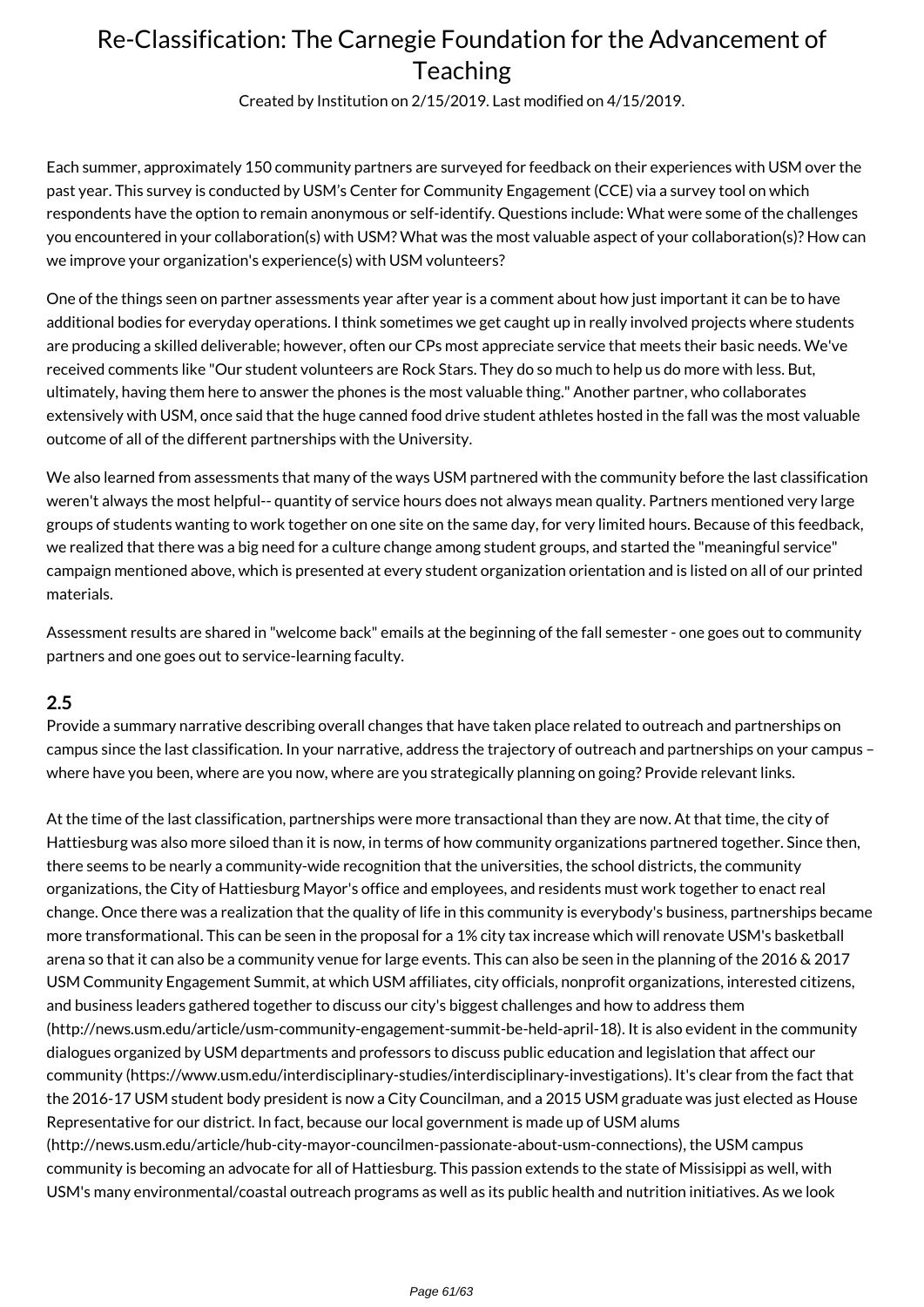Created by Institution on 2/15/2019. Last modified on 4/15/2019.

toward the future, the aim is not just for the campus and community to work together on a common issue, but truly to lessen the distinction between our entities. Through activities such as the every-semester Volunteer Fair and the CCE Awards Banquet, we strive to provide as much campus access as possible to our community partners. Community members have began participating in days of service organized by the University. The University has began inviting community partners to campus as experts to lead student workshops. It is a work in progress, but the hope is that the community will increasingly see USM as a place where they are always welcome and appreciated.

### Reflection and Additional Information

### **(Optional)**

Reflect on the process of completing this application. What learnings, insights, or unexpected findings developed across the process?

This application clearly indicated that we have work to do on ensuring that faculty scholarly work that involves community engagement is recognized in tenure and promotion. The materials received from the President's Office and the Office of Research Administration were quick to identity the many research initiatives at USM that benefit the community, so it seems appropriate that these efforts should be rewarded for the additional work it takes to engage with communities. It also suggests that these initiatives could be better tracked and supported by the Center for Community Engagement, given the right resources. It's likely that these initiatives could benefit from guidance on community partnership. The large quantity of federal grants with broader impacts was surprising.

Additionally, as explained in the application, many of our students do participate in community engagement during various curricular activities, and it seems that the University's mission and vision support the idea of requiring students to do service-learning or some sort of curricular engagement. This is a lofty goal, but worth considering.

#### **(Optional)**

Please use this space to describe any additional changes since your last classification not captured in previous questions.

--empty--

#### **(Optional)**

Please provide any suggestions or comments you may have on the documentation process and online data collection.

The Faculty Roles and Rewards part of the application was a bit difficult to understand. I'm still not sure if it was filled out correctly. It was also difficult to distinguish between what was "external" vs "internal" to the University (which is probably a good thing from a community engagement perspective).

GivePulse worked beautifully. The only issue I had is when filling out the partnership grid, when entering information on a partner, if I used the scroll bar to try and move the window down, the window I was entering information into would disappear and not be saved.

### Request for Permission to use Application for Research: